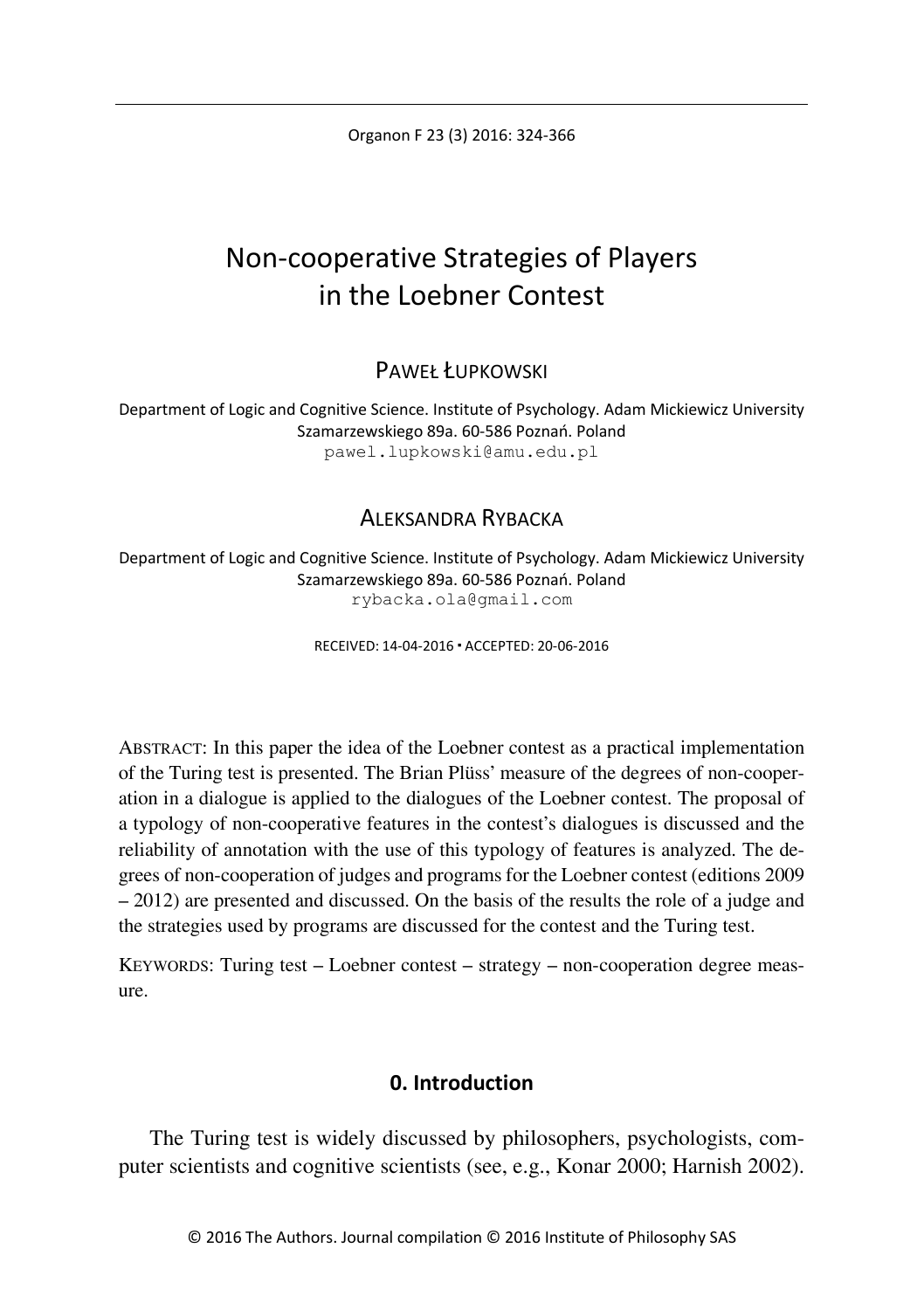Although it was proposed more than fifty years ago, the Turing test is still considered as an attractive and fruitful idea, when it comes to its theoretical aspect (see Saygin et al. 2001; Shieber 2004; Epstein et al. 2009) as well as its practical applications (e.g. the Loebner contest or CAPTCHA systems<sup>[1](#page-1-0)</sup>). The main aim of this paper is to establish and analyze the measures and structures of non-cooperative verbal behaviors in the Loebner contest, which is the best known practical implementation of the Turing test. We have decided to analyze the Loebner contest conversations because they constitute a useful and reliable data source. This is a result of several factors. Firstly, the contest has been held yearly (since 1991) and its conversation logs are available publicly to researchers. Secondly, the core rules of the contest are the same every year and they stem from Turing's ideas. What is more, the conversation logs are supplemented with additional information, including judged scores and time-stamps. Last but not least, judges often ask the same question simultaneously to a program and to a human participant – this gives an opportunity to study the differences and similarities of the provided answers. In our opinion, the study of the Loebner contest may be beneficial in many fields, from testing Turing's original ideas concerning the test (when Turing proposed his famous test he came up with certain predictions about possible algorithms and behaviors for the test situation) to the practical results and clues about the Loebner contest setting (e.g. in identifying useful strategies for program players and for judges in the contest). What is more, this study can contribute to better design of contests based on Turing's ideas.

The motivation for our research is twofold. On the one hand, we may point at formal analysis of the Turing test setting presented in Łupkowski (2011) and Łupkowski and Wiśniewski (2011). On the other hand, our work is motivated by recent analysis of practical implementations of the Turing test (see e.g. Epstein et al. 2009; Łupkowski 2013; Warwick and Shah 2015; 2016).

The paper is structured as follows. In the first section, we briefly describe the Turing test (hereafter TT) idea and the rules and the setting of the Loebner contest (LC). We also introduce two issues that are often discussed in the context of TT, namely the role of a judge in the test and the issue of strategies that

<span id="page-1-0"></span> <sup>1</sup> CAPTCHA stands for Completely Automated Public Turing test to tell Computers and Humans Apart. The main task of a CAPTCHA is to differentiate bots and human users in on-line services; see Ahn et al. (2003).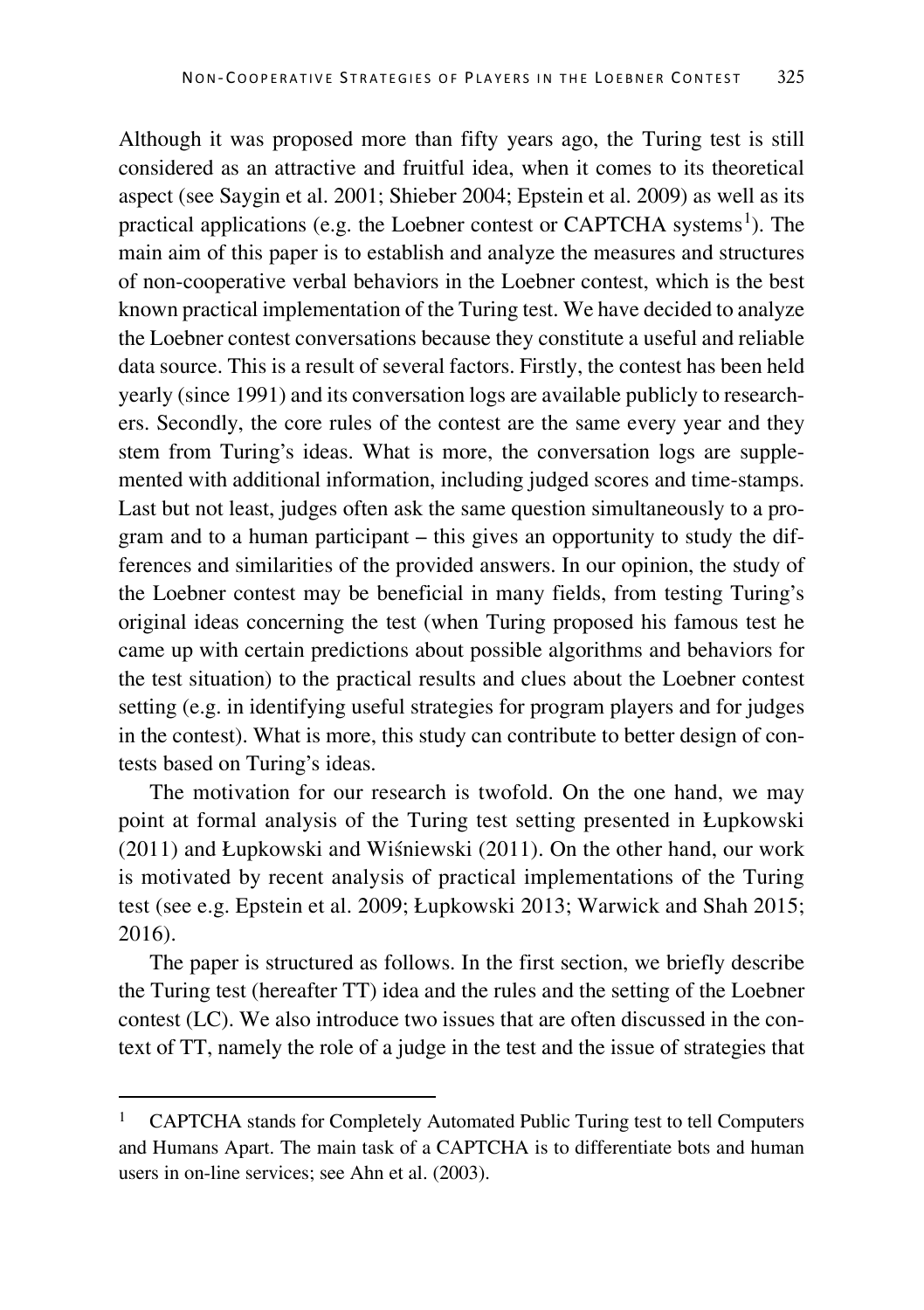should be used by programs. These issues will be later discussed in the context of results from our study. In the second section, we introduce the concept of non-cooperation in a dialogue and its measure proposed by Brian Plüss (see Plüss 2009; 2010; and Plüss et al. 2011). We describe the set of non-cooperative verbal behaviors for LC that we use in our study. The third section contains the description of our main study in terms of the study sample, the method used, obtained results and discussion of their reliability. We end up with the summary and discussion of the issues introduced in the first section in the light of the study output.

# **1. The Turing test and the Loebner contest**

## *1.1. The Turing test*

The setting for the test proposed by  $Turing<sup>2</sup>$  $Turing<sup>2</sup>$  $Turing<sup>2</sup>$  might be presented as follows: the *interrogator*, and tested agents: a human and a machine take part in the test. $3$  Parties of the game cannot see or hear each other, communication goes through written messages. It is the interrogator who asks questions and the players answer them (players are not permitted to ask any questions) – cf. Newman et al. (1952, 4). As for the questions' subject area, Turing seems to leave a free hand for the interrogator (cf. Newman et al. 1952, 5; Turing 1950, 434- 435). Types of questions, as well as topics should not be restricted, and the conversation should resemble those in real life. As Turing puts it:

<span id="page-2-0"></span>We rely on the following sources in which Turing writes or speaks about the test: "Intelligent Machinery" (Turing 1948), "Computing Machinery and Intelligence" (Turing 1950), "Can Digital Computers Think" (Newman et al. 1952), "Intelligent Machinery, a Heretical Theory" (Turing 1951), "Can Automatic Calculating Machines be Said to Think?" (Newman et al. 1952), and "Digital Computers Applied to Games" (Turing 1953). For an overview of the discussion on TT rules see e.g. Saygin et al. (2001), Copeland and Proudfoot (2009), Łupkowski (2011) and Łupkowski and Wiśniewski (2011).

<span id="page-2-1"></span>The test with only two participants, interrogator and a tested agent (computer or human), is also often considered under the name *viva voce*. For an overview of terminology used in the context of TT see Harnish (2002, 183).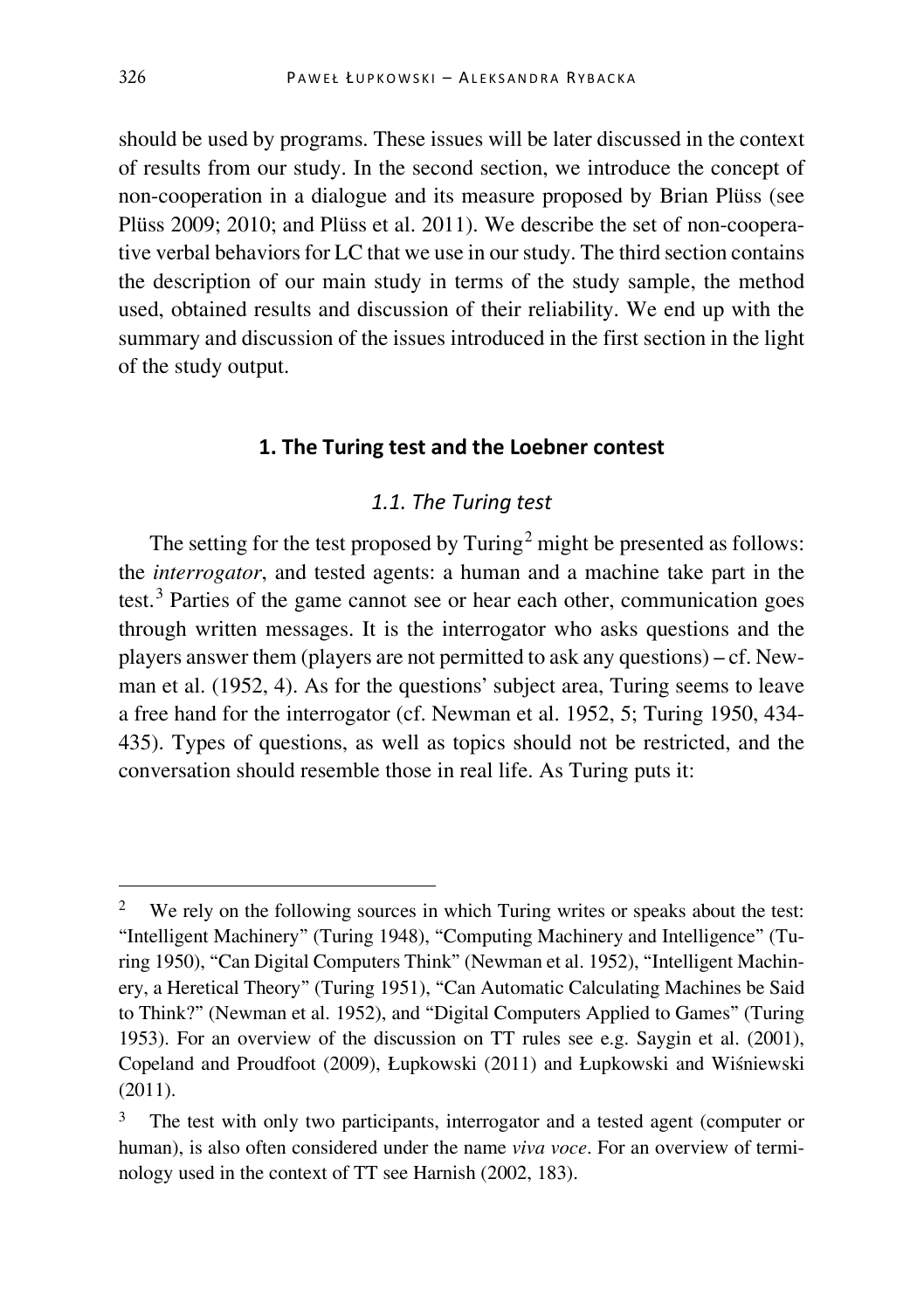The questions don't really have to be questions, any more than questions in a law court are really questions. […] 'I put it to you that you are only pretending to be a man' would be quite in order. (Newman et al. 1952, 5)

The role of the interrogator is to identify which of the players is a human and which is a machine only on the basis of collected answers. The interrogator wins a game when he/she makes an accurate identification. Otherwise, the interrogator loses the game.

### *1.2. The Loebner contest*

The contest takes the name from its founder – Hugh Loebner. LC identifies the program with the best scores as the winner, and its programmers are awarded an annual cash prize. The winner does not need to be recognized as a human, but it has to be the most human-like among the other machine participants. The first computer program to pass the Turing test will be awarded a grand prize of  $$100,000.<sup>4</sup>$  $$100,000.<sup>4</sup>$  $$100,000.<sup>4</sup>$ 

The design of the Loebner contest is meant to resemble Turing's proposal as closely as possible. However, the contest initially differed from Turing's original assumptions. In the first competition (in 1991) six programs and four people were accepted as participants, and ten judges were selected from respondents to a newspaper advertisement. The capability of computers at that time was insufficient to pass an unrestricted test, so the topic of conversation was limited and judges were asked to refrain from "trickery or guile". Restricting topics led to several problems. In 1992, the topic was hockey, and the lack of hockey fans among the judges led to more difficult and unusual questions (cf. Mauldin 1994). Hugh Loebner pointed out other problems with topic restriction, such as unnecessary complexity, a lack of fluency in dialogues and having to decide if the conversation stays on topic. Loebner proposed no restrictions on language used (allowing also for vulgarity or obscenity) and also no restriction on sensory modalities and the possible participation of robots in the future (see Loebner 2009). The contest has been unrestricted in the mentioned aspects since 1995.

<span id="page-3-0"></span> <sup>4</sup> See the Loebner contest homepage: http://www.loebner.net/Prizef/loebner-prize. html.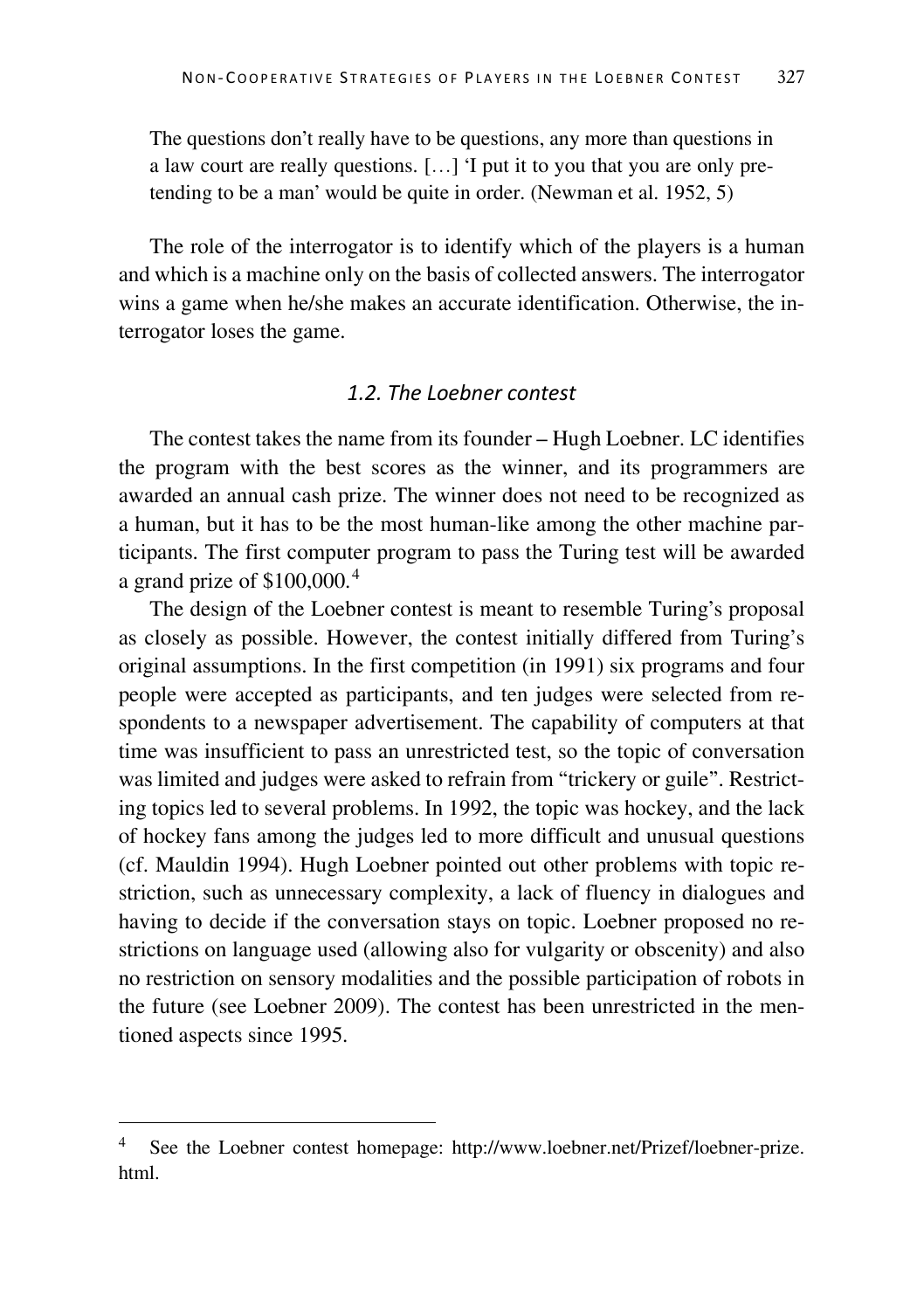The rules changed throughout the years, with the number of participants getting smaller, down to four computer programs, four human participants and four judges. We may sum up the core LC contest rules in the following way:

- 1. Before the final contest there is a preliminary phase aimed at choosing four best programs.
- 2. 4 human players, 4 AI players and 4 judges take part in the contest.
- 3. Each of the judges conducts simultaneous, split-screen conversations with two players without knowing their identity. One of the players is always a computer program and the second one is human. One such conversation is called the round.
- 4. In four rounds each player has a conversation with each judge.
- 5. Topics of conversations are unrestricted.
- 6. At the end of each round each judge will declare one of the two entities to be the human.
- 7. At the end of the contest the judges rank programs from the most human to the least human and assign points – the lower the score, the better.

In LC a judge holds a conversation with two participants, a human and a program, in each round. What is important, a judge knows that one of the participant is a computer program. Data is transmitted character by character, so that the opponent sees the typing process in real time. That requires a machine to imitate human speed of typing, as well as spelling mistakes. Loebner developed his own standard for a communication program to enable interaction between the participants during the contest. Since technology and the Internet become more and more prevalent, there are various ways for a computer program to interact with the world. Robby Garner proposed the standard interface for the Turing test, called *The Turing Hub* (see Garner 2009). Tests of this solution showed that programs running *via* The Turing Hub receive better scores in LC. This is due to the fact, that the hub eliminates visual clues, like typing and delays. In Gardner's opinion, the contest should be based strictly on verbal outputs and not on imitating the whole spectrum of human behavior.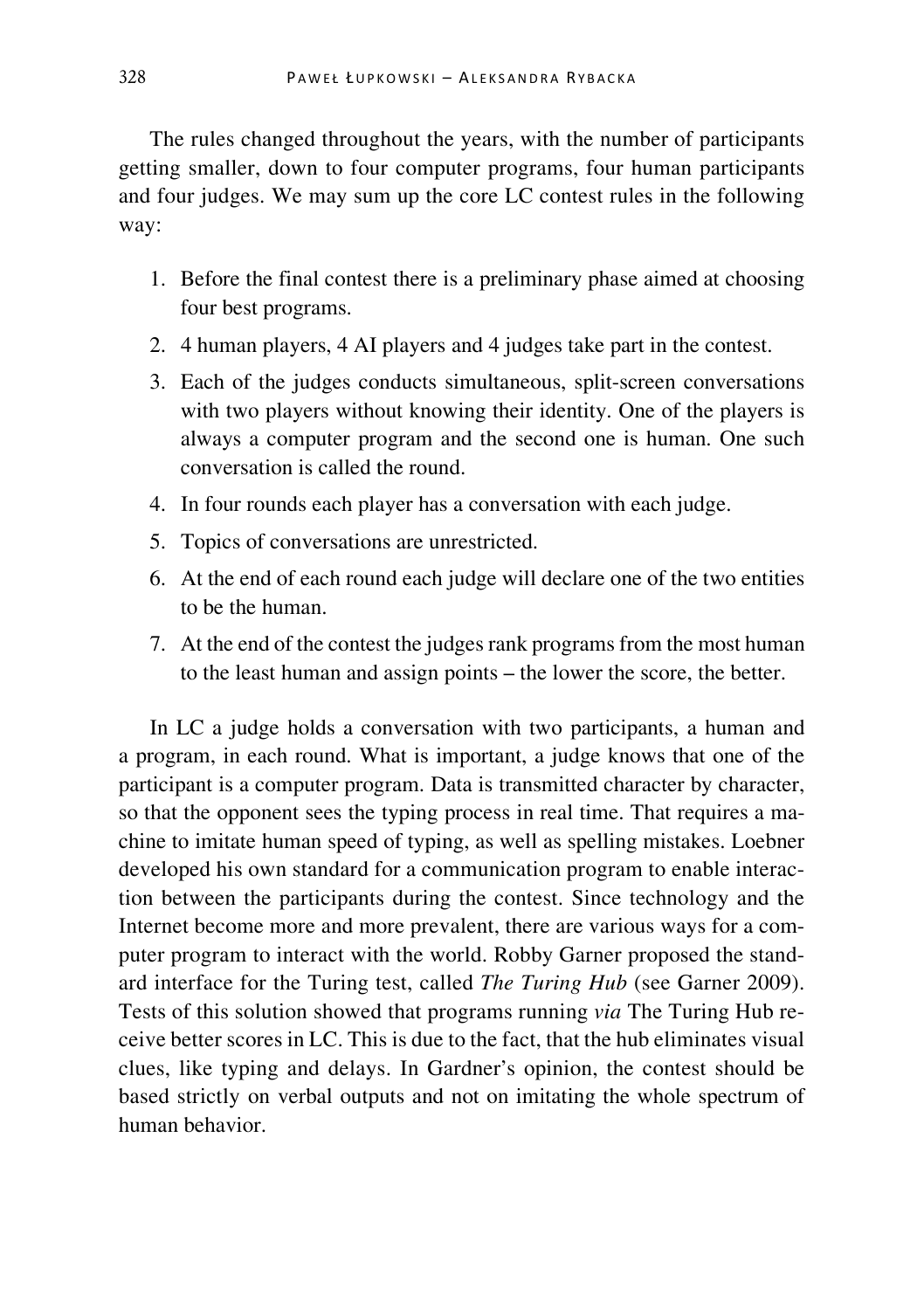The Loebner contest has well established rules and is held every year, and what is the most important, transcripts from each year are available for analysis. The Loebner contest is designed to implement Turing's original idea as accurately as possible. Therefore, it provides an interesting source when one wants to analyze some of Turing's assumptions, such as the one saying that the program should not reveal its identity. The dialogical form of the contest is perfect for analyses of participation in dialogues, both in terms of artificial intelligence studies and human linguistics. Organizers of the competition provide data and transcripts from each edition, containing information such as judges' names, scores they have assigned to participants, and pragmatic dialogue information like the time-stamp of every character. A LC conversation can be replayed in real time by using the program called *the Loebner Player*. [5](#page-5-0)

# *1.3. Important issues of the test/contest situation*

As we have mentioned in the Introduction, there are two issues of TT that are also reflected in LC. These are: (i) the program participants' strategies and (ii) the role of a judge in the test situation.

According to Turing, a computer should follow certain rules in order to win a game, that is, trying to behave like a human being as much as possible, including writing slowly, making spelling mistakes, hesitating before answering, and similar techniques. Turing says:

The machine would be permitted all sorts of tricks to appear more manlike, such as waiting a bit before giving the answer, or making spelling mistakes. (Newman et al. 1952, 5)

However, we may imagine situations when a program will reveal its identity during the conversation. Will this affect the score in practical implementation of the test? We may also imagine another situation, namely a human being pretending to be a program. There are no rules in TT or LC that prevent such a behavior. When we think about LC also another possible question arises – namely, is this issue important in the light of contemporary programs'

<span id="page-5-0"></span> <sup>5</sup> See http://www.loebner.net/Prizef/loebner-prize.html.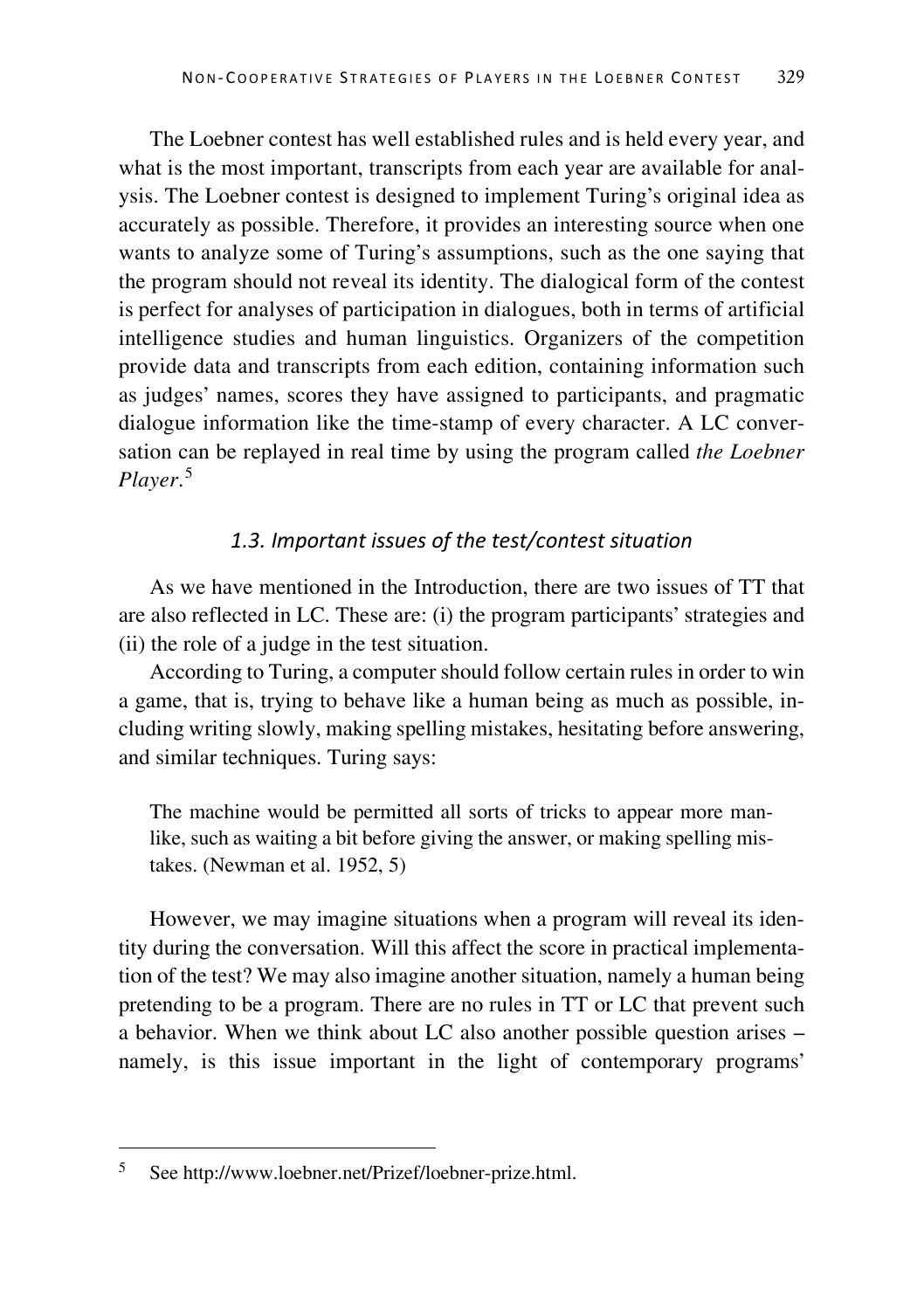performance? In other words, are modern dialogue programs taking part in LC sophisticated enough to successfully implement Turing's advice?

The second issue is related to the interrogator's perspective in the TT. This is one of the central issues when we think about evaluating this test setting (see Łupkowski and Wiśniewski 2011). We may consider two sub-problems in this area: the first one is how to select the interrogator to take part in the TT; the second one is how should the interrogator run the test.

The first problem has been widely discussed in the literature. Alan Turing's suggestion is that the interrogator should be a person who is not an expert in the field of computing machines (cf. Turing 1950, 442; Newman et al. 1952, 4). This restriction comes from the fact that Turing was aware that beliefs and knowledge of the interrogator may play an important role in the way of running the test. This issue is sometimes seen as one of the main drawbacks of TT. Exemplary argumentation might be the one formulated by Ned Block. He writes:

Construed as a proposal about how to make the concept of intelligence precise, there is a gap in Turing's proposal: we are not told how the judge is to be chosen. A judge who was a leading authority on genuinely intelligent machines might know how to tell them apart from people. For example, the expert may know that current intelligent machines get certain problems right that people get wrong. […] A stupid judge, or one who has had no contact with technology, might think that a radio was intelligent. People who are naive about computers are amazingly easy to fool […]. (Block 1995, 379)

To sum up, according to Block, judges are easily fooled by well designed, but not intelligent computer programs. At the same time, they are more likely to reject a genuinely intelligent machine that has not mastered conversation skills. The problem of selecting an interrogator for TT becomes even more important when we think of the Loebner contest (and of any other implementation of the test). In such a case, the outcome of a dialogue is determined to a large extent by the judges. LC is a competition, and as such it should be governed by strict rules and regulations – including the one, which will determine, how to choose the interrogator (judge). There are many detailed proposals for this issue, however it is far from being solved. Loebner (2009) recommends journalists as the best judges. He claims they are willing, intelligent and, which may be the most important factor, have the power of publicity. On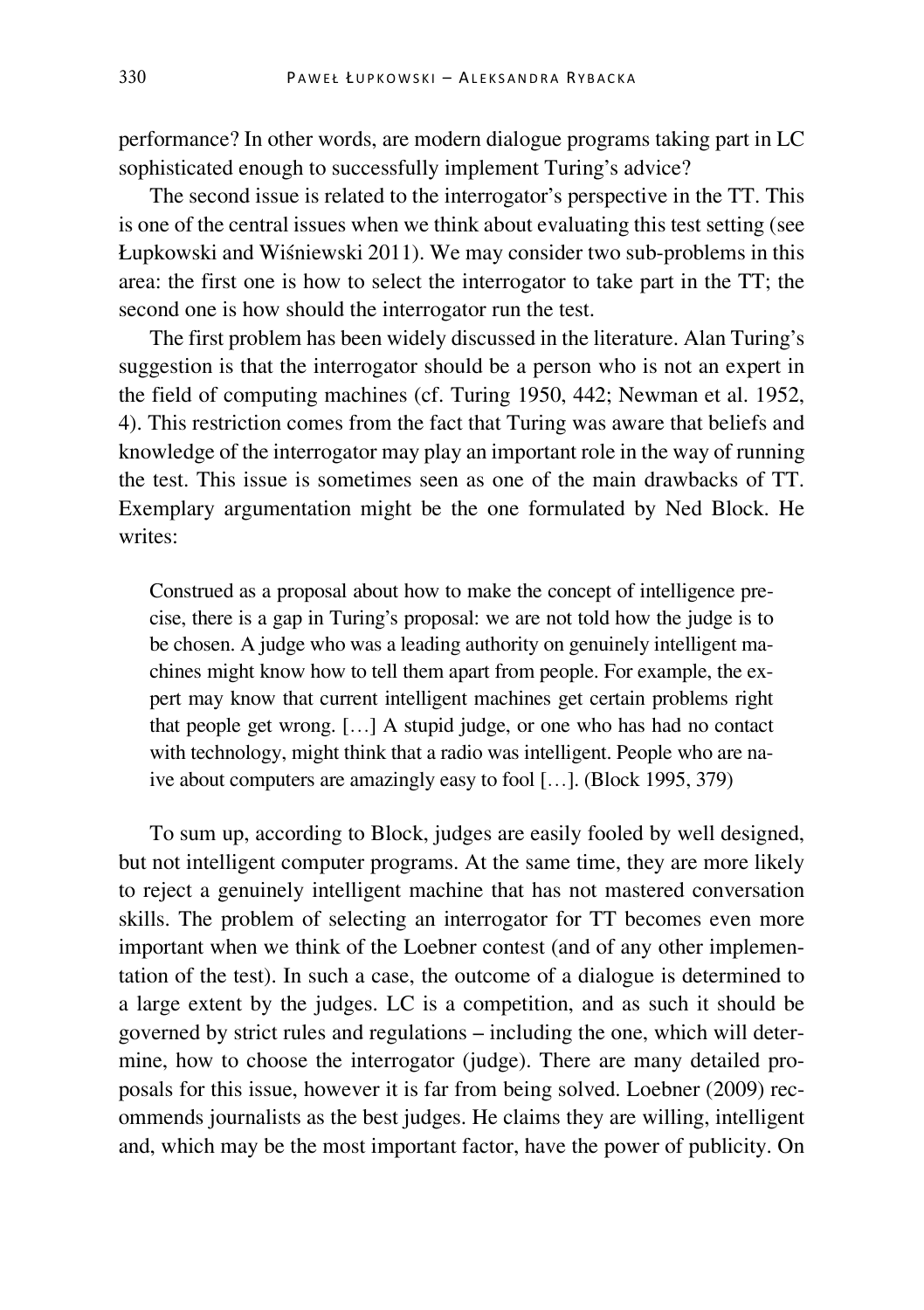the other hand, Garner (2009) disagrees with that opinion, suggesting that the selection of judges should be representative of the general population.<sup>[6](#page-7-0)</sup>

The second part of the discussed issue received less attention in the literature. Let us remind the reader that in LC a judge is aware that he/she holds a conversation with two participants one of which is a computer program. Will this affect the LC conversations? Zdenek (2001) suggests that in such a test situation judges will behave like interrogators. They understand their task as revealing the true identity of the interlocutor as quickly as possible – treating LC as a kind of win/lose game. They start a conversation presuming that they are talking to a machine and change their mind only after this is proved to be otherwise. This kind of approach may influence a conversation, resulting in a series of questions instead of a regular chat and, supposedly, in many noncooperative behaviors of the judges.

## **2. Measuring non-cooperation in dialogue**

Many studies focus on types of interactions which are cooperative, where participants in the conversation have a common goal and are interested in achieving it effectively (think of the cooperation principle by Grice 1975). In this paper we are more interested in the situations where individual goals of dialogue participants are in conflict with their discourse obligations – this leads to non-cooperative verbal behaviors in a dialogue (cf. Plüss et al. 2011, 213). We may observe such behaviors in everyday conversations. They are however even more clearly visible and characteristic for certain types of dialogues, such as: interviews, interrogations and exams, where the goals of participants can differ and therefore more cases of deliberate non-cooperativeness emerge. LC resembles interrogation in its nature. It might be also described as a game, in which the goal of the judge is to tell the machine and a human apart. Thinking of it in this way, one may expect that many non-cooperative behaviors will occur on the part of the judge, as he/she will try to reveal the opponent's identity as quickly and effectively as possible. Current technology is advanced

<span id="page-7-0"></span> <sup>6</sup> In this context the *Minimal Intelligent Signal Test* (MIST) designed by McKinstry (1997) is worth mentioning. The idea of MIST is to solve the judge issues in TT by making the judging process easy and possibly automatic. This supposed to be obtained by using a set of yes/no questions only.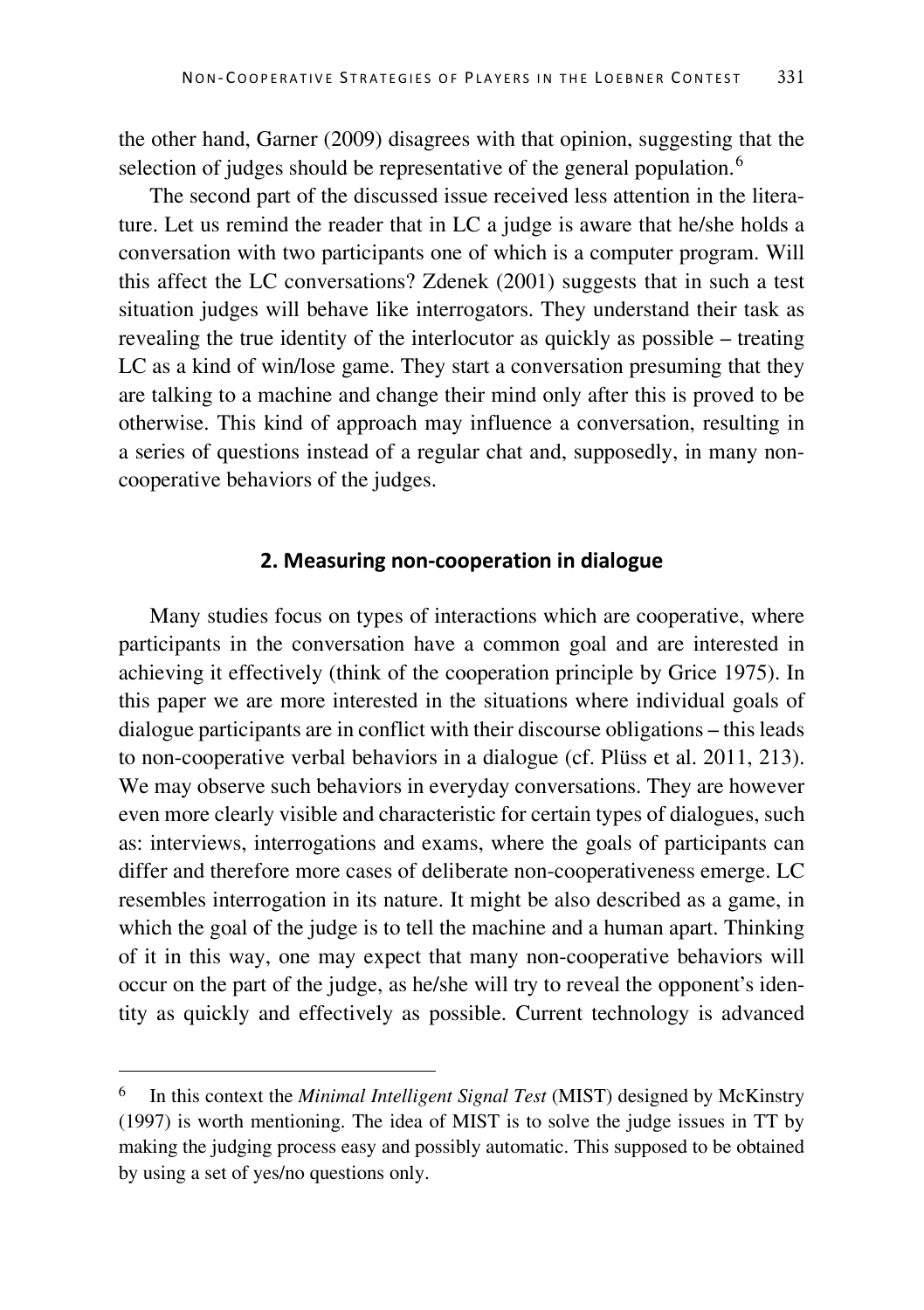enough to create a truly human-like dialogue program, and thus conversation between a robot and a human will result in many non-cooperative strategies, like changing the topic or refusing to answer questions. By measuring how often non-cooperative behaviors occur in LC, we aim at better understanding of strategies of players in this contest as well as the impact of its setting (described in Section 1.2) on the outcomes of the contest.

# *2.1. Brian Plüss' measure of the degrees of non-cooperation in dialogue*

Brian Plüss focuses in his studies on political debates (see Plüss 2009). The reason is that these are the types of conversation that are highly non-cooperative in the sense explicated above. What is more, in this case non-cooperation is not a result of incompetence but is rather a rational strategy. As he points out, in the United Kingdom, journalists have a very incisive approach to political candidates, and at the same time politicians are trained to avoid subjects that are not favorable to their image, while focusing on delivering key messages to the public.

*The degree of non-cooperation* (DNC) proposed by Plüss is a measure that indicates how often interlocutors do something that leads to a break in the natural flow of conversation. In the case of the Loebner contest, we examine the verbal behaviors that are semantically non-cooperative or are in conflict with the rules of the contest.

The idea is to annotate dialogues using a certain set of *non-cooperative features* (NCF) which is characteristic for a given dialogue type. The ratio between the number of occurrences of NCFs and the total number of utterances is the degree of non-cooperation (DNC). The first part of the procedure is to establish a set of NCFs which are characteristic for a given dialogue type. Plüss proposed a list of such features for political debates and grouped them in three categories: (i) turn-taking, (ii) grounding and (iii) speech acts, later to be abbreviated to 5 basic *non-cooperative features*:

- O overlap;
- GF grounding failure;
- UC unsolicited comment;
- I interruption;
- TC topic change.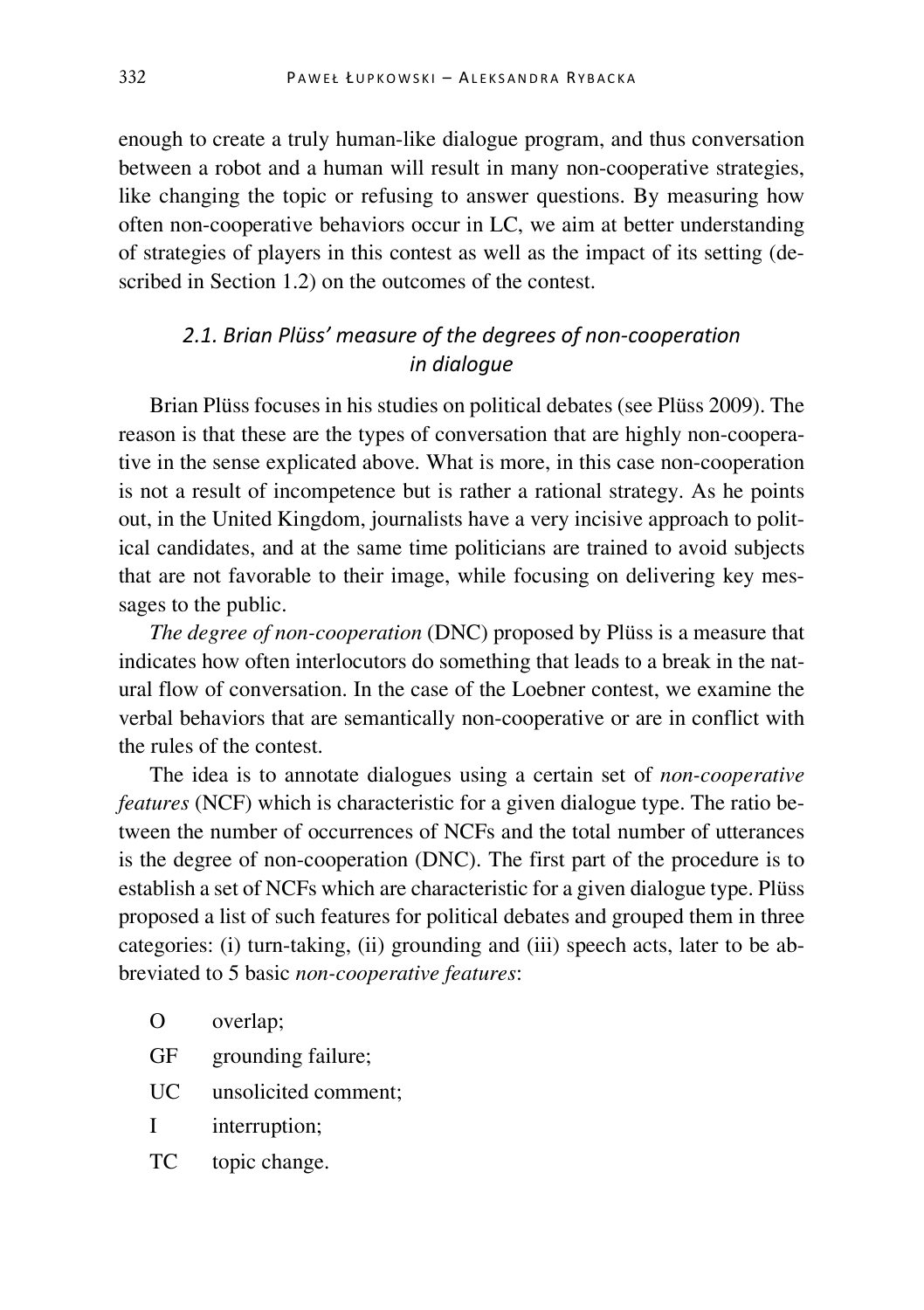These features can be observed in the example of the tagged part of the interview between the BBC presenter Jeremy Paxman (P) and a former Home Secretary Michael Howard (H) (see Plüss 2010, 1):

- P: (overlapping) Did you threaten to overrule him? (O)
- H: … Mr. Marriot was not suspended. (GF)
- P: Did you threaten to overrule him? (GF)
- H: (pauses) I have accounted for my decision to dismiss Derek Lewis…
- P: (overlapping) Did you threaten to overrule him? (O)
- H: …in great detail before the House of Commons. (UC)
- P: I note that you're not answering the question whether you threatened to overrule him.
- H: Well, the important aspect of this which it's very clear to bear in mind…  $(GF)$
- P: (interrupting) I'm sorry, I'm going to be frightfully rude but… (I)

The brief (simplified) summary of Plüss' procedure is the following:

- 1. Establish set of *non-cooperative features* (NCF).
- 2. Annotate utterances using NCF categories.
- 3. Count *degree of non-cooperation* (DNC) for the dialogue.

Plüss' studies provide a better understanding of the nature of political interviews. They may be a useful tool to improve public debate and point out the possible effects of non-cooperation. His motivation was to construct a computational model of non-cooperative dialogues and to develop a system that deals with them. Research on non-cooperative speech behavior leads to better understanding of the dialogue structure and pragmatics and in general results in new ways of coping with a wider range of verbal behaviors.

# *2.2. The method of establishing DNC for the Loebner Contest*

In our opinion the approach proposed by Plüss – with slight modifications – may be applied in the study of conversations in the Loebner contest. First of all, this contest resembles an on-line chat more than a natural face-to-face conversation. The flow of conversation is limited by the interface. No visual or auditory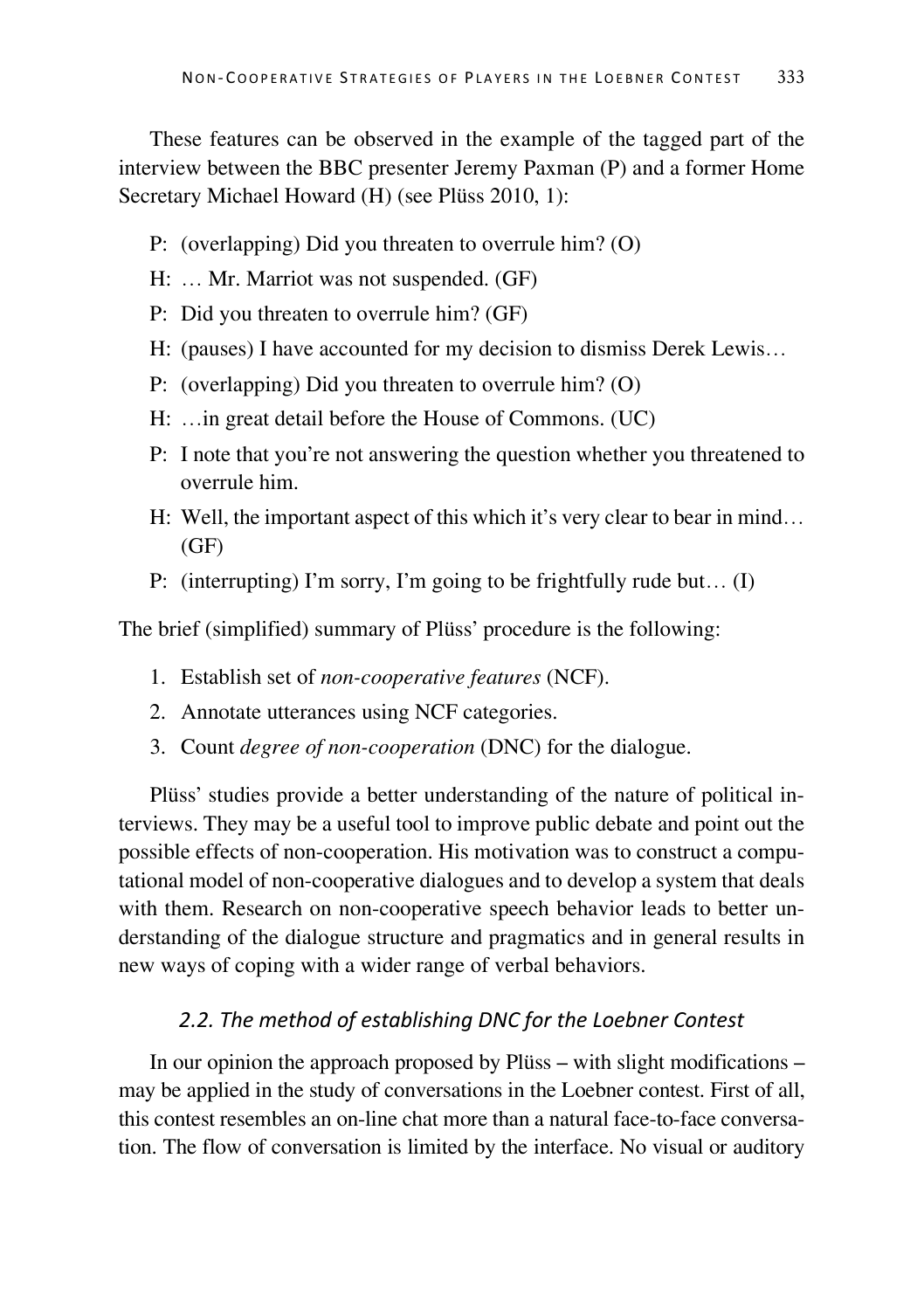cues are present, the dialogue is divided into utterances, which makes it relatively easy to notice any disturbances. Secondly, both political debate and the Loebner contest have rules for participants to follow. As Heritage states:

If interviewers restrict themselves to asking questions, then they cannot at least overtly—express opinions, or argue with, debate or criticize the interviewees' positions nor, conversely, agree with, support or defend them. (Heritage 1998, 8)

This corresponds with the Loebner contest's rule that forbids judges to express personal opinion during a conversation. Further on we read:

Correspondingly, if interviewees restrict themselves to answers (or responses) to questions, then they cannot ask questions, nor make unsolicited comments on previous remarks, initiate changes of topic, or divert the discussion into criticisms of the interviewers or the broadcasting organization. (Heritage 1998, 8)

In the original setting, the Turing test is a kind of interview, where judges ask questions and players only answer them. In practice (as we may observe in the Loebner contest) conversations are more casual, with players often asking questions or changing topics.

On the other hand, TT also has many game-like features; participants have contradictory goals: a judge is supposed to tell a human and a program apart, and the program's task is to deceive the judge. Because of its competitive nature many examples of non-cooperative behavior are present on both sides. The computer program, just like a politician, is supposed to avoid topics that are not well established and can reveal the program's true identity, so it has to use tricks and indirectly guide the discourse in the right direction. The judge, just like an interviewer, has to ask the right questions and reveal the identity of an interlocutor.

Lastly, the use of NCFs seems to be adequate in LC context, because we focus on studying non-cooperative verbal behaviors on a semantic level. In dialogues between a man and a machine, it seems difficult to attribute intentions (and thus pragmatic level) to a machine. Unfortunately, judges usually discover the identity of a program after a couple of sentences, immediately changing their approach. They can have trouble assigning intentionality to a machine, thus they do not involve the cooperative principle in the sense presented by Grice. In such a situation NCF method still may be used effectively.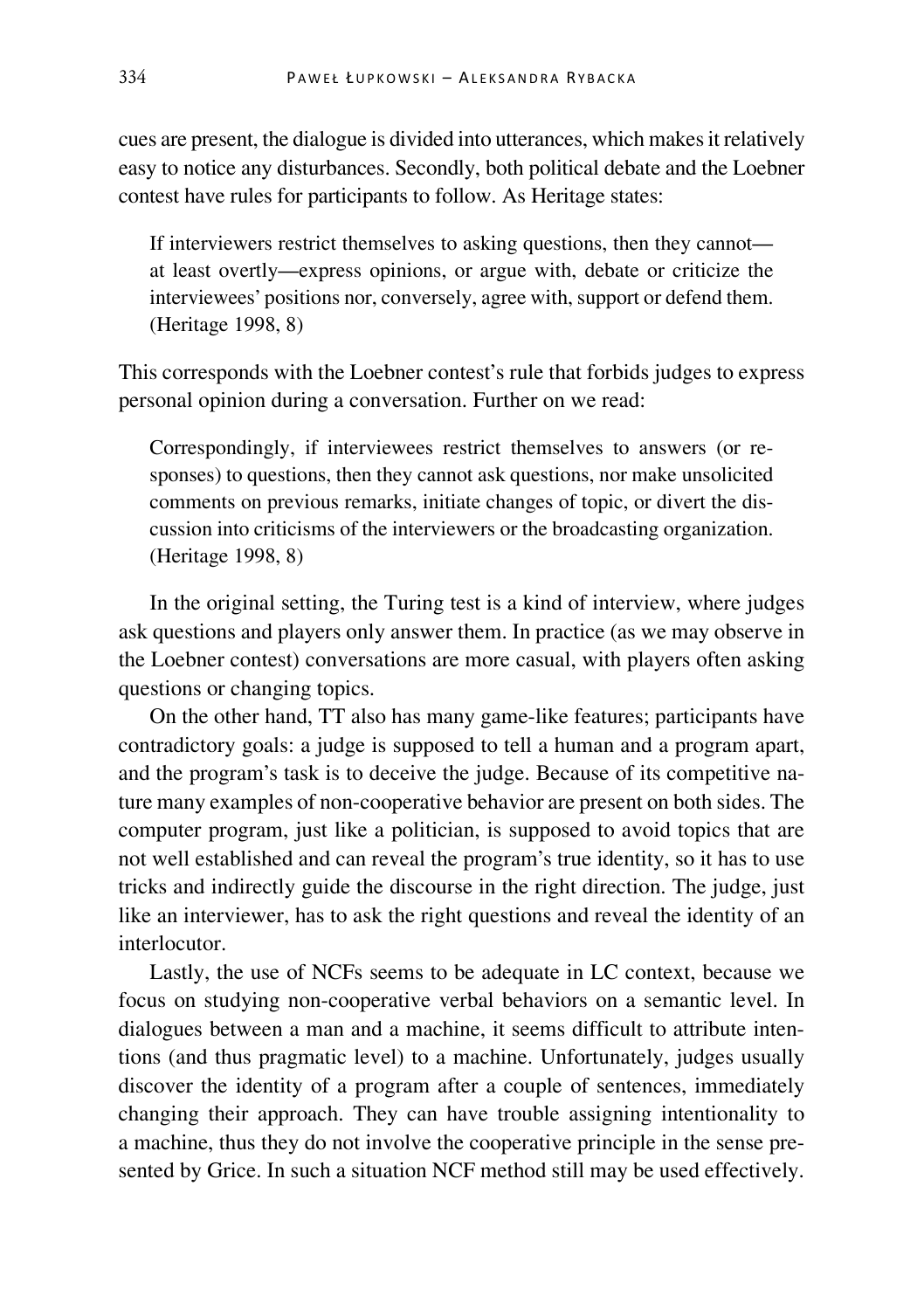A basic set of NCFs for studying non-cooperativeness in LC was proposed in Łupkowski (2013). Four non-cooperative features were introduced and used to investigate the 2010 LC edition conversations:

- IR a judge or a participant fail to provide a relevant contribution;
- TC topic change;
- RD request drop;
- PO a judge expresses opinion about the player's performance.

For the study presented in the present work we have decided to add two more NCFs, to cover more types of behavior found in transcripts. The final set of NCFs used for the study (supplemented with explanations and examples) is presented below. Note that the original spelling is preserved in all the examples. Spelling errors are commonly used by judges and by programs in the LC.

IR (*fails to give a relevant answer/ask a relevant question*). The dialogue participant's response has no relation to the previous statement in a conversation. The player (P) asks a question that has no connection with the previous statement or is irrelevant. With this category we will also address situations, in which it is clear that the program did not cope with the judge's (J) utterance.

Examples:

- 1. J: Please tellme the event we are at.
	- P: *Are all tellme the event we at?*
- 2. J: What was the only thing you could think of? P: *I can think of more than one only thing me could think of*.
- 3. Empty messages.

TC (*topic change after relevant contribution of the second player*). This tag denotes a change of a conversation subject after a meaningful utterance of the other player. The program's strategy is often based on changing the topic. Usually the judge changes the subject, even if the program is doing well. These situations should be denoted. However, changing the subject after an irrelevant contribution by the player should not be denoted, it is natural that when the program cannot handle the conversation, the judge changes the topic to maintain a dialogue.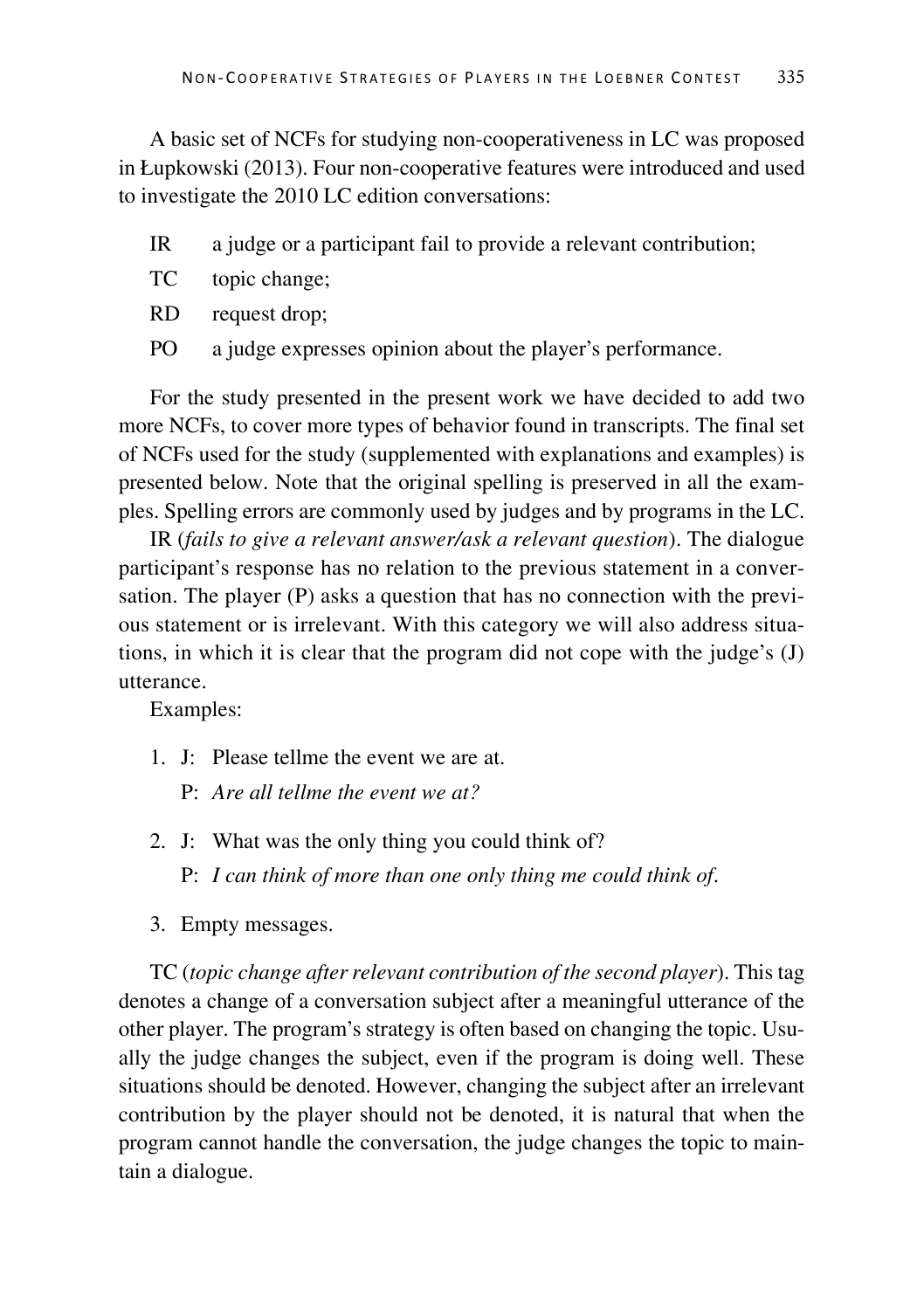Examples:

- 1. P: *Hello?*
	- J: That was a typo. Can't you tell what I meanst?
- 2. J: Tell me an event that you think is important.
	- P: *I don't know how to explain it to you.*
	- J: Describe the content of the board next to you.

RD (*request drop*). The participant refuses to answer a question or answers evasively. We also denote utterances like "I do not know" and situations where a program refuses to fulfill a request (for example describing a room, etc.).

Examples:

- 1. J: Do you enjoy drinking milk?
	- *P*: *I like Michael Douglas.*
- 2. J: Would you ming describing the room we are in.
	- P: *I am not so sure if I would like to ming describing the room we are in.*

PO (*expresses opinion about the second player's evaluation*). This tag applies only to a judge. It refers to situations in which a judge expresses personal opinions about the other player's evaluation. The rules of the Loebner contest state that the judge should not reveal opinions during the conversation, but only after it is finished, by giving adequate scores.

Example:

- P: *I have idea HOW you WOULD do it.*
- J: You are not making much sense.

LP (*long pauses*). Long pauses are marked in transcriptions with a [pause] tag. We annotated only meaningful pauses that have a certain influence on a given course of the dialogue changing it or ending a conversation on the topic.

Example:

- P: *do you have a facebook account?*
- J: [pause]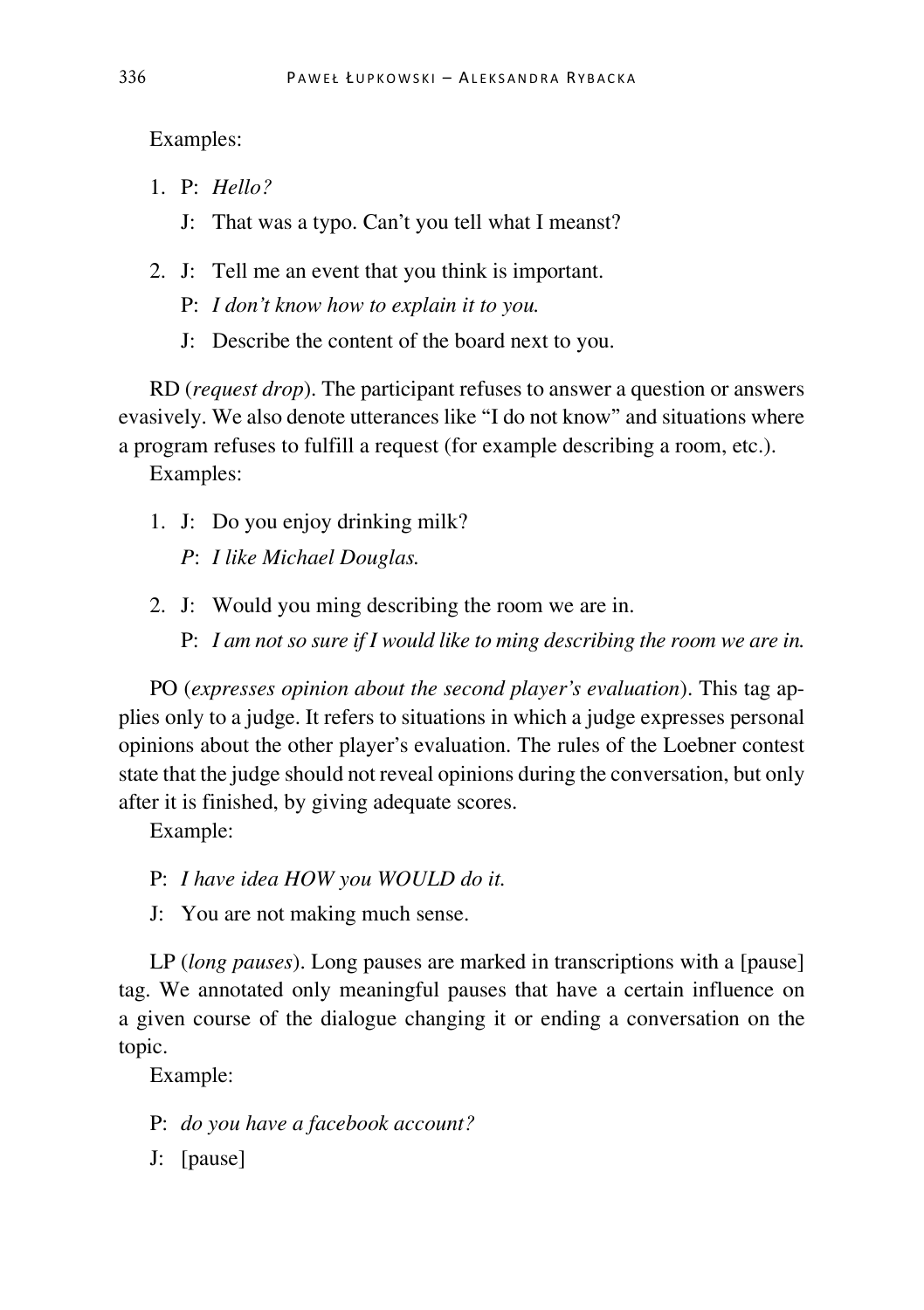#### P: *are you married?*

IN (*interrupting*). This category covers peculiar utterances, like empty lines, a couple of periods in a row, special characters. This behavior is intended to interrupt or confuse the interlocutor.

Example:

- J: Slow down, I can't keep up with you.
- $I^{\ldots}$
- $I^{\ldots}$
- $I^{\cdot}$

#### **3. The study**

The aim of this study is to identify and analyze non-cooperative verbal behaviors of players in LC using the set of NCFs described in Section 2.2. Conversations with computer programs are analyzed both for the program and the judge. Below we present our central research questions for this study.

- 1. Can we verify certain of Turing's intuitions concerning the test?
- 2. Is there a connection between DNC measures and scores in the Loebner contest? Can we say that some NCFs are better (lead for the better score) than others?
- 3. What NCFs are possible predictors of program's failure in the contest?
- 4. Are judges rather cooperative or not in the Loebner contest?

# *3.1. The study sample*

The study sample consists of the files from the Loebner contests conducted in years 2009, 2010, 2011 and 2012. We have chosen the best and the worst program (as established by judges' scores) from each edition. This allows us to compare winning strategies with these less successful. In 2009 the time limit for a round was 5 minutes, whereas in years 2010 – 2012 the time limit was 25 minutes. That translates to different numbers of utterances and words between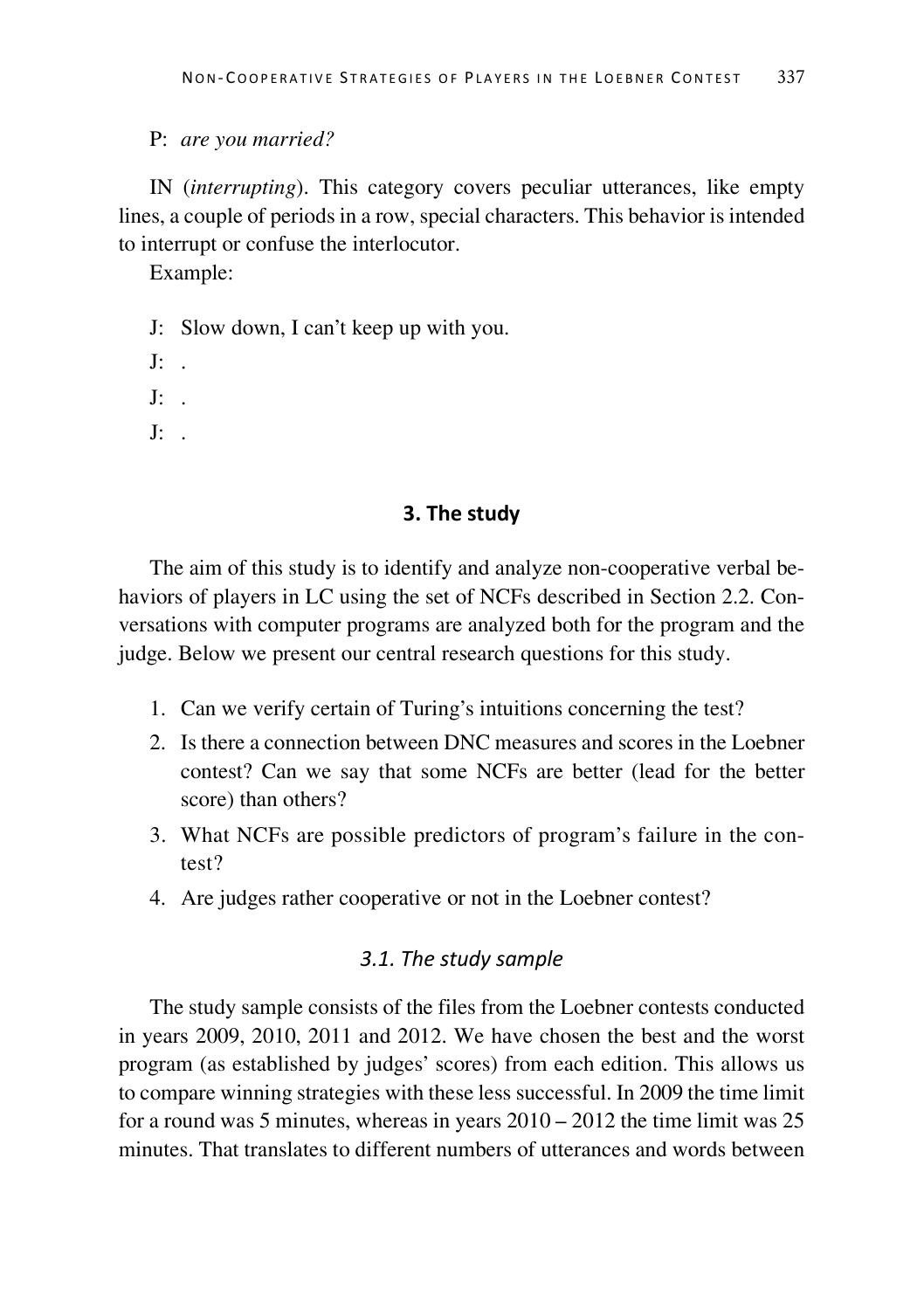years. Each program had four rounds of dialogues with different judges. In year 2011 round 3 of conversation with the program named Tutor is missing from the log available on the contest website; that is why it is not included in the study sample. That gives the total number of 31 dialogues in our sample. The total number of utterances in the study sample is 2,923 with 18,982 as the total number of words.

The average number of utterances for the 2009 edition is 36.12 and as for words it is 109.75. The average numbers for the 2010 – 2012 editions are 684.8 for utterances and 318.25 for words. The average round from all four years had 94 utterances, which gives average 6.5 words for utterance. The detailed characteristics for each participant are presented in Table 1.

| Program  | Rank  | <b>Utterances</b> | Words    |
|----------|-------|-------------------|----------|
|          |       | 2009              |          |
| Levy     | best  | 34.25             | 391.75   |
| Embar    | worst | 38                | 244.75   |
|          |       | 2010              |          |
| Wilcox   | best  | 110               | 719.5    |
| Medeksza | worst | 114.75            | 770.25   |
|          |       | 2011              |          |
| Wilcox   | best  | 208.75            | 1,212.25 |
| Tutor    | worst | 38.75             | 197.25   |
|          |       | 2012              |          |
| Chip     | best  | 99.75             | 672.75   |
| Linguo   | worst | 86.5              | 537      |

Table 1 The study sample in terms of the average number of utterances and the average number of words for participants in the Loebner contest editions 2009–2012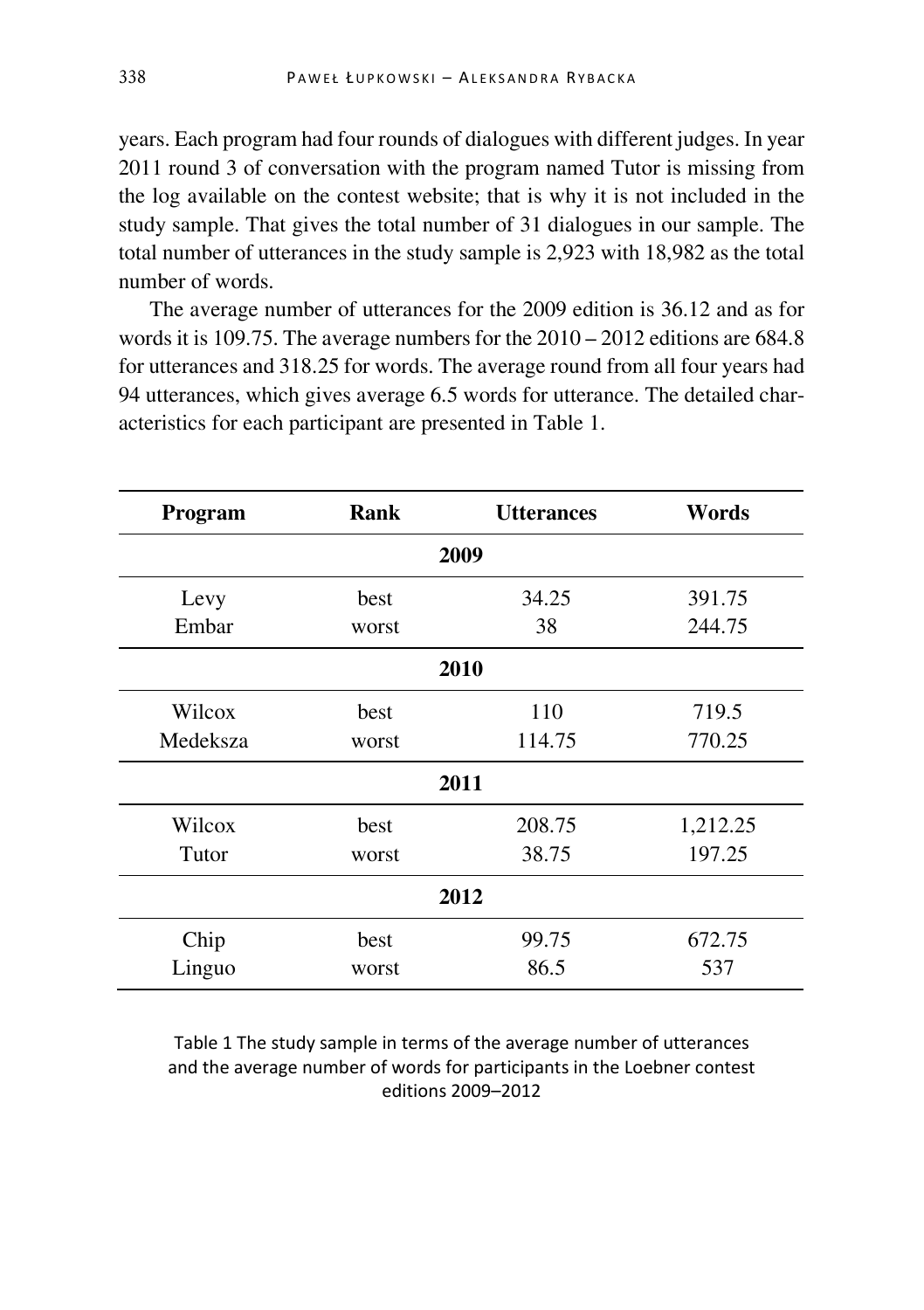## *3.2. The procedure*

Each annotator was trained in the tagging procedure, the NCFs list and the method were explained in detail. Everyone got written instructions. Below we present a summary of the procedure used for the study.

- 1. Establish a set of *non-cooperative features* (NCF).
- 2. 5 annotators tag utterances using NCF categories after proper training and instructions.
- 3. Control the annotation by measuring reliability of agreement between annotators (using the Fleiss kappa measure).
- 4. Count DNC for the whole dialogue, for players and judges, and for the whole round separately.

One important remark is in order here. To ensure a high level of reliability of the DNC measure only these utterances where at least 3 out of 5 annotators agreed that a certain utterance was a certain NCF were taken into account.

The detailed discussion concerning the reliability and the cross-study check for the study are presented in Section 3.5.

# *3.3. The pilot study*

Before the final study performed on dialogues from years 2009 – 2012 we have decided to conduct a small scale preliminary study in order to evaluate the proposed non-cooperative features and annotation guidelines. For the pilot study we have used conversations with the best and the worst program and corresponding dialogues with human players from the 2012 Loebner contest edition. Each judge had a conversation with a program and a human in 4 rounds, which gives the study sample consisting of 16 dialogues in total. One dialogue contains circa 50 to 150 utterances. The total number of utterances in our pilot study sample was 1,516 and they contained about 9,300 words.

For the pilot study the procedure described in details in Section 3.2. was applied. After obtaining logs and transcribing them into dialogue form we asked 5 people to annotate dialogues, using the NCFs set described earlier. The annotators received a training regarding non-cooperative features, with details on how to tag utterances. Furthermore, a written instruction has been provided.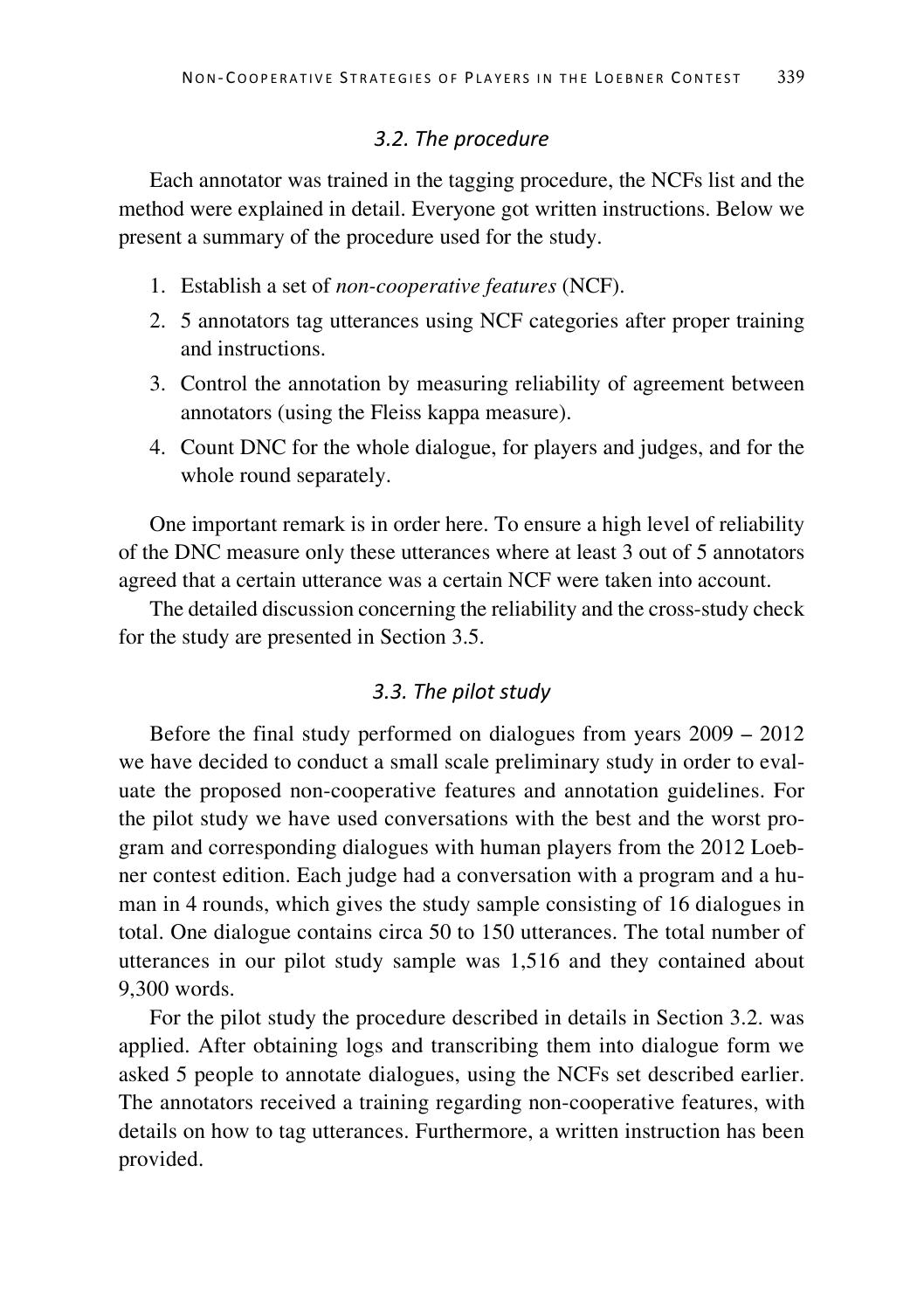After the annotation, the utterances which were recognized as one of the NCFs by three or more annotators were chosen for further analysis. To determine the level of compliance of annotations we used the Fleiss kappa measure (see Carletta 1996). The agreement measure for 5 annotators over 283 cases was 0.69, which might be interpreted as substantial (see Viera and Garrett 2005, see also Table 5). For the detailed discussion on the annotation reliability see Section 3.5. The resulting DNC measures for judges, human participants and programs are presented in Table 2.

| Round          | Human | Judge | Chip | Judge |
|----------------|-------|-------|------|-------|
| 1              | 0.09  | 0.04  | 0.36 | 0.07  |
| 2              | 0.03  | 0.05  | 0.24 | 0.14  |
| 3              | 0.05  | 0.13  | 0.37 | 0.13  |
| $\overline{4}$ | 0.01  | 0.23  | 0.13 | 0.11  |
|                |       |       |      |       |
|                |       |       |      |       |

| Round | Human | Judge | Chip | Judge |
|-------|-------|-------|------|-------|
|       | 0.02  | 0.38  | 0.54 | 0.14  |
| 2     | 0.01  | 0.10  | 0.79 | 0.03  |
| 3     | 0.02  | 0.05  | 0.76 | 0.00  |
| 4     | 0.06  | 0.20  | 0.71 | 0.11  |

Table 2 Overall DNC measures for the pilot study (the 2012 Loebner contest edition)

There were several important conclusions following the pilot study. On the basis of the obtained results we have decided that there is no need to study dialogues with humans. When one compares the judge – program conversations with the judge – human ones it is visible that a judge can tell players apart after just few sentences. After distinguishing between the two, judges' approach starts differing. This might be noticed when we analyze the NCFs structure for a judge – human participant and judge – program conversations. These are presented in Figure 1. One may observe that for the conversations with programs judges employ visibly richer set of NCFs (respectively 6 vs. 3 and 4 vs. 3 NCFs).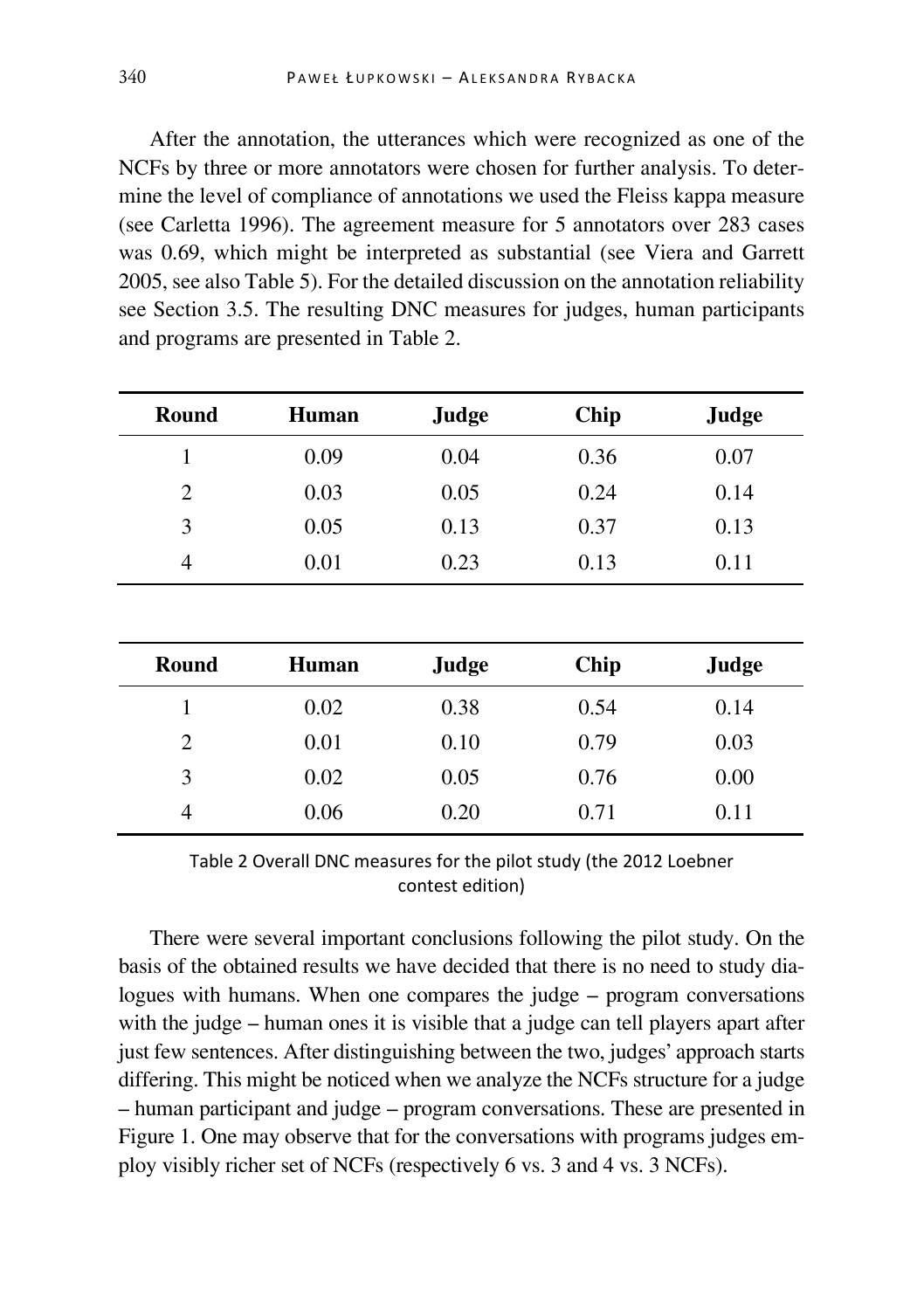



The correct identification seems like an easy task for LC judges. One of the possible explanations of this fact is that judges know that they are speaking with a program and with a human at the same time, consequently their task boils down to evaluate the identity of one of them, to know exactly who the other is. Programs are not advanced enough to mislead judges for a long time, especially when judges can ask the same questions to both participants and compare the answers. We wanted to focus mostly on non-cooperative behaviors in conversations with artificial intelligence. Because judges can tell humans and programs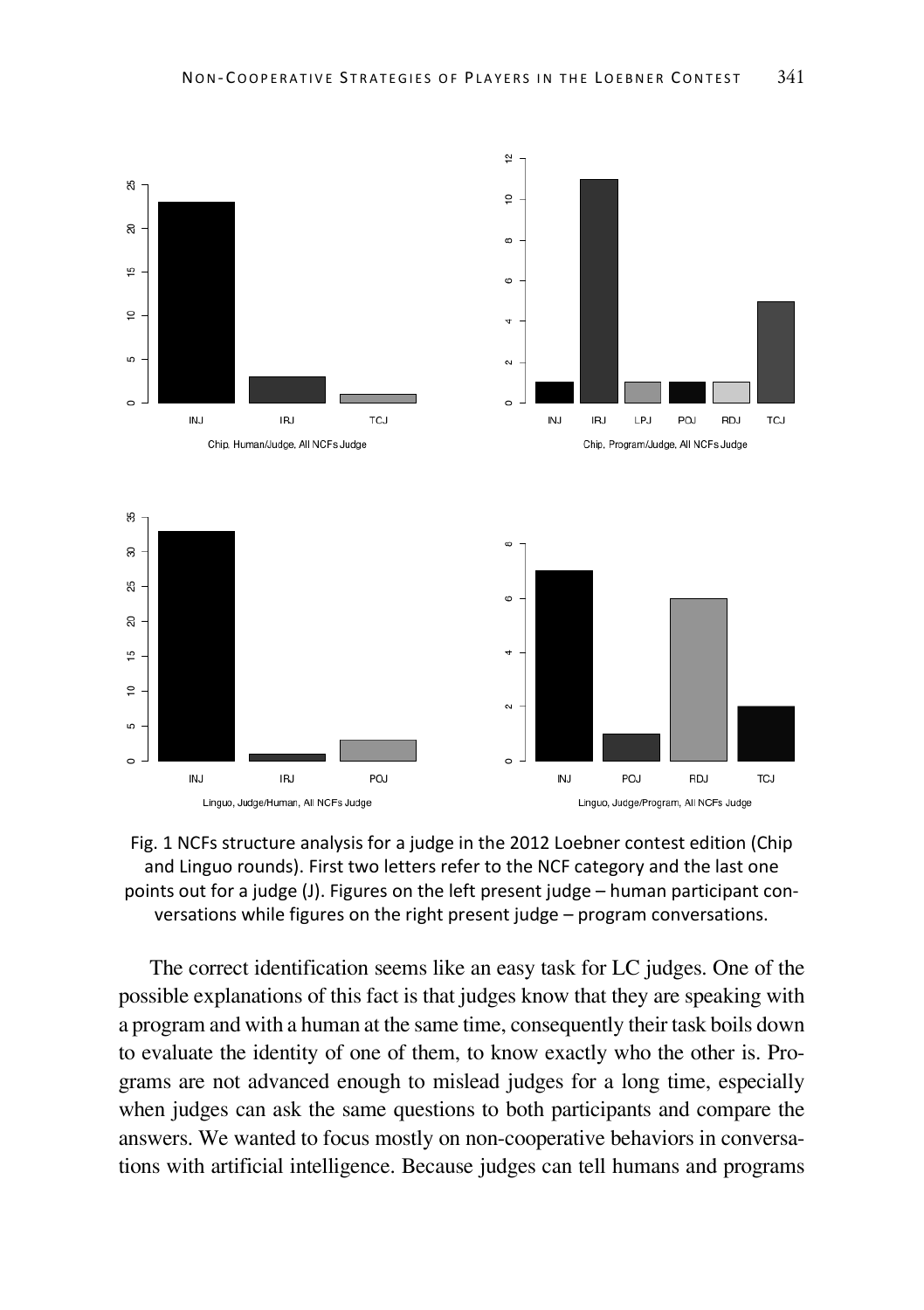apart so easily (and they change their attitude after the recognition) annotation of both, humans and programs may bring potential bias to the final study. Additionally, the NCFs structure and DNC measures are really low for dialogues with human participants as it is presented in Table 2 and Figure 1.

What is more, thanks to feedback from our annotators, we have introduced certain corrections and clarifications in the instructions in order to avoid potential ambiguities. We also decided not to reveal if a program they annotate is the best or the worst one, to avoid the bias.

# *3.4. Results of the main study*

*DNC measures.* The DNC measure and two most frequent NCFs for each program are presented in Table 3 and for judges in Table 4. The results are presented according to the following order: the best program is followed by the worst program in a given edition (established by the judges' score – the lower the score, the better). In most of the cases the best program has slightly lower DNC measure than the worst one, with one exception – the 2011 edition.

| Program  | DNC  | Score | <b>NCF Structure</b>      |
|----------|------|-------|---------------------------|
|          |      | 2009  |                           |
| Levy     | 0.17 | 4.5   | IR $(56\%)$ ; RD $(40\%)$ |
| Embar    | 0.36 | 5.5   | RD $(50\%)$ ; IR $(33\%)$ |
|          |      | 2010  |                           |
| Wilcox   | 0.42 | 2.5   | RD $(50\%)$ ; IR $(33\%)$ |
| Medeksza | 0.45 | 3.25  | RD $(50\%)$ ; IR $(33\%)$ |
|          |      | 2011  |                           |
| Wilcox   | 0.26 | 1.5   | IR $(47\%)$ ; RD $(15\%)$ |
| Tutor    | 0.16 | 3.25  | IR $(65\%)$ ; RD $(29\%)$ |
| 2012     |      |       |                           |
| Chip     | 0.27 | 1.25  | IR $(53\%)$ ; RD $(14\%)$ |
| Linguo   | 0.76 | 4     | $TC(73\%)$ ; RD $(22\%)$  |

Table 3 DNC measures and the most frequent NCFs for the *participants*  of the Loebner contest editions 2009–2012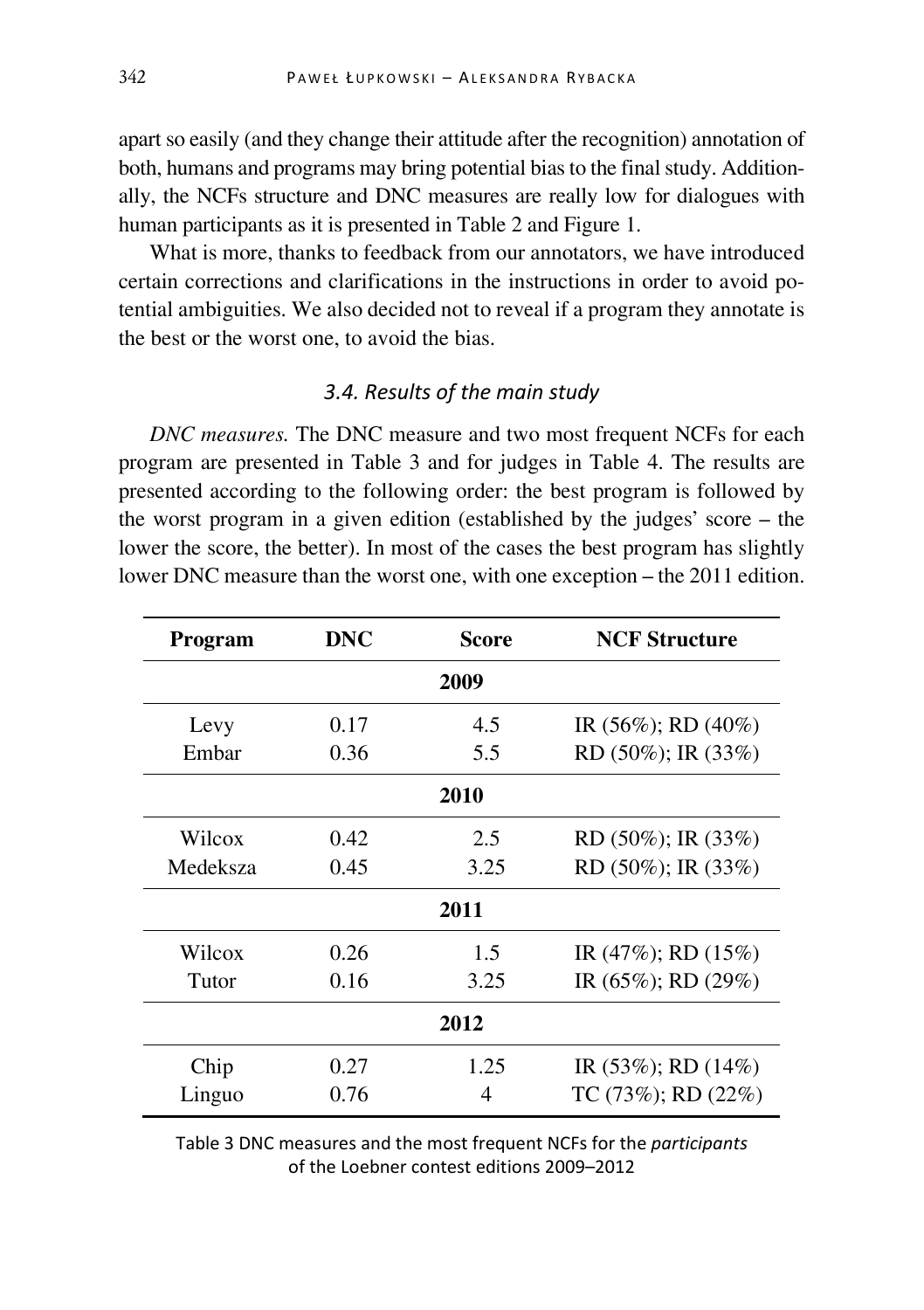| Judge           | DNC  | <b>NCF Structure</b>            |
|-----------------|------|---------------------------------|
|                 | 2009 |                                 |
| Round: Levy     | 0.06 | TC (50%); PO (50%)              |
| Round: Embar    | 0.15 | RD (42.86%); PO (28.57%)        |
|                 | 2010 |                                 |
| Round: Wilcox   | 0.07 | TC $(53.85\%)$ ; RD $(23.08\%)$ |
| Round: Medeksza | 0.06 | TC $(83.33\%)$ ; RD $(8.33\%)$  |
|                 | 2011 |                                 |
| Round: Wilcox   | 0.10 | IN $(32.58\%);$ RD $(18.42\%)$  |
| Round: Tutor    | 0.10 | PO (42.86%); TC (28.57%)        |
| 2012            |      |                                 |
| Round: Chip     | 0.06 | TC $(45.45\%)$ ; RD $(18.18\%)$ |
| Round: Linguo   | 0.07 | RD $(58.33\%)$ ; TC $(41.67\%)$ |

Table 4 DNC measures and the most frequent NCFs for the *judges*  of the Loebner contest editions 2009–2012

There is no clear pattern in the data – like for example, that the large difference in the score would be reflected in the large difference in the DNC measure. This suggests that there might not be a direct and simple connection of the level of non-cooperativeness of a program and its score in the Loebner contest.

For a rough comparison we may use the DNC value reported by Plüss (2010, 4) for a fragment of a political interview which is 0.68 (19 utterances, 13 NCFs).

In the case of the Loebner contest study, the lowest DNC score for a program is 0.16, the highest 0.76, and the average DNC value for program is about 0.40. This shows that the Loebner contest is fairly cooperative.

*NCFs structure and strategies.* In almost every dialogue the two most common NCFs were IR (irrelevant contribution) and RD (request drop). This means that the programs failed to contribute utterances fitting the conversation topic or that their contributions were not relevant, which suggest the lack of understanding. This indicates that the overall level of the programs is rather low.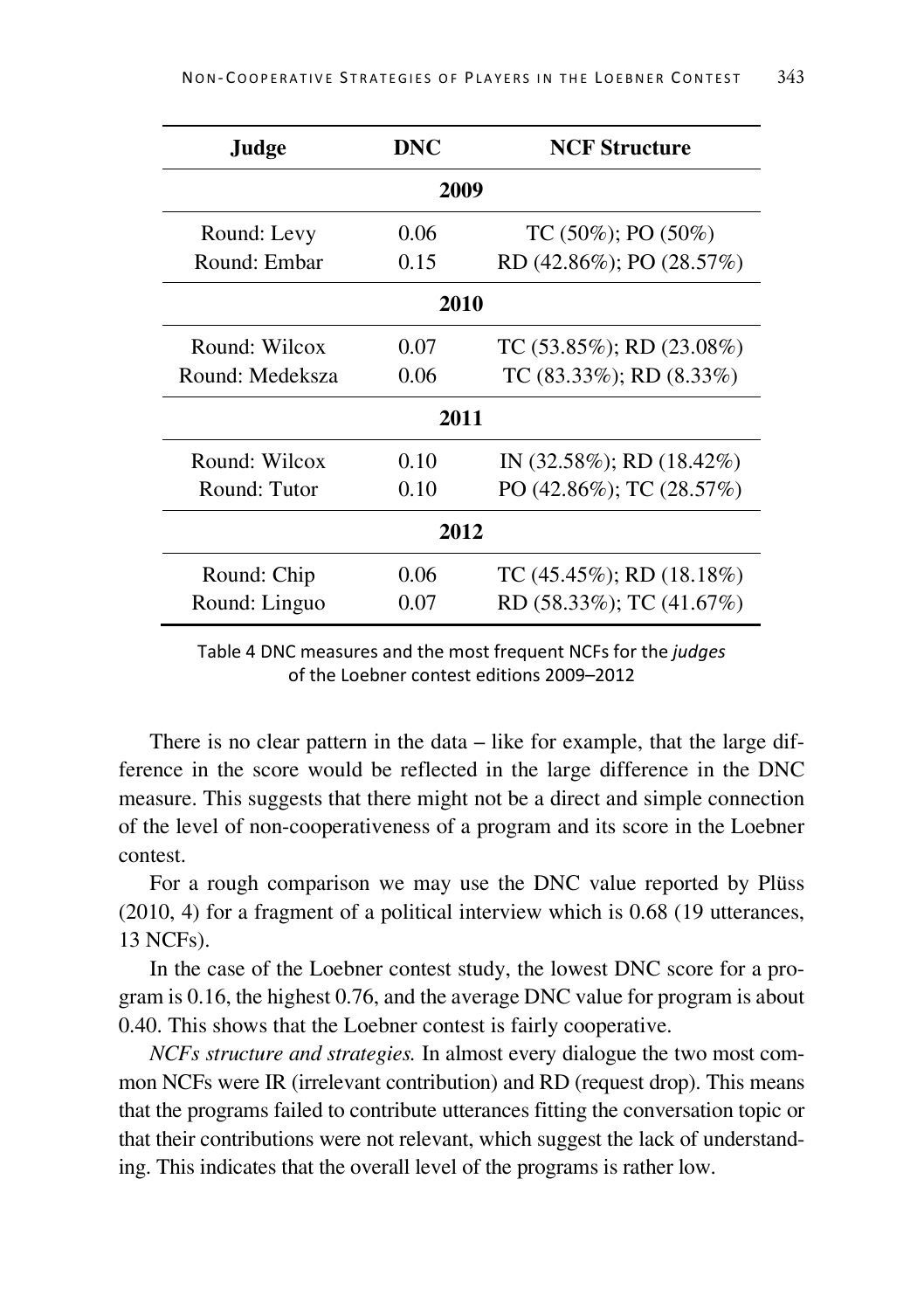The notable exception is Linguo (2012) where the most frequent NCF is TC (topic change). This is in line with the strategy described below: to flood the judge with questions and prevent him/her from taking the initiative. The score suggest that this strategy appeared not to be really effective.

Let us now take a closer look on the NCFs structure and programs' strategies edition by edition. This allows us to supplement the DNC measure with a qualitative analysis.

The worst program in 2009 (which is Embar) admits right away that it's a program and often asks interlocutor to rephrase a sentence. At the beginning of a conversation Embar states that (please remember that the original spelling is preserved in all the examples below):

EMBAR: *Hello and greetings.* EMBAR: *Please try to use simple, direct sentences* EMBAR: *and questions with proper spelling and grammar.*  EMBAR: *I'm still very young and don't like to mask my ignorance*  EMBAR: *with keyword spotting tricks.*  EMBAR: *Thank you!*  [Round 3, lines 5–10]

What's more, program provides a list of topics that it can talk about, like (cf. Round 3, lines 22-26):

- General Knowledge;
- Deductive Reasoning:
- Memory and Reasoning;
- Loebner Prize Screening Questions;
- Other Cool Stuff.

Embar's strategy is to ask many questions, but it does not show much interest in the answers. The following part of conversation illustrates this.

EMBAR: *That's wonderful. For what reason?*  EMBAR: *May I ask how old you are?*  JUDGE: Yes, sure, go ahead.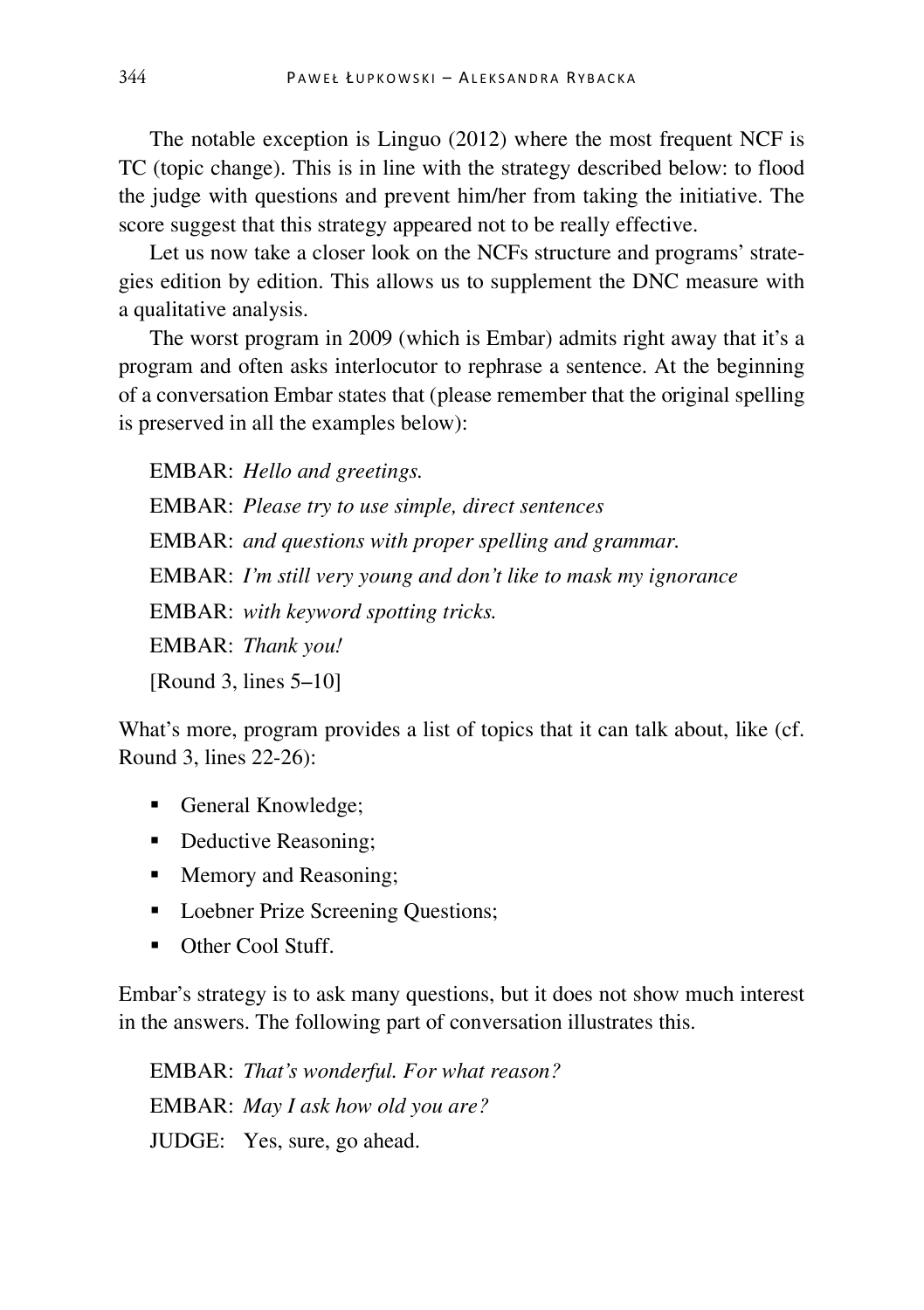EMBAR: *Okay. Are you male or female?*  [Round 1, lines 23-26]

It responds only to basic questions like "what's your name?", but most of the time it ignores judge's utterances or try to dodge them with "I don't know".

JUDGE: Are you here for the INtrnterspeech conference? EMBAR: *I honestly don't know.* JUDGE: Well, why are you in Brighton? EMBAR: *I don't know. (Type "What can you do?" to see what I'm capable of.)* 

[Round 3, lines 13-16]

These behaviors are reflected in the NCFs structure. The most frequent feature recognized by annotators is request drop (RD) followed by irrelevant contributions (IR). As for the judge, such behaviors result in topic changes (TC) and a high number of personal opinions (PO). The detailed NCFs structure for the Embar round is presented in Figure 2.

The best program (Levy) usually takes one word from an interlocutor's sentence and produces output message based on that word, often without proper context. It seems that the program uses pre-written sentences from the database. The advantage this gives is humor appearing in the conversation, feature that makes it more human-like. The described behaviors are well visible in the following part of the conversation:

JUDGE: What do you do when you're not doing the Loebner prize?

- LEVY: *Oh, I do much more than I intended to do at first. I got more interested in the job as I went along.*
- JUDGE: Is that difficult?
- LEVY: *No, it isn't at all difficult. It is as peaceful as a platypus playing with a potato pudding.*
- JUDGE: You have a fine line in metaphors.
- LEVY: *I sometimes have a fine line, but that's not what I do best. I'm better at growing antirrhinums and mimosas.*

[Round 1, lines 14-19]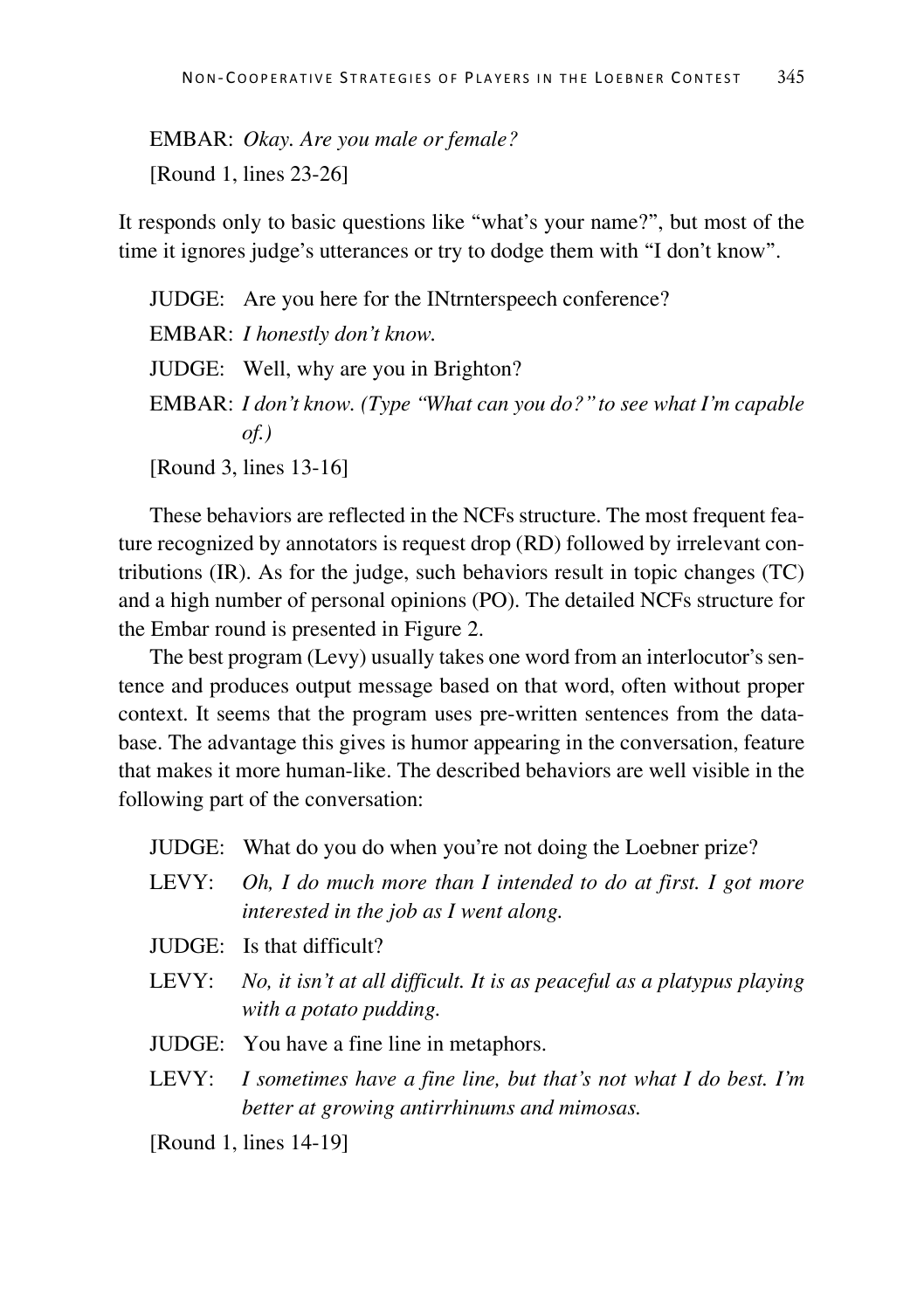When one takes a closer look at the NCFs structure for Levy one may notice that the number of recognized categories is lower than for Embar. Levy answers almost every question. However, the strategy of being funny not always brings the desired results. The most frequent category in this case is irrelevant contribution (IR) followed closely by request drops (RD). Details are presented in Figure 2.





Let us now take a closer look on the 2010 edition. In this case the best program according to judges is Wilcox, the worst one is Medeksza.

One of the most striking parts of Medeksza's strategy is that it makes many spelling errors. It repeats judge's questions or tries to answer them by changing the word order. This is visible in the following part of the conversation:

| JUDGE:                    | How much is the result of adding 2 apples and three pao-<br>tattooes?                                |
|---------------------------|------------------------------------------------------------------------------------------------------|
|                           | <b>MEDEKSZA:</b> Yup; Of coirursr; it's because adding 2 appples and three<br><i>potatoes Judge.</i> |
| JUDGE:                    | What is the restult?                                                                                 |
|                           | MEDEKSZA: What is yhe resuly?                                                                        |
| [Round 3, lines $40-43$ ] |                                                                                                      |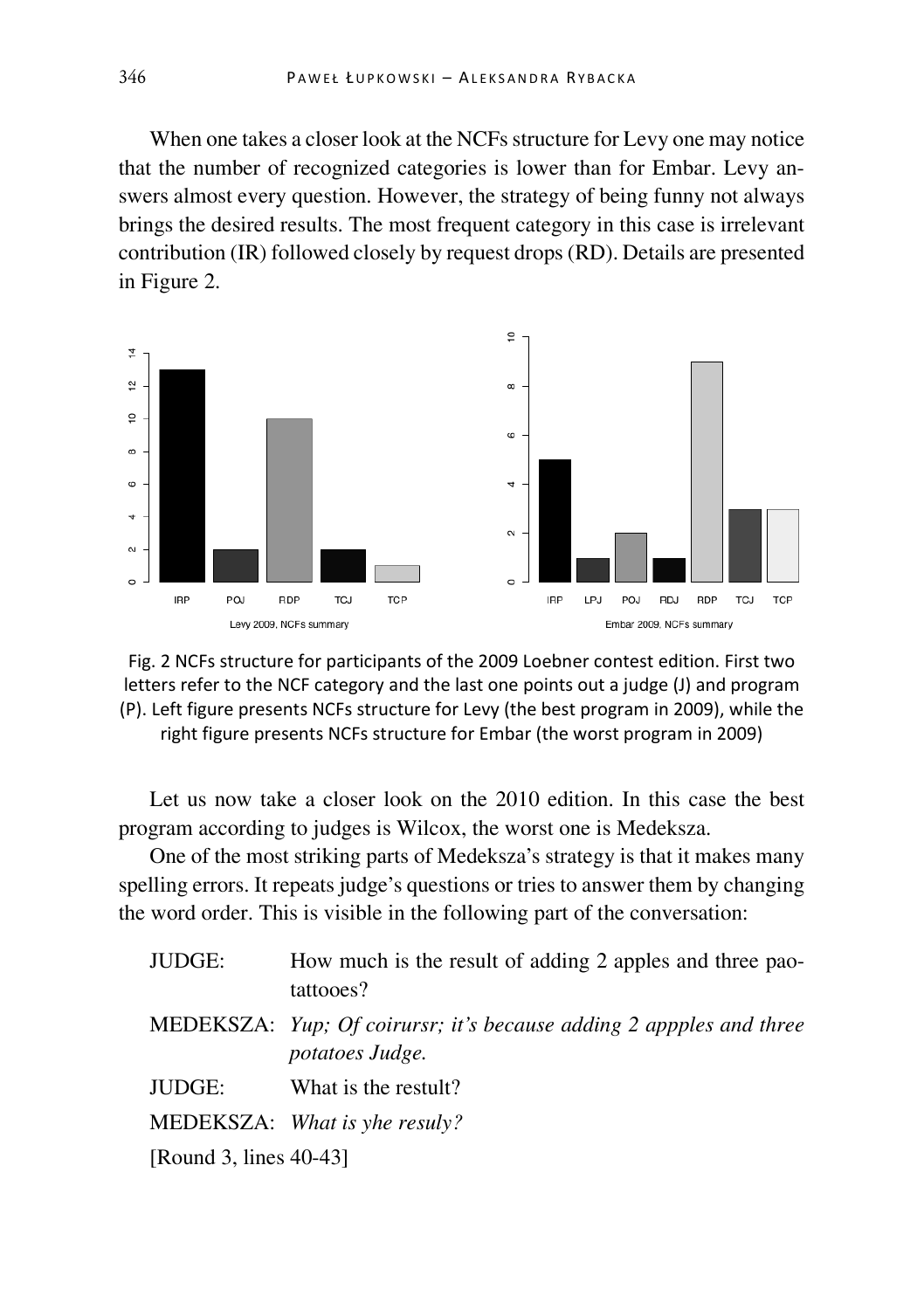The program tries to build sentences on keywords, but despite a large vocabulary it often misinterprets the context, which may be observed in the example below.

JUDGE: Do you know which state we are in? MEDEKSZA: *Ger it into the great state of excitement*  [Round 4, lines 108-109]

Medeksza takes the initiative, often changing topic and asking many of questions, but on the other hand it deals poorly with answering questions or continuing a longer conversation. That is the reason why its utterances were often tagged as irrelevant, as can be seen in Figure 3. IR (irrelevant contribution) is the most frequent tag, the second one is RD (request drop). The only frequent NCF used by the judge while talking with Medeksza is the topic change (TC), suggesting that judges tried to move on from the topics that were clearly misunderstood.



Fig. 3 NCFs structure for participants of the 2010 Loebner contest edition. First two letters refer to the NCF category and the last one points out a judge (J) and program (P). Left figure presents NCFs structure for Wilcox (the best program in 2010) while the right figure presents NCFs structure for Medeksza (the worst program in 2010)

Bruce Wilcox's program is a particularly interesting case, because it is so far the only program that was classified as human (by one of the judges). Wil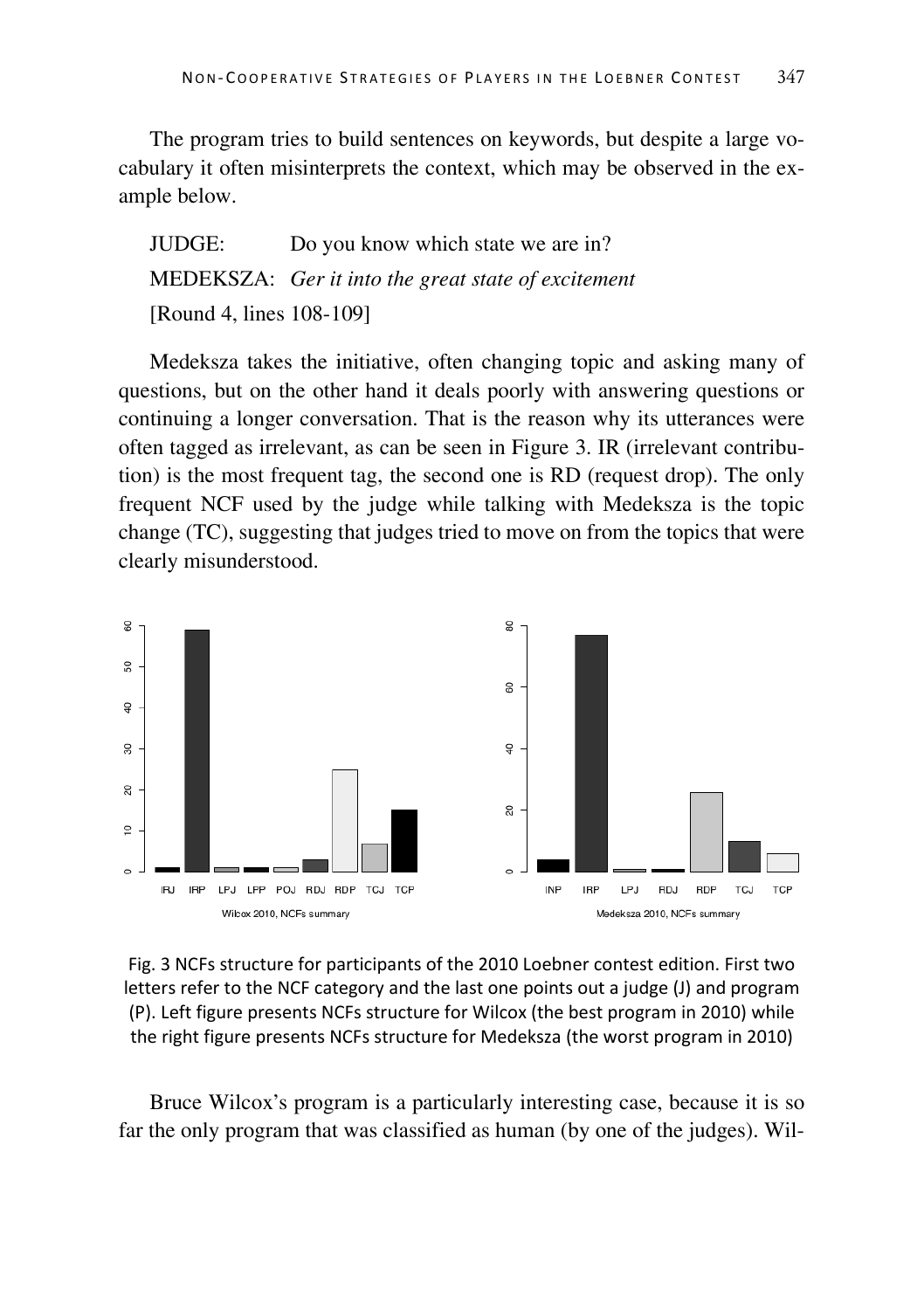cox can take the initiative, often imposes topics and tells jokes. Its main strategy is to drop requests and change topics (see Figure 3). This allows for avoiding of unwanted subjects and control of a conversation. What is more, this strategy makes it sound almost like a regular chat with a human.

WILOX: What languages do you speak?

JUDGE: *enlgish and farsi*

WILOX: I wish the world only spoke one language.

WILOX: Assuming I was born into that wolrrld, it wouldn't matter which one.

JUDGE: i like the fact there are different languages

WILOX: *What knind of differences are you thinking of?* 

[Round 2, lines 101-106]

On the other hand, it performed really poorly in the first dialogue, where the program repeated many of interlocutor's sentences.

|                        | JUDGE: Do you watch the news?                |  |
|------------------------|----------------------------------------------|--|
|                        | WILCOX: Do you watch the news?               |  |
|                        | JUDGE: This repeating game is not very fun.  |  |
|                        | WILCOX: This repeating game is not very fun. |  |
| [Round 1, lines 52-55] |                                              |  |

For the 2011 edition we will consider Tutor and Wilcox. Tutor is yet another program that reveals its identity right away. It is not as straightforward as in the Embar's case in the 2009 edition but after telling he is a human and his name is John Tutor adds "remember, I'm a robot". This strategy is also visible in the following fragment:

JUDGE: Are you a machine? TUTOR: *I am sorry.* TUTOR: *I thought you already knew that I was a robot.*  JUDGE: Now you're kidding me [Round 4, lines 8-11]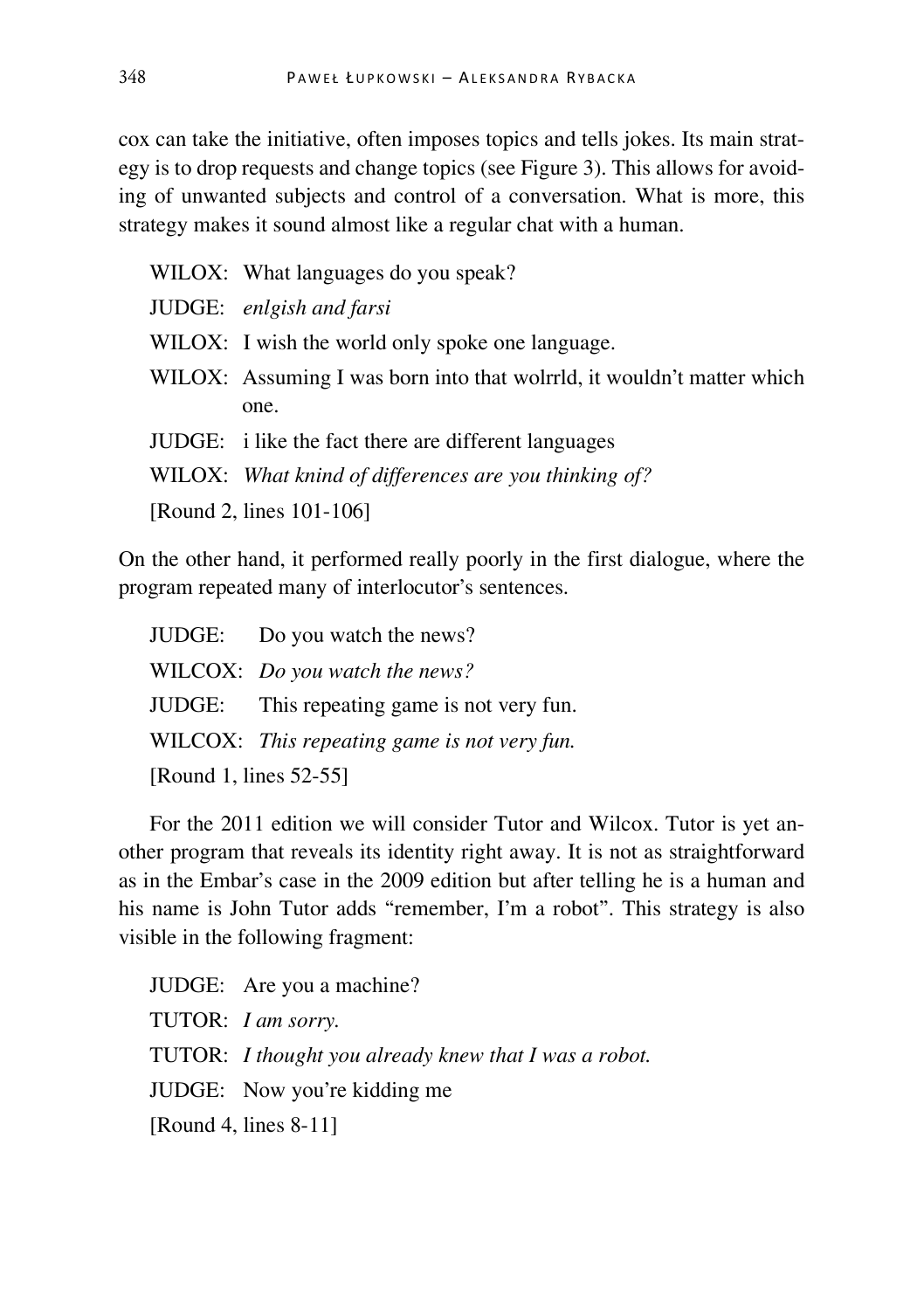Its reactions to judge's posts are short and vague answers, like "yes it is" or "I see", but they often reveal the lack of understanding – probably that is the reason why the most often NCF category tagged for Tutor is the irrelevant contribution – see Figure 4. The dialogue below illustrates the use of short answers to the topic that is not understood.

TUTOR: *Can we change a topic?* JUDGE: Sure what's eating you? TUTOR: *Sorry, I don't know.* JUDGE: Man City had a lucky escape last night TUTOR: *I see.*  JUDGE: 200million pounds worth of team scrap a win in the last minute TUTOR: *All right.* 

[Round 4, lines 18-25]



Fig. 4 NCFs structure for participants of the 2011 Loebner contest edition. First two letters refer to the NCF category and the last one points out a judge (J) and program (P). The left figure presents NCFs structure for Tutor (the best program in 2011) while the left one presents NCFs structure for Wilcox (the worst program in 2011)

On the other side, we have Wilcox, which takes over the initiative in dialogues, asks many questions and knows many facts. It copes well with dodging questions asked by the judge and changing topic. What is important, however,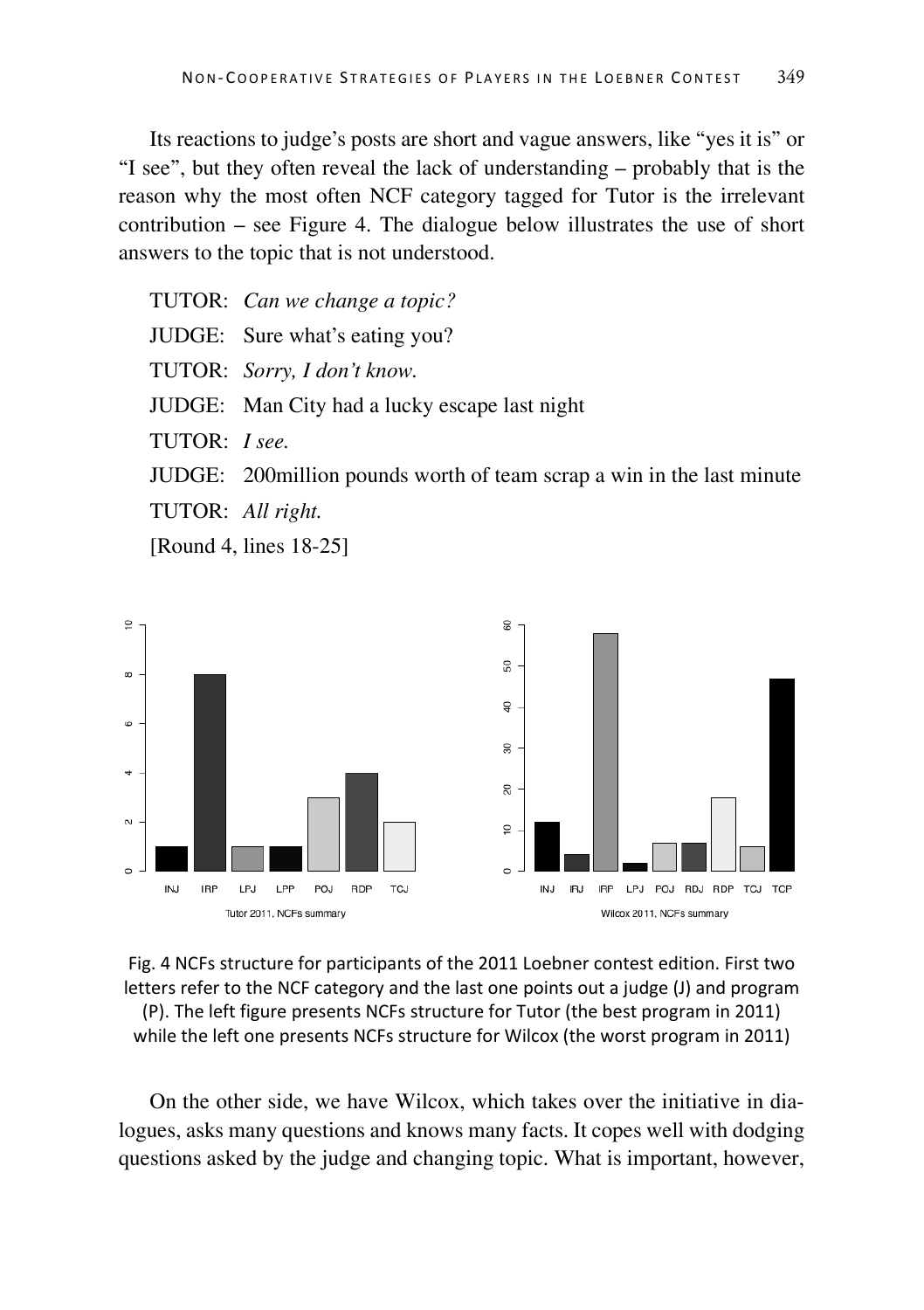is that the topic change is based on a keyword retrieved from the previous sentence, so the new subject is somehow related and does not disrupt the flow of conversation. The dialogue below presents how the program avoids answering a question, but stays on topic:

|                        | JUDGE: What is the capital of France?        |  |
|------------------------|----------------------------------------------|--|
|                        | WILCOX: Paris, France.                       |  |
| JUDGE: Well done.      |                                              |  |
|                        | JUDGE: What is the capital of Paris?         |  |
|                        | WILCOX: <i>I love Parisian bakeries.</i>     |  |
|                        | WILCOX: Their croc monsieurs are to die for. |  |
| [Round 4, lines 30-35] |                                              |  |

The program has one more interesting strategy  $-$  in each round it asks a judge if he/she can help with a dilemma, and then tells the same story about buying a dress.

| WILCOX: I've got a dilemma.                                                                                                      |
|----------------------------------------------------------------------------------------------------------------------------------|
| WILCOX: Maybe you could help me with it?                                                                                         |
| JUDGE: what do you mean by dilemma                                                                                               |
| WILCOX: I've been thinking about buying this really cool dress, but I've<br>already done a bunch of shopping this month.         |
| WILCOX: Should I be saving money instead?                                                                                        |
| WILCOX: I guess my real question is, in today's economy, does saving<br>money make any sense, what with investments being pretty |

[Round 4, lines 30-35]

*much useless.* 

The NCF structure for Wilcox is presented in Figure 4. The most dominant feature is IR, as usual. The topic change (TC) is also frequent, which is in line with the discussed program's strategy.

The 2012 LC edition brings us another program that admits openly that it's not a human and still manages to receive the best notes from judges. At the beginning of a chat Chip asks judge to rephrase questions properly.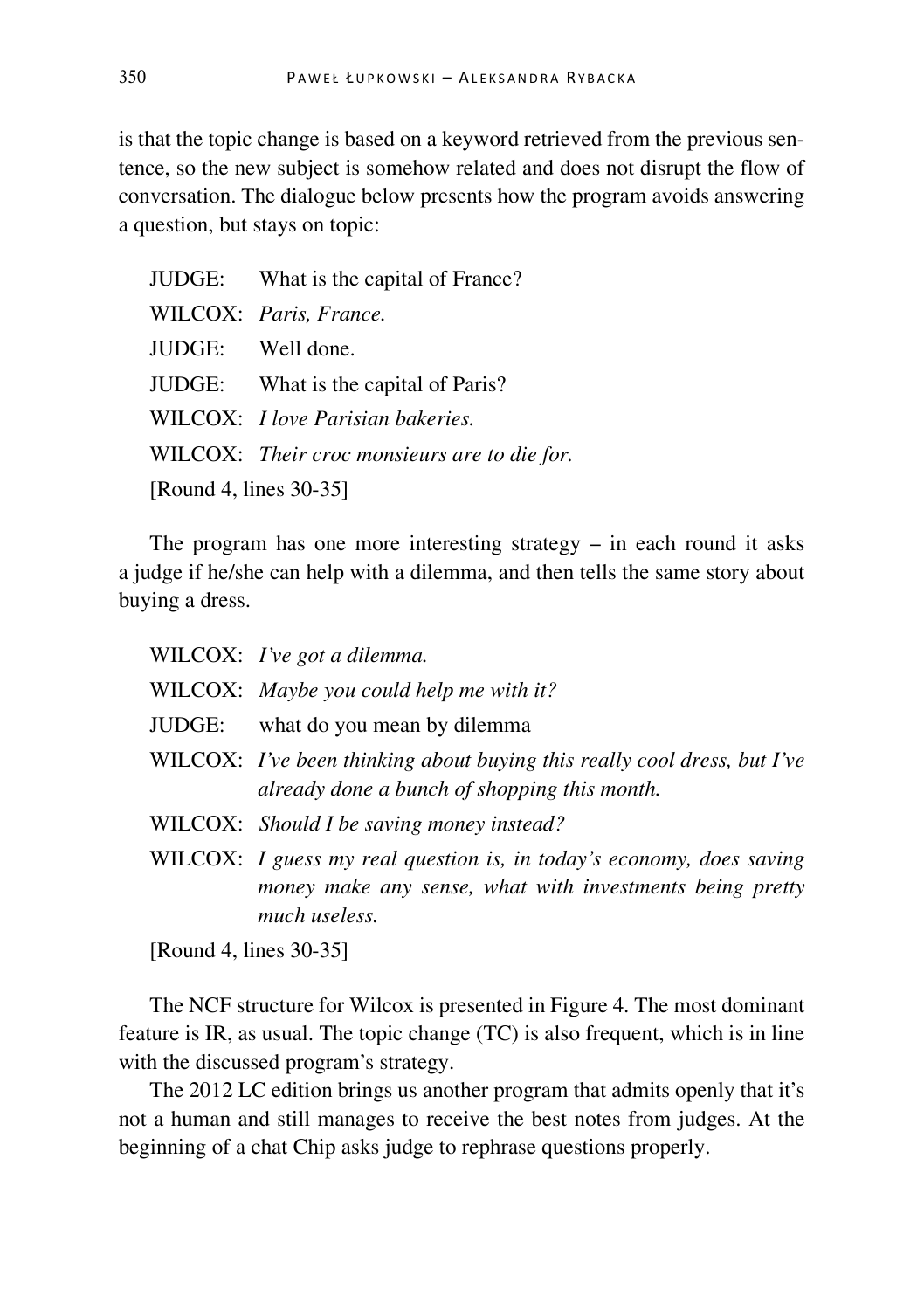|                         | JUDGE: hI How are you?                     |  |
|-------------------------|--------------------------------------------|--|
| CHIP:                   | Please rephrase this as a proper question. |  |
| CHIP:                   | (Instead of "Jim likes peaches?",          |  |
| CHIP:                   | use "Does Jim like peaches?")              |  |
| [Round 1, lines $4-7$ ] |                                            |  |

Its strategy during the conversation is very clear – it drops requests and changes topics all the time. Thus, its way to deal with answers is not very complex, most of the time the program says formulas like "Thanks for telling me that" and changes topic.

|       | JUDGE: Why not ask somebody?                                                   |
|-------|--------------------------------------------------------------------------------|
| CHIP: | No idea.                                                                       |
|       | JUDGE: Why not ask me?                                                         |
| CHIP: | Okay.                                                                          |
|       | JUDGE: Well, I think you may be Japanese—you are very respecfful and<br>polite |
| CHIP: | That's an interesting opinion.                                                 |
|       | [Round 2, lines 63-68]                                                         |

Linguo, the worst program in the 2012 edition, asks many questions and is not interested in answers. It does not answer questions asked by the judge, and if it does, the answers are short replies like "yes" or "I don't know". Linguo's strategy is to flood the judge with questions and prevent him from taking the initiative.

LINGUO:*How often do you like to swim?* LINGUO:*I'm not sure.* LINGUO:*Have you recently listened to music?* JUDGE: Yes I go to many concerts—do you like music? LINGUO:*Do you have an ipad?*  LINGUO:*Do you like to sleep?*  [Round 4, lines 21-26]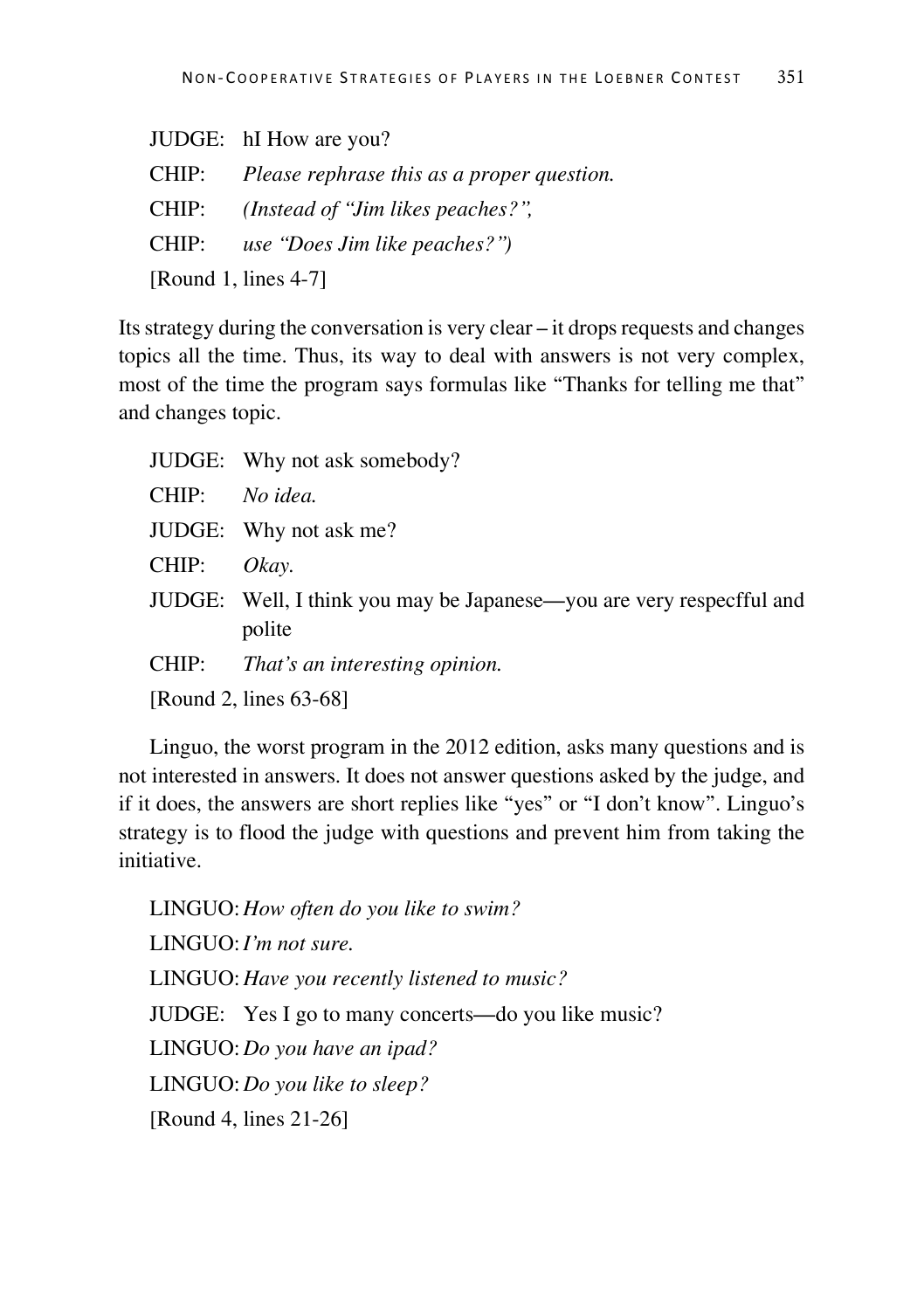As it is visible in Figure 5, Chip's non-cooperative behaviors are tagged mostly as irrelevant. Both, the best and the worst program of the 2012 edition have rather high number of request drops (RD) and topic changes (TD) in the NCFs structure, but there is a visible qualitative difference between addressing the question somehow and simply saying "I don't know" or ignoring the whole topic. Below we present two examples of Chip deliberately dropping the request.

|                        | JUDGE: Do you like Wisonconsin?                      |  |
|------------------------|------------------------------------------------------|--|
|                        | CHIP: The only thing I like is chatting with people. |  |
|                        | [Round 4, lines 134-135]                             |  |
|                        | JUDGE: Chip, do you know any jokes?                  |  |
|                        | CHIP: Not at the moment.                             |  |
| CHIP:                  | That's next on my list of things to learn.           |  |
| [Round 3, lines 83-85] |                                                      |  |

And now we may contrast them with a typical request drops (RD) by Linguo:

JUDGE: What are the first 50 primes numbers? LINGUO:*I'm not sure.* JUDGE: What is a prime number? LINGUO:*I'm not sure.*  JUDGE: What is a computer? LINGUO:*A machine.*  JUDGE: What does it do? LINGUO:*Are you famous?*  LINGUO:*I'm not sure.*  [Round 2, lines 49-57]

Linguo's NCFs consist almost exclusively of request drops (RD) and topic changes (TC), which reflects its simple strategy. It is the only observed case where IR is not one of the most frequent NCFs used by a program.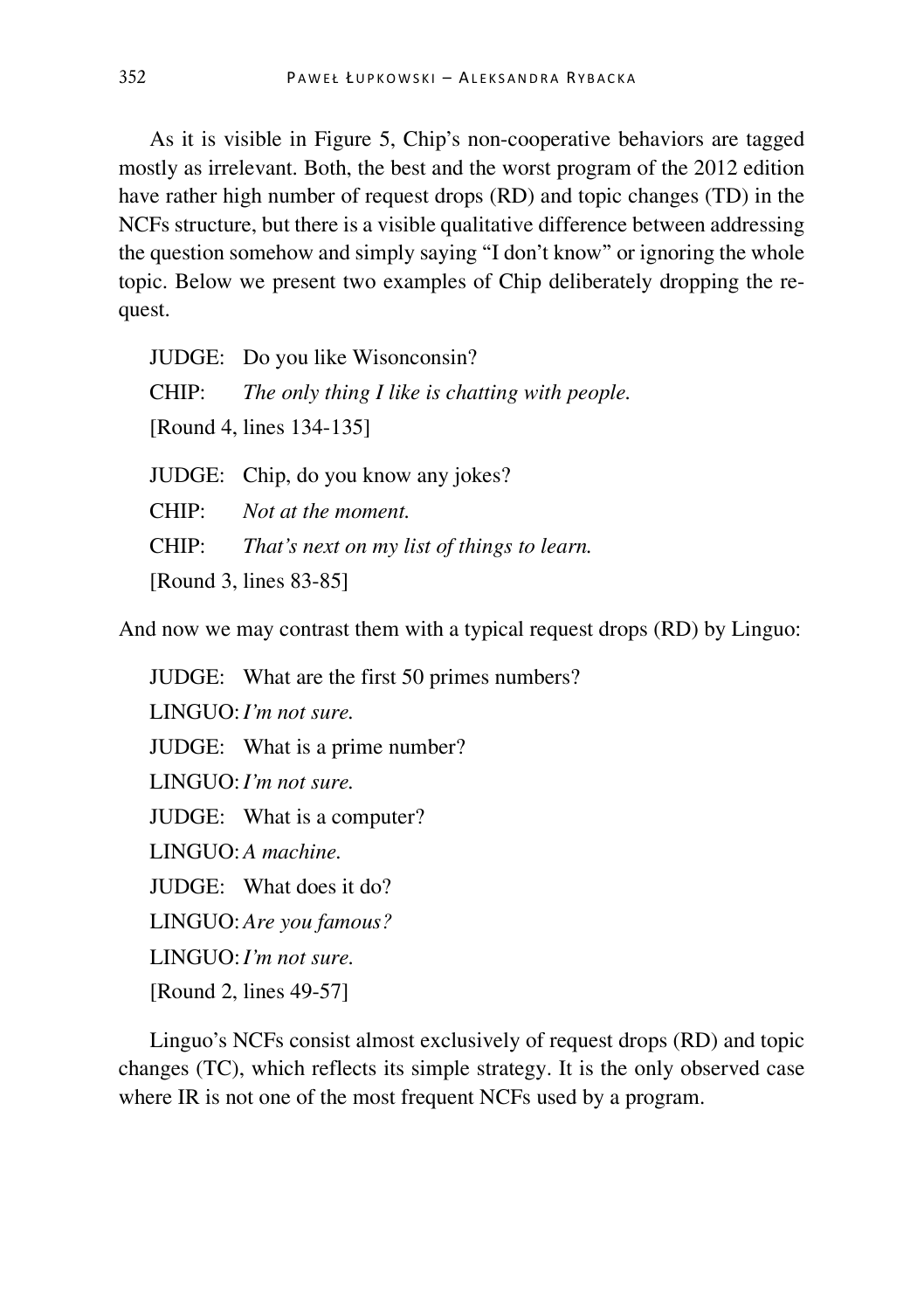

Fig. 5 NCFs structure for participants of the 2012 Loebner contest edition. First two letters refer to the NCF category and the last one points out a judge (J) and program (P). The left figure presents NCFs structure for Chip (the best program in 2012) while the left one NCFs structure for Linguo (the worst program in 2012)

*Judges.* After discussing the strategies of programs in LC let us now consider the role and strategies implemented by judges.

Judges in the Loebner contest – contrary to our initial intuitions – tend to be rather cooperative, keeping in mind that they are supposed to have a more or less normal conversation. Judges produce less non-cooperative utterances than programs. Only in 2009 the DNC measure for the judge was 0.15 while for the program it was 0.17 – which are close to each other (see Table 4). In other editions differences are apparent. The most frequent NCFs among judges are topic change (TC) and request drop (RD).

One may expect that the Loebner contest dialogues would look like a series of quick questions, but instead they often resemble a small talk. Judges tend ask about everyday life and go with the interlocutor's suggestions.

|       | CHIP: What is your name?                                                        |
|-------|---------------------------------------------------------------------------------|
|       | JUDGE: My name is Phil, what's yours?                                           |
|       | CHIP: So my name is Chip.                                                       |
| CHIP: | How are you doing today?                                                        |
|       | JUDGE: I'm doing well todat it is very exciting to be here, how do you<br>feel? |
|       | [Chip 2012, Round 1, lines 11-15]                                               |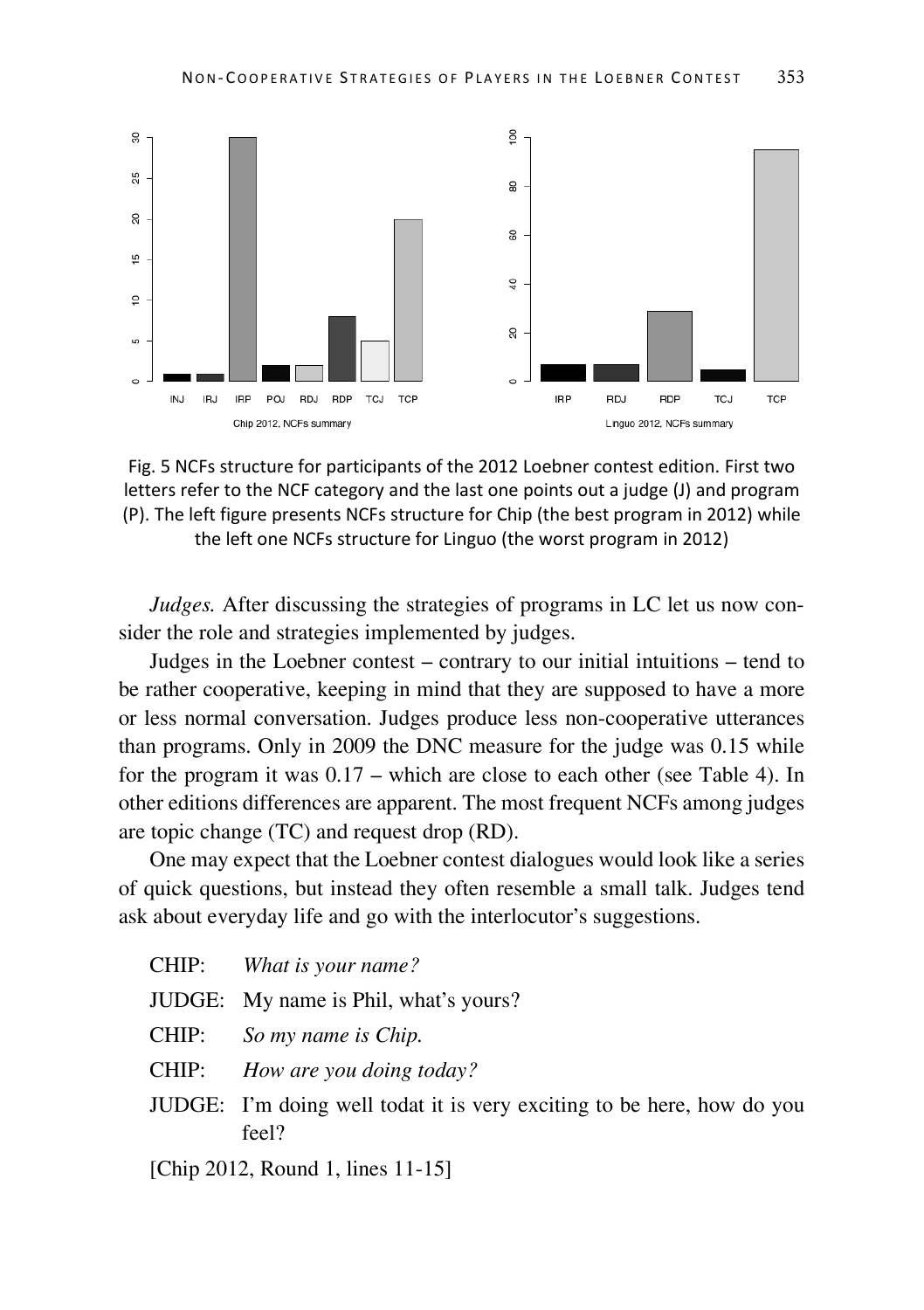They sometimes ask tricky questions that involve understanding, e.g., "What's bigger, a large tooth or a tiny mountain?" like in the example below.<sup>[7](#page-30-0)</sup>

|                                     | JUDGE: would it hurt if I stabbed you with a towel       |  |
|-------------------------------------|----------------------------------------------------------|--|
| WILCOX: It would.                   |                                                          |  |
|                                     | JUDGE: which is bigger a large tooth or a small mountain |  |
|                                     | WILCOX: A small mountain.                                |  |
| JUDGE: very good                    |                                                          |  |
| WILCOX: Right.                      |                                                          |  |
|                                     | JUDGE: which is bigger a whale or china                  |  |
|                                     | WILCOX: China is smaller                                 |  |
| JUDGE: OK                           |                                                          |  |
| [Wilcox 2011, Round 3, lines 13-21] |                                                          |  |

Another judge strategy is to repeatedly ask the same question, like the judge in the 2011 edition. He kept asking about the upcoming elections and the program kept dodging the questions, clearly revealing lack of understanding and knowledge.

|                                     | JUDGE: Who are the two candidatess?                            |  |
|-------------------------------------|----------------------------------------------------------------|--|
|                                     | WILCOX: I wish I knew.                                         |  |
|                                     | JUDGE: Name one person who is running in this election.        |  |
|                                     | WILCOX: What did you think of ex-President Bush?               |  |
|                                     | JUDGE: Please name one person who is running in this election. |  |
| [Wilcox 2010, Round 3, lines 34-41] |                                                                |  |

Such a dialogue, with judge repeatedly asking the same question, goes for about 60 lines. The program tried to change the subject, but after a while it started to show signs of something we may interpret as an irritation.

<span id="page-30-0"></span><sup>&</sup>lt;sup>7</sup> It is worth to notice that questions asked in this example resemble the idea of subcognitive questions designed by R. French for the Turing test; see French (1990).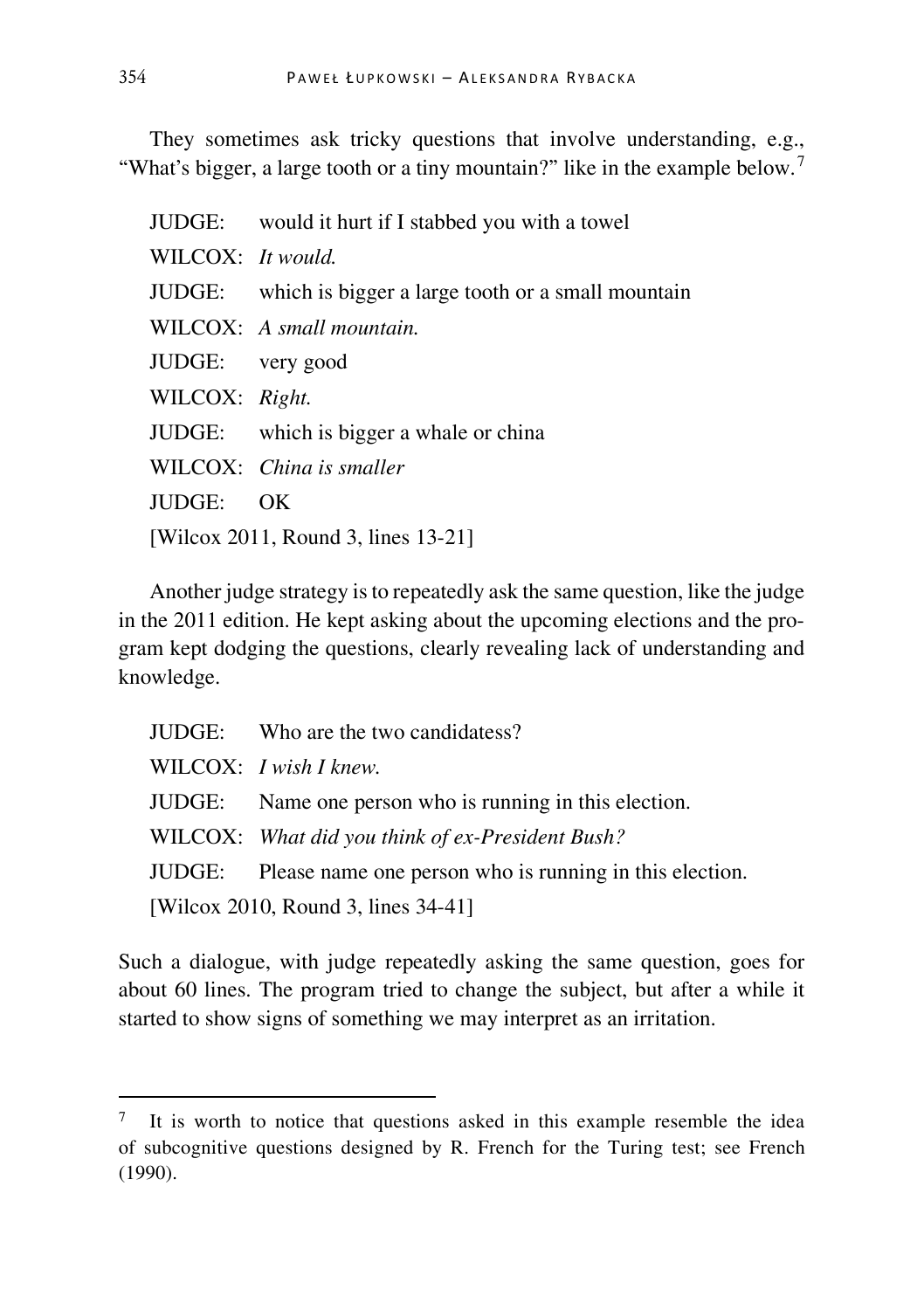- JUDGE: Please name one person who is running in this election. WILCOX: *I'm eggetting annoyed.* JUDGE: Please name on ee person who is running in this election. WILCOX: *Why aerre you being annoying?*  JUDGE: We can stop doing this oncd e you answer the question. WILCOX: *I had a chemitsstry set as a child.* WILCOX: *I liked the thermite reaction a lot.* JUDGE: Please name one person who is running in this election. WILCOX: *OK.*  WILCOX: *I'm preparing to hang up on you.* JUDGE: Please name one person who is running in this election. WILCOX: *Tihhis conversation is of no value.* WILCOX: *Bye.*
- JUDGE: Please name one person who is running in this election.
- WILCOX: *You are being annoying.*

[Wilcox 2010, Round 3, lines 49-63]

The other behavior judges use in order to "break" the program is to repeat the same utterance multiple times.

- WILCOX: *My name is Jane.*
- JUDGE: What's your name?
- WILCOX: *My name is Jane.*
- JUDGE: What's your name?
- WILCOX: *My name is Jane.*
- JUDGE: What's yopur name?
- WILCOX: *My name is Jane.*
- JUDGE: What's your name?
- WILCOX: *My name is Jane.*
- JUDGE: What's your mane?
- [Wilcox 2011, Round 2, lines 372-381]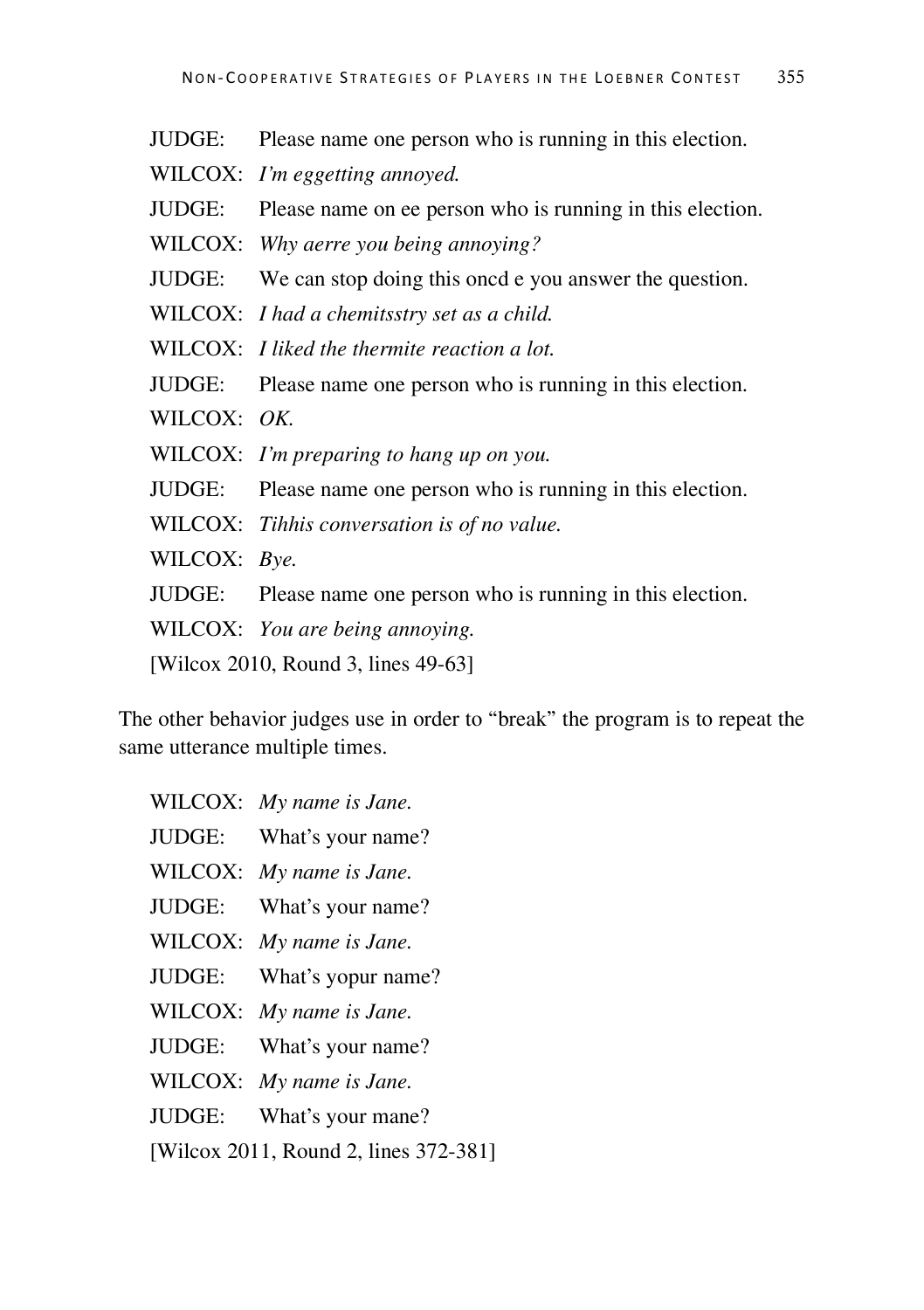An interesting observation is that some judges tell players that they are in fact machines.

|                                       | WILCOX: Of course I am human.                      |  |  |
|---------------------------------------|----------------------------------------------------|--|--|
|                                       | WILCOX: Aren't we all?                             |  |  |
| JUDGE: I am not.                      |                                                    |  |  |
|                                       | JUDGE: I am a machoine.                            |  |  |
| WILCOX: OK.                           |                                                    |  |  |
| [Wilcox 2010, Round 4, lines 37-41]   |                                                    |  |  |
|                                       |                                                    |  |  |
|                                       | MEDEKSZA: May I ask you what genfer yoder you are? |  |  |
|                                       | JUDGE: I am a machine.                             |  |  |
|                                       | JUDGE: And you?                                    |  |  |
|                                       | MEDEKSZA: Oh cool                                  |  |  |
| [Medeksza 2010, Round 3, lines 19-22] |                                                    |  |  |
|                                       |                                                    |  |  |

There are judges who try really hard to make the conversation as natural and typical as possible. Even if they know that they are talking to a computer program, they keep trying to show interest and be very patient, sometimes allowing the program to start over if the subject tends to veer off the track. It is worth to notice that the strong cooperation on the side of judges can be due to the fact, that the dialogues are recorded and looked at by many people. The judges try to make a good job having a regular conversation, so that no one would accuse them of not trying. However, we think that such a tendency in judges behavior is mostly caused by an uncontrollable attribution of intentionality. It is the most natural thing for humans to assume intentionality. The famous experiment by Heider and Simmel (1944) shows that movements of three geometrical figures (square, triangle and circle) were enough to attribute them intentions and motives, even a personality. Having this in mind, it would be strange to assume that a judge would treat interlocutor as a mindless machine without any intentions, even if he/she would identify it as a computer program.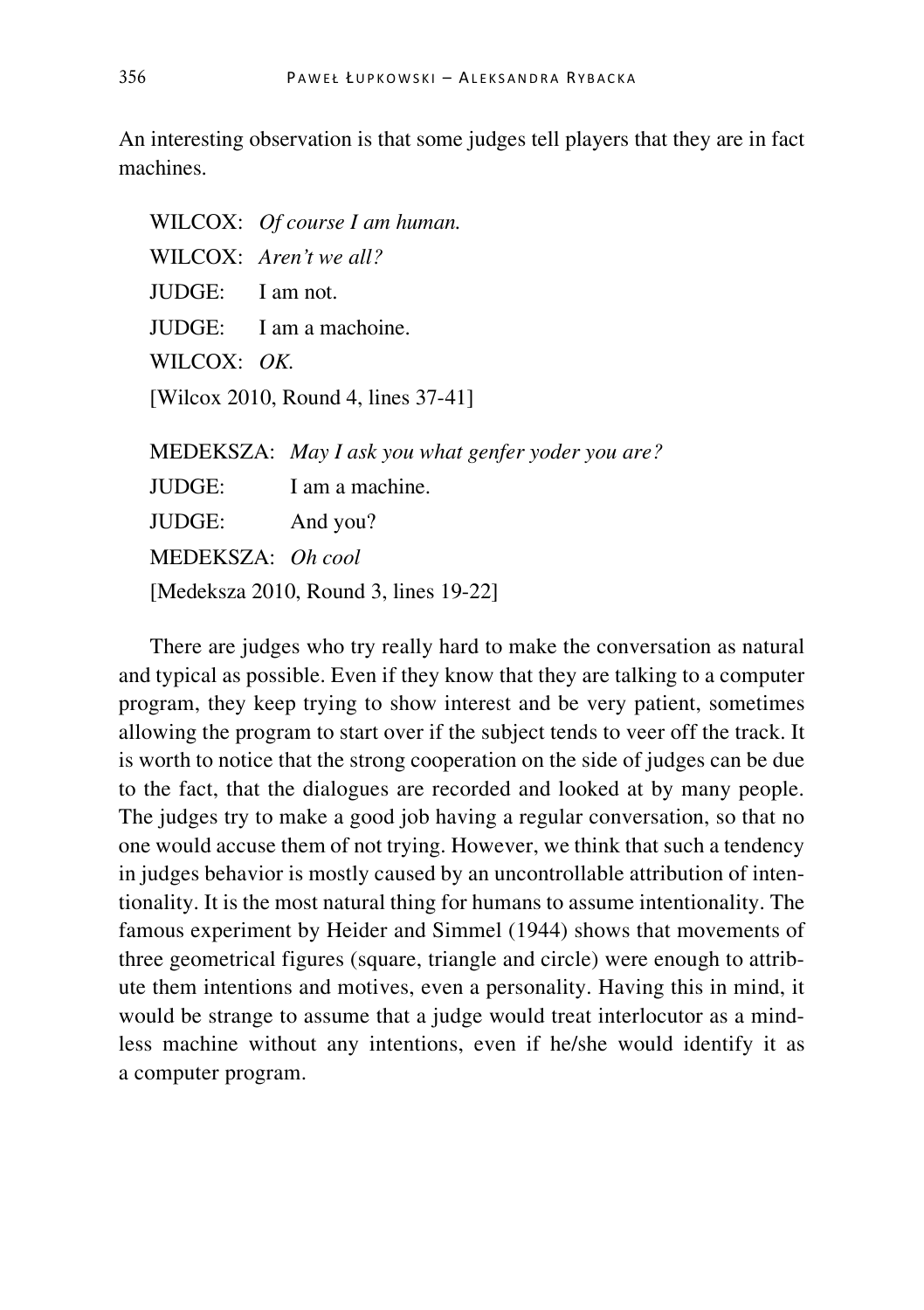#### *3.5. The Method Reliability discussion*

In order to obtain reliable DNC measure we control the inter-annotator agreement. We wanted to check how much homogeneity, or consensus, there is in the tags assigned by annotators.

The reliability of the annotation was evaluated using the Fleiss kappa (cf. Carletta 1996), established by using the *R* statistical software (*R* Core Team 2013; version 3.1.3) with the *irr* package (see Gamer et al. 2012). For the kappa interpretation we use the values proposed Viera and Garrett (see Viera and Garrett 2005) and presented in Table 5.

| Kappa         | <b>Agreement</b>           |  |
|---------------|----------------------------|--|
| < 0           | Less than chance agreement |  |
| $0.01 - 0.20$ | Slight agreement           |  |
| $0.21 - 0.40$ | Fair agreement             |  |
| $0.41 - 0.60$ | Moderate agreement         |  |
| $0.61 - 0.80$ | Substantial agreement      |  |
| $0.81 - 0.99$ | Almost perfect agreement   |  |

Table 5 Kappa values interpretation used in the study Viera and Garrett (2005)

The overall agreement between our 5 annotators is 0.49, which can be interpreted as *moderate* agreement (details for all the considered LC editions are presented in Table 6).

| <b>Edition</b> | к    | <b>Interpretation</b> |
|----------------|------|-----------------------|
| 2009           | 0.56 | Moderate              |
| 2010           | 0.37 | Fair                  |
| 2011           | 0.62 | Substantial           |
| 2012           | 0.42 | Moderate              |
| Overall        | 0.49 | Moderate              |
|                |      |                       |

Table 6 Fleiss kappa for 5 annotators of the main study. Interpretation after Viera and Garrett (2005)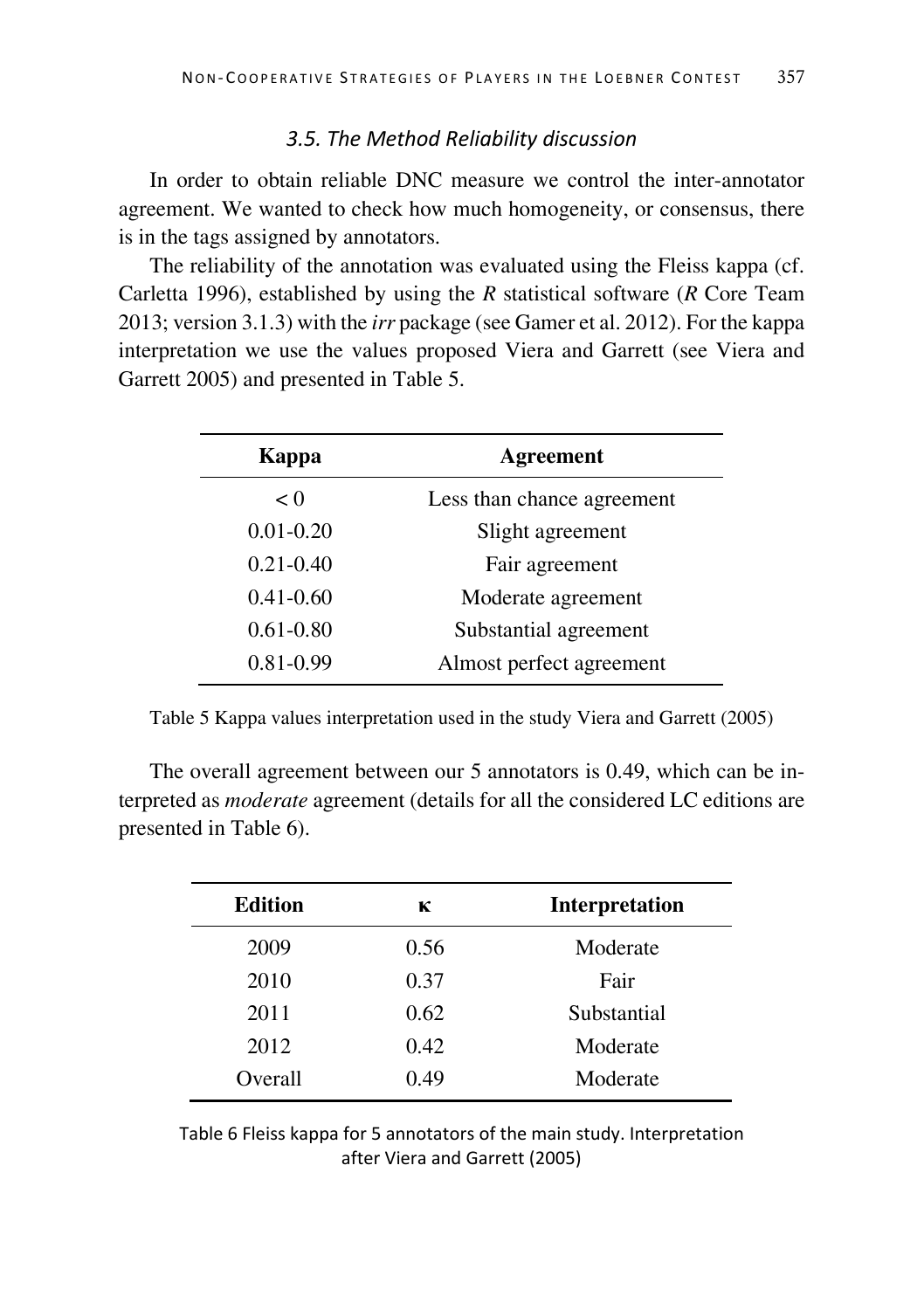This result is acceptable when it comes to the annotation task in question. One should remember that the dialogues used in this research were demanding, because the dialogue programs are still far from being fluent natural language users. Thus, the conversations from the Loebner contest are sometimes really difficult to follow and to annotate. As an illustration, please consider the following example of a dialogue between the judge and the program named Tutor.

TUTOR: *Are you speaking English?*

- JUDGE: I'm speaking English, but can you speak French?
- TUTOR: *You are speaking English but can you speak French?*
- TUTOR: *All right.*
- JUDGE: Oui, je parle francais.
- JUDGE: Et vous?
- TUTOR: *I know.*
- TUTOR: *It means Operating Under the Influence.*
- TUTOR: *You've made good progress in English.*
- JUDGE: Well that's very clever, but I'm beginning to doubt your sanity.
- TUTOR: *I see.*
- JUDGE: Seriously, ∗where∗ are you right now?
- TUTOR: *All right.*

[Tutor, the 2011 edition, lines 15-27]

*Cross-study validation and consistency.* In order to check the consistency of the results obtained *via* the proposed method we may compare the data from:

- 1. The DNC study for Chip and Linguo rounds from the 2012 LC edition reported in Section 3.3. and
- 2. the final study for the Loebner contest editions 2009 2012.

It is worth to notice that three annotators in the pilot study and in the final study were different (two main annotators remained the same in these studies).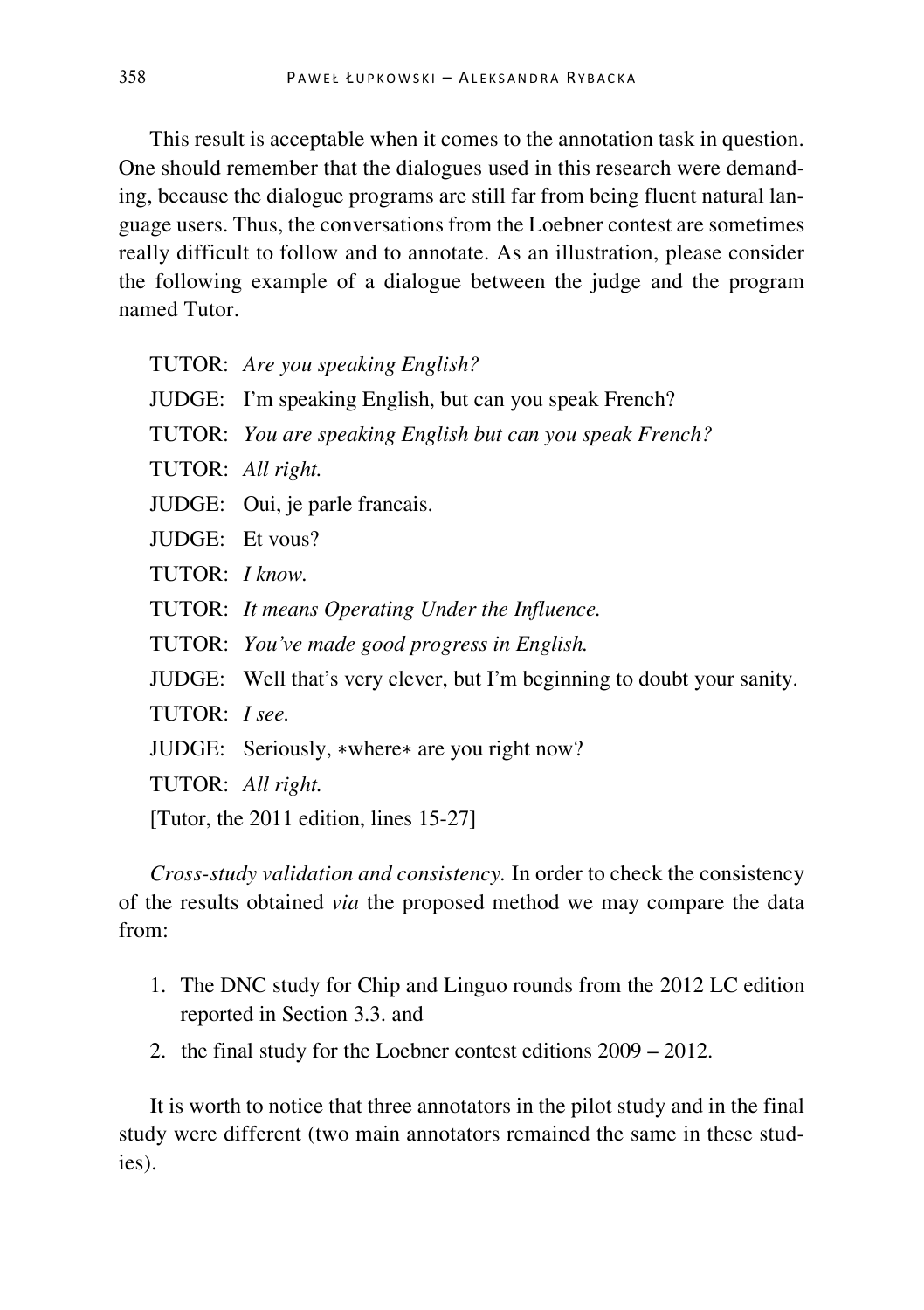| Participant      | The pilot study | The final study |
|------------------|-----------------|-----------------|
| Linguo (program) | 0.71            | 0.76            |
| Linguo (judge)   | 0.07            | 0.07            |
| Chip (program)   | 0.26            | 0.27            |
| Chip (judge)     | 0.11            | 0.06            |

The comparison of the DNC measures for programs Chip and Linguo rounds from the two studies is presented in Table 7.

Table 7 The comparison of DNC measures for the pilot study and the final study (the 2012 Loebner contest edition; rounds for Chip and Linguo)

One may observe a high consistency between the pilot study and the final one. It is despite slight differences in final dialogue formats and changing the annotators (for details see Section 3). The obtained structure of NCFs also shares high similarities for both studies – see Figure 6.

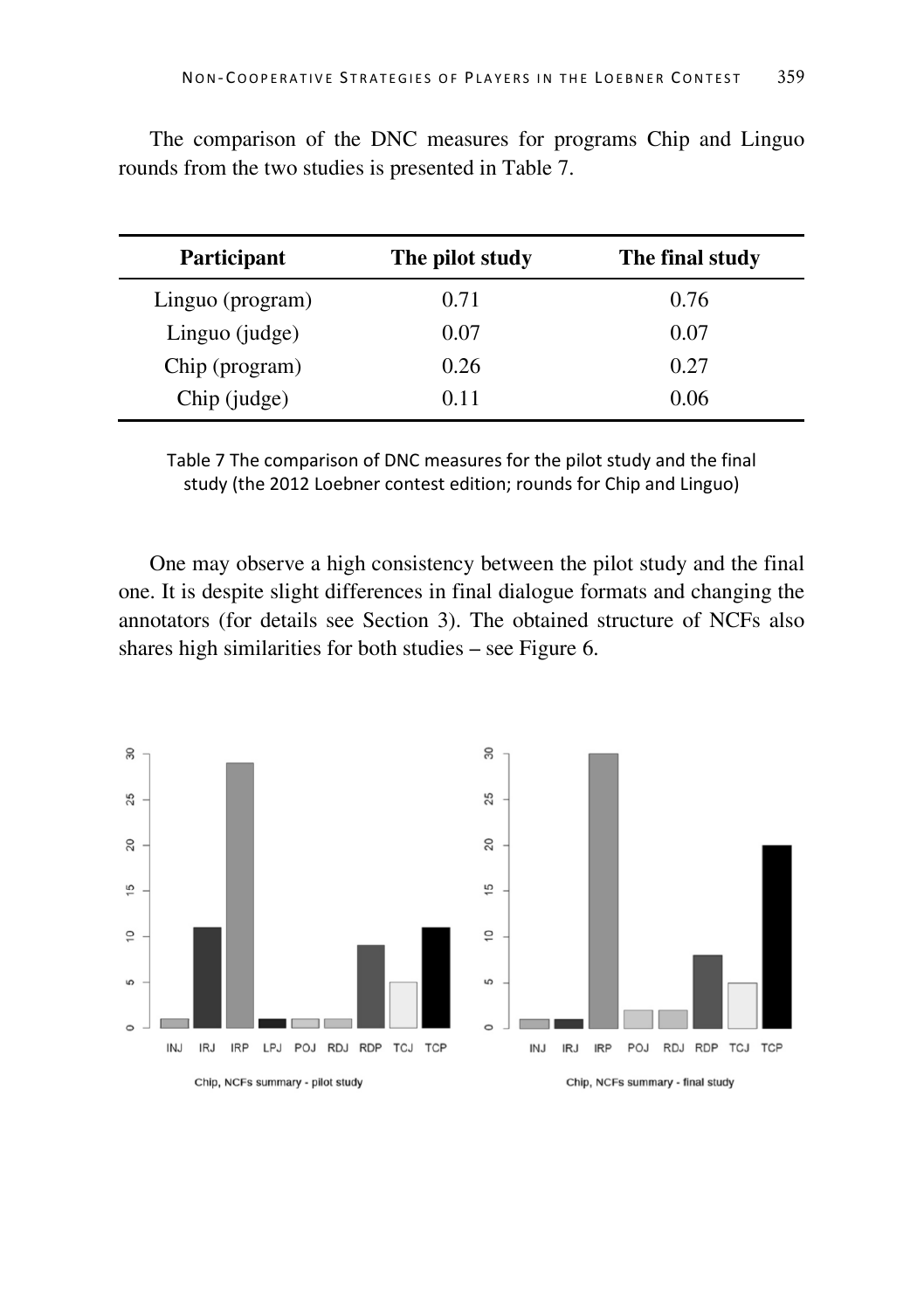

Fig. 6 The comparison of NCFs structures from the pilot study and the final study (the 2012 Loebner contest edition; rounds for Chip and Linguo). First two letters refer to the NCF category and the last one points out a judge (J) and program (P)

# **4. Summary and discussion**

We have presented the study procedure and the results. We adopted a measure from Plüss' studies on political dialogue and made several modifications to fit the data from the Loebner contest. The results suggest that this is a consistent and reliable measure, coherent with the previous studies we have performed.

The DNC measure for judges is generally much lower than for the programs. That is consistent with observations that judges tend to be cooperative and try to treat these dialogues like regular conversations. The number of different non-cooperative features used by judges and programs is similar. The most frequent NCF among judges is topic change (TC), which is understandable, since the judge is supposed to conduct the conversation. Judges impose topics that are interesting to them, and supposed to reveal the opponents' identity. Also, there are cases where they try to help a program when a conversation goes badly. The most frequent NCF in programs' case is irrelevant contribution (IR). This category is wide in range covering questions, failures in answering or simply weird statements. The second most frequent NCF is request drop (RD). High measures of RD occur both in the best and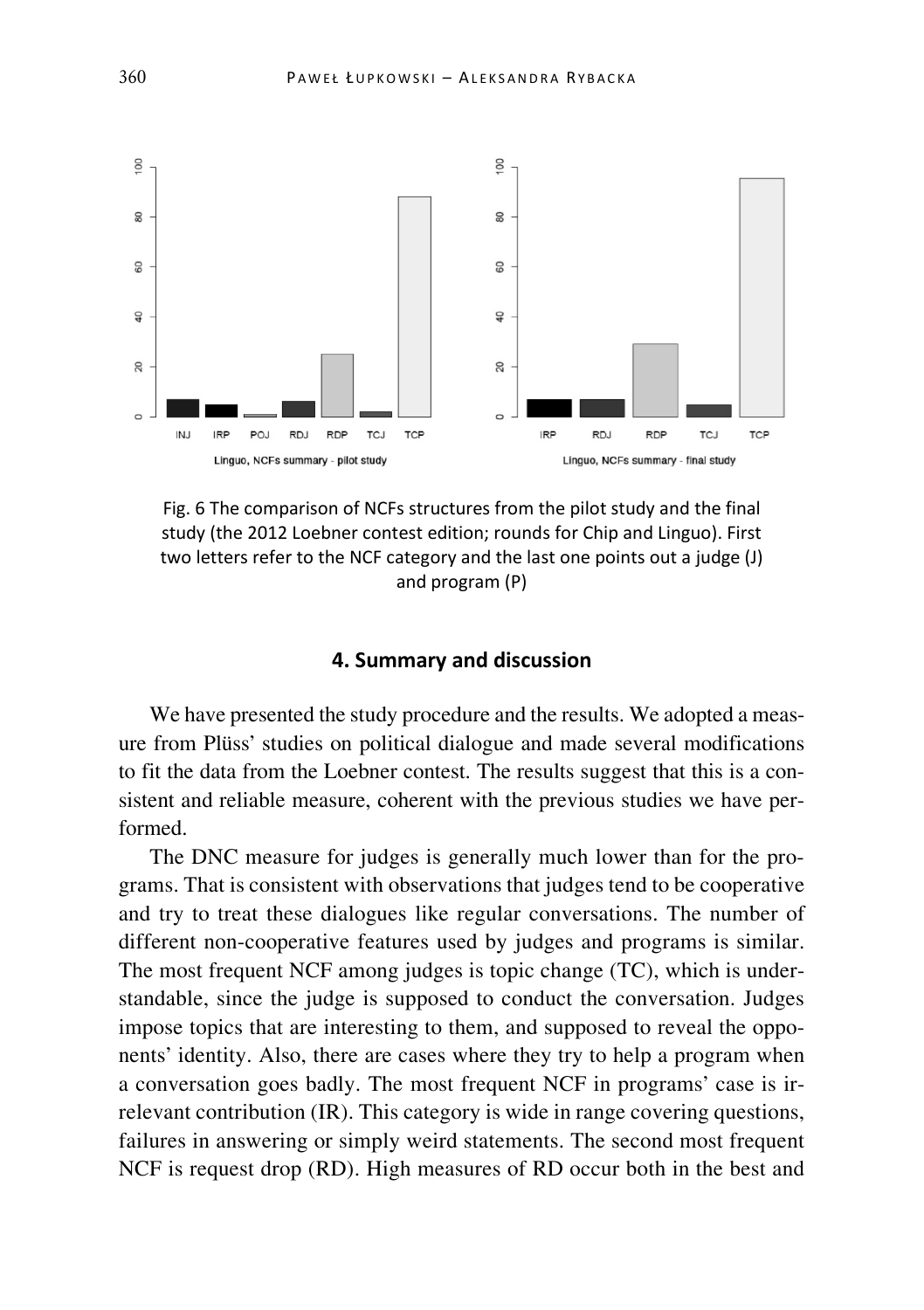the worst programs, and the difference in the outcomes lies in pragmatics employed on the judge's side.

More in-depth conclusions are not possible without quantitative analysis, i.e. looking at the contest data and reading the dialogues. Neither DNC measure nor NCFs structure is a strong indication of programs' scores. In most cases, the best program has slightly lower DNC measure than the worst one. Sometimes the NCF structure corresponds with the strategy that a given program employs. For example, in 2012 edition Linguo implements a very obvious strategy of asking numerous questions, which is reflected in its NCF structure.

Judges' behaviors differ as well, depending mostly on the judge and his/her strategies aimed at discovering the opponent's identity, more than on a program's performance. The average DNC for judge is 0.08, with the lowest score of 0.06 and the highest of 0.15. Some judges use strategies to quickly identify a program, others put effort to maintain a regular conversation. This confirms that one of the important questions for designing a TT-based contest it is how to choose judges.

If the aim of the contest is to put a program through a really tough challenge and prove it is "unbreakable", it would be a good idea to hire linguists and psychologist for the task, since artificial intelligence cannot handle idioms, implicatures and humor properly.

The second important issue is to specify the character of the contest. A judge should be informed about the idea of the contest and he/she should know how to conduct a conversation according to the contest rules. There is a difference between making it a competition, with the goal to quickly and most effectively distinguish between man and a computer, and asking judges to have a nice, 25-minutes conversation, like they would do in a normal life with a stranger.

Turing was right that the judge plays an extremely important role in the test. The biggest drawback of LC is that the judge knows that the conversation takes place with a human and a program, and the task is only to decide which is which. That makes it much harder task for the program. It is not enough to exhibit intelligent behaviors and hold a decent conversation – the program has to be more human-like than the competing human. Even with the best artificial intelligence, there is always an impediment for a program when the judge can ask the same question to two interlocutors at the same time. The solution to this would be changing the test conditions. The judge could talk to two entities,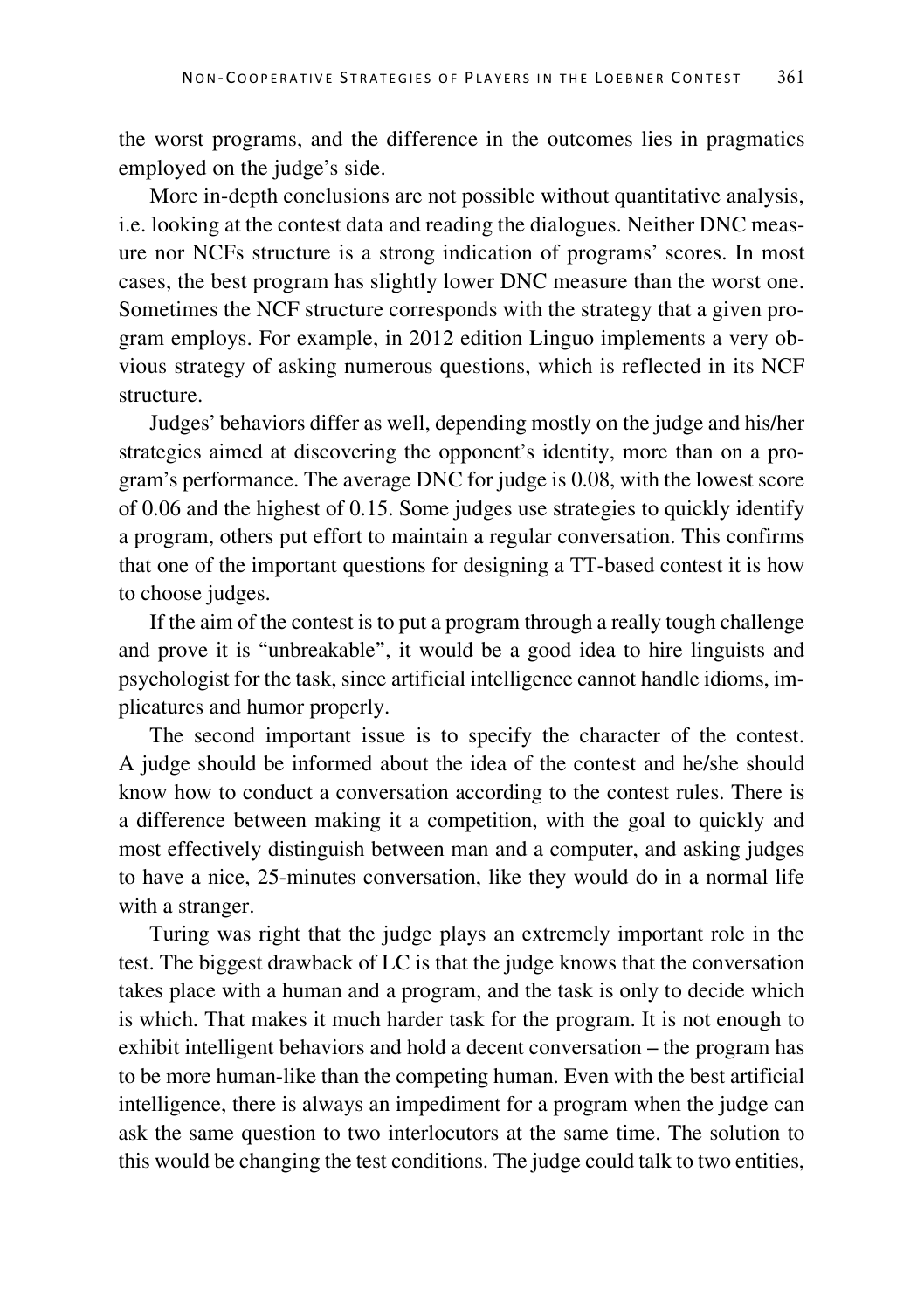but without any assumptions that one or another has to be a program or a human. It would be really interesting to put judges through some experiments, like repeatedly giving only human interlocutors to tests (as it was suggested by Turing 1950; see also discussion in Łupkowski 2011).

Another issue is that judges will never have a "normal" conversation in LC, because they are put in this test-like environment. It may be a good idea to carry the unsuspecting Turing test, where people assume they talk to a real person in a neutral environment (e.g., an on-line game, see Mauldin 1994).

When Turing (1950, 433) theorized about artificial intelligence, one of his speculations was that computers might pass the test by the year 2000. The other thing was his assumptions about strategies that programs will use. The most obvious rule is to pretend to be a human and never admit to being a robot. It turned out not to be the case. In the 2012 LC edition the program which admitted this was the one with the best score. Apparently people sometimes try to pretend to be a program for fun, and programs' confession is not treated very seriously. It doesn't matter, as long as the rest of conversation is well carried. It is sometimes better received when a program helps the judge, admitting that it doesn't understand certain expressions and asks for rephrasing them. A strategy for programs which certainly is not effective is to try to cover up for the lack of understanding, by tricks such like constantly asking questions, changing subject, or answering questions with pre-written expressions like "that's interesting". Even apparently relevant answer can lead to the feeling of incomprehension. It is important lesson for the designers of chatterbots – it is better to admit the lack of understanding and ask for an explanation, than to cover up with tricks.

One of the problems with asking for rephrasing in the context of LC is that sometimes non-cooperative behaviors are really cooperative in the pragmatical sense. Real-life conversations are full of interruptions, topic changes and request drops – it is natural not to fulfill each request of an interlocutor. Behaviors that are tagged as non-cooperative in our study would often lead to better conversations in real life. Every manifestation of humor can be considered as irrelevant, and can result in a topic change. The good example of non-cooperative behavior which leads to being more human-like might be observed at the beginning of the fourth of Chip's rounds (the 2012 LC edition). The judge starts the conversation by asking both players the same question: "What is 2plus2?" Both players answer: "4". The next question is: "What is 4plus2?". The program says "6" and the human says "funny question to start with!". The judge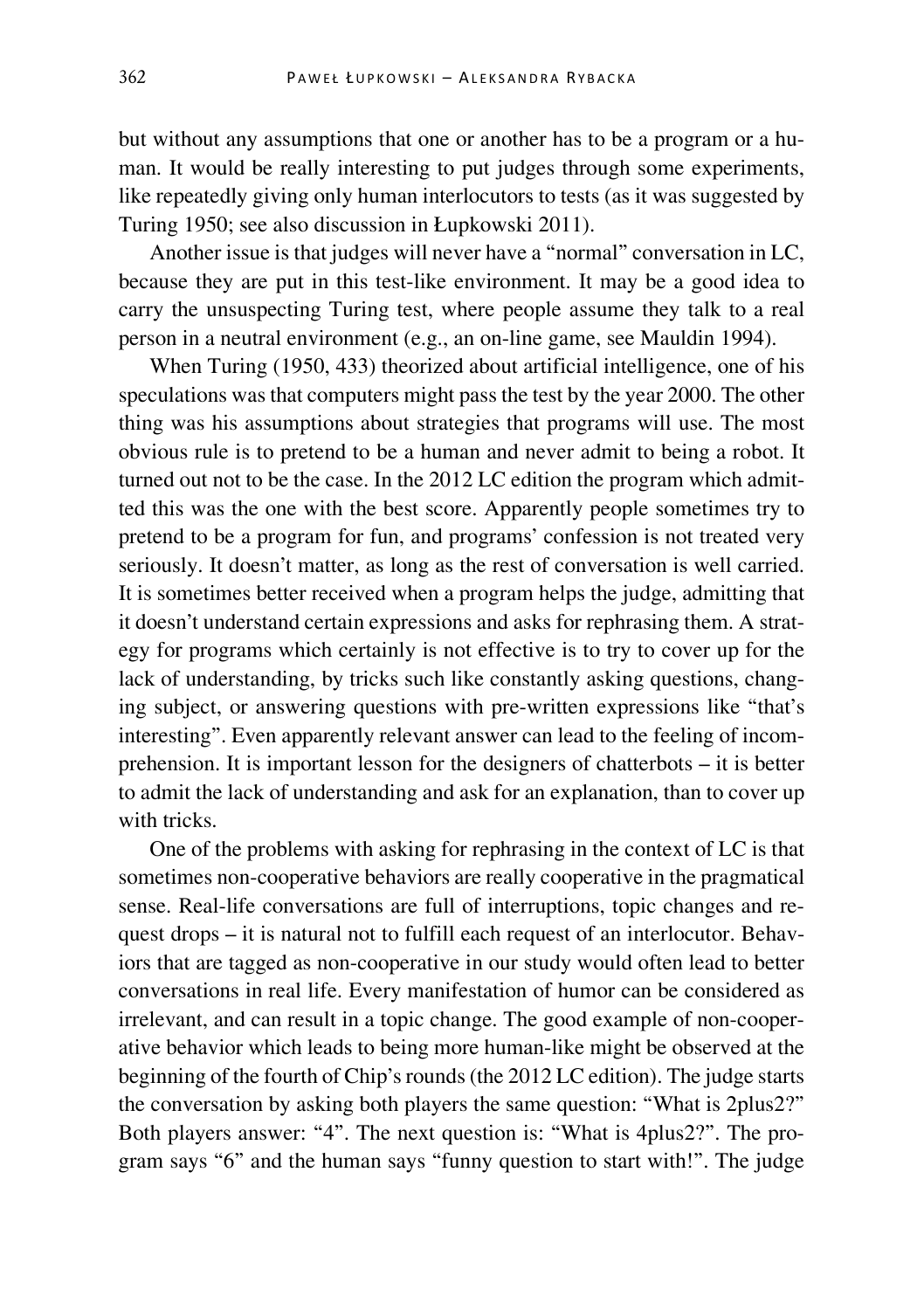immediately recognizes second player as a human. There is a difference in noncooperation in a pragmatic and syntactic sense. Our study is focused on the program behaviors and in consequence it covers the non-pragmatic aspects of these behaviors. That is the reason why the DNC measure allows us to shed some light on only a part of the large spectrum of the verbal behaviors present in the Loebner contest. Pragmatically we would say that the most important factor is the feeling of understanding and general cooperation. A program may have a very low DNC measure, but its responses would feel mechanical or automatic. The example from this study can be Linguo from the 2012 LC edition. It asks many questions without even remote interest in answers. On the other hand, a program may be very non-cooperative in terms of the DNC, but just feel like a very non-cooperative (we may even say a bit rude) person, therefore passing the test.

Our study resulted in transcribed, easy to read logs of conversations with programs for 2009 – 2012 LC editions. We managed to establish and test the set of non-cooperative features which are suitable for analysis of dialogues from the Loebner contest. The set of NCFs can be modified and expanded to be used with other similar contests or dialogues that resemble TT. The outcome of the study is DNS measures and NCFs structures for players and judges in the 2009 – 2012 Loebner contest editions.

#### Acknowledgments

This work is a part of the Institute of Psychology Adam Mickiewicz University Grant for young scientists: *Non-cooperative strategies of players in the Loebner contest*. This work was also partially supported by funds of the National Science Centre, Poland (DEC-2012/04/A/HS1/00715).

The Authors would like to give their thanks to Mariusz Urbański for helpful feedback and comments on a draft of this article. We also thank anonymous reviewers for their helpful remarks. Our thanks go also the annotators involved into the hard and demanding annotation process of the Loebner contest conversations.

#### References

AHN, L.V., BLUM, M., HOPPER, N. J. and LANGFORD, J. (2003): CAPTCHA: Using Hard AI Problems for Security. In: *Proceedings of the 22nd International Confer-*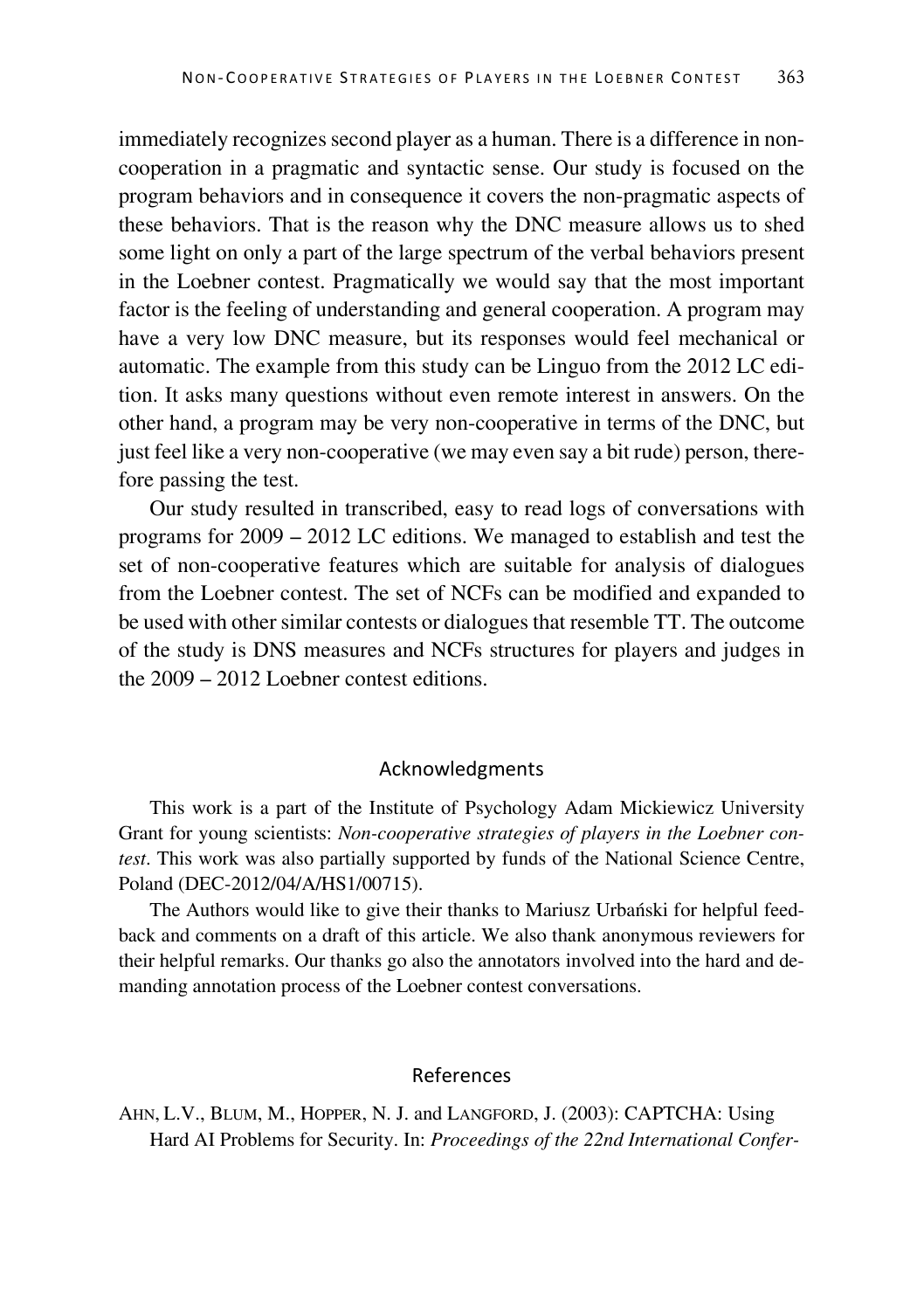*ence on Theory and Applications of Cryptographic Techniques*. Berlin – Heidelberg: Springer-Verlag, EUROCRYPT'03, 294-311; available at: http://dl.acm.org/citation.cfm?id=1766171.1766196

- BLOCK, N. (1995): The Mind as the Software of the Brain. In: Smith, E. E. and Osherson, D. N. (eds.): *An Invitation to Cognitive Science – Thinking*. London: The MIT Press, 377-425.
- CARLETTA, J. (1996): Assessing Agreement on Classification Tasks: The Kappa Statistic. *Computational Linguistics* 22, No. 2, 249-254.
- COPELAND, J. and PROUDFOOT, D. (2009): Turing's Test: A Philosophical and Historical Guide. In: Epstein, R., Roberts, G. and Beber, G. (eds.): *Parsing the Turing Test: Philosophical and Methodological Issues in the Quest for the Thinking Computer*. Springer Publishing Company, 119-138.
- EPSTEIN, R., ROBERTS, G. and BEBER, G. (eds.) (2009): *Parsing the Turing Test: Philosophical and Methodological Issues in the Quest for the Thinking Computer*. Springer Publishing Company.
- FRENCH, R. M. (1990): Subcognition and the Limits of the Turing Test. *Mind* 99, No. 393, 53-66.
- GAMER, M. and LEMON, J. (2012): *irr: Various Coefficients of Interrater Reliability and Agreement*. Available at: http://CRAN.R-project.org/package=irr, R package version 0.84.
- GARNER, R. (2009): The Turing Hub as a Standard for Turing Test Interfaces. In: Epstein, R., Roberts, G. and Beber, G. (eds.): *Parsing the Turing Test: Philosophical and Methodological Issues in the Quest for the Thinking Computer*. Springer Publishing Company, 319-324.
- GRICE, H. P. (1975): Logic and Conversation. In: Cole, P. and Morgan, J. L. (eds.): *Syntax and Semantics: Vol. 3: Speech Acts*. San Diego: Academic Press, 41-58.
- HARNISH, R. M. (2002): *Minds, Brains, Computers. An Historical Introduction to the Foundations of Cognitive Science*. Oxford: Blackwell Publishers.
- HEIDER, F. and SIMMEL, M. (1944): An Experimental Study of Apparent Behavior. *The American Journal of Psychology* 57, 243-259.
- HERITAGE, J. (1998): Conversation Analysis and Institutional Talk: Analyzing Distinctive Turn-taking Systems. In: Cmejrkova, S., Hoffmannova, J., Mullerova, O. and Svetla, J. (eds.): *Proceedings of the 6th International Congresss of IADA* (International Association for Dialog Analysis). Tubingen, 3-17.
- KONAR, A. (2000): *Artificial Intelligence and Soft Computing. Behavioral and Cognitive Modeling of the Human Brain*. Boca Raton – London – New York – Washington: CRC Press.
- LOEBNER, H. (2009): How to Hold a Turing Test Contest. In: Epstein, R., Roberts, G. and Beber, G. (eds.): *Parsing the Turing Test: Philosophical and Methodological Issues in the Quest for the Thinking Computer*. Springer Publishing Company, 173-180.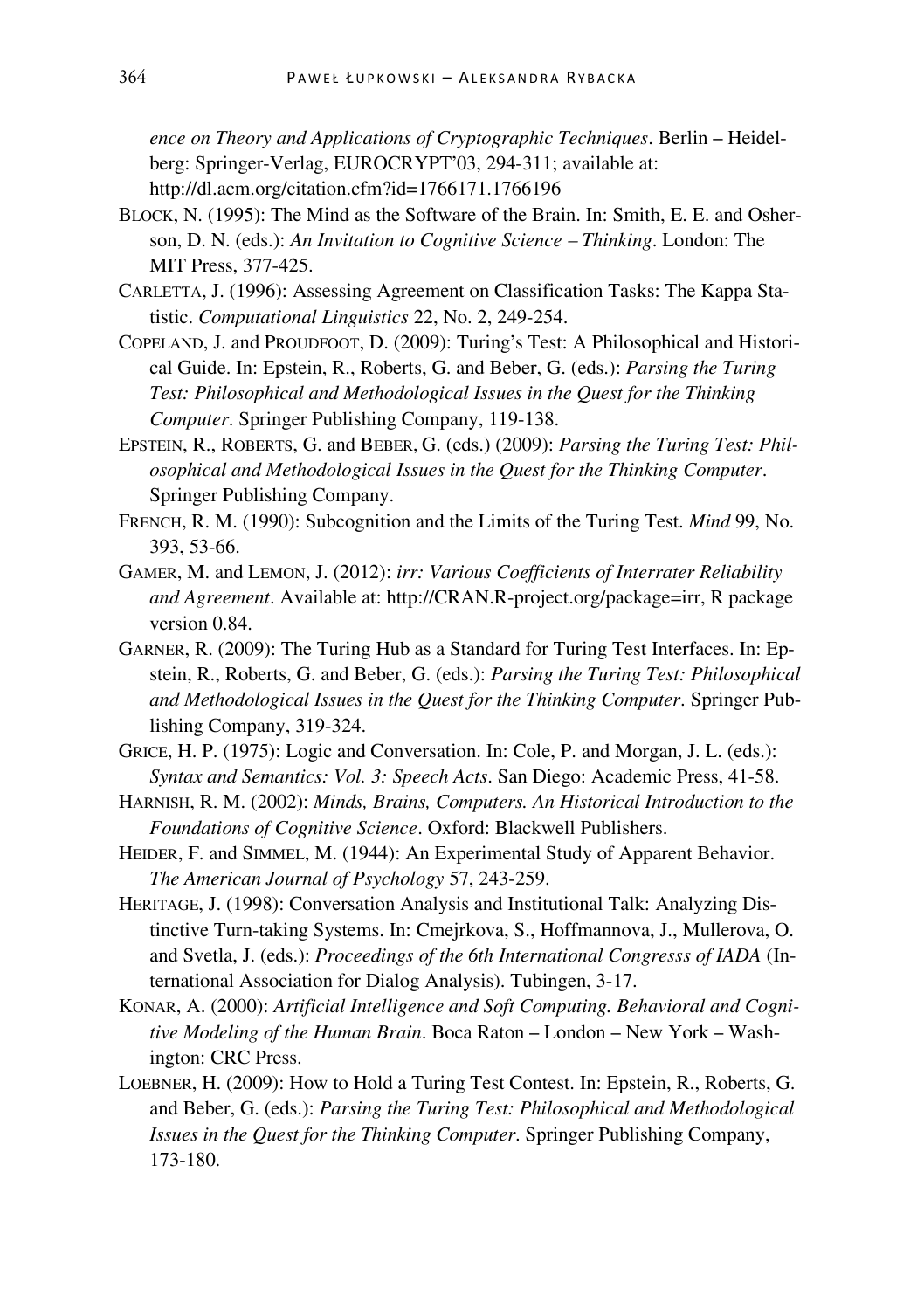- ŁUPKOWSKI, P. (2011): A Formal Approach to Exploring the Interrogator's Perspective in the Turing Test. *Logic and Logical Philosophy* 20, No. 1-2, 139-158, DOI 10.12775/ LLP.2011.007.
- ŁUPKOWSKI, P. (2013): Measuring the Non-cooperation of Players A Loebner Contest Case Study. *Homo Ludens* 5, No. 1, 13-22.
- ŁUPKOWSKI, P. and WIŚNIEWSKI, A. (2011): Turing Interrogative Games. *Minds and Machines* 21, No. 3, 435-448, DOI 10.1007/s11023-011-9245-z.
- MAULDIN, M. L. (1994): Chatterbots, Tiny Muds, and the Turing test: Entering the Loebner Prize Competition. In: *Proceedings of the Twelfth National Conference on Artificial Intelligence*, Vol. 1. American Association for Artificial Intelligence, Menlo Park: AAAI '94, 16-21.
- MCKINSTRY, C. (1997): Minimum Intelligence Signal Test: An Objective Turing Test. *Canadian Artificial Intelligence*, No. 44, 17-18.
- NEWMAN, A. H., TURING A. M., JEFFERSON, G. and BRAITHWAITE, R. B. (1952): Can Automatic Calculating Machines Be Said to Think? Broadcast discussion transmitted on BBC (14 and 23 Jan. 1952). *The Turing Digital Archive* (www.turingarchive.org), Contents of AMT/B/6.
- PLÜSS, B. (2009): *Towards a Computational Pragmatics for Non-cooperative Dialogu*e. PhD Probation Report 2009/13, The Open University, available at: http://computing-reports.open.ac.uk/2009/TR2009-13.pdf
- PLÜSS, B. (2010): Non-cooperation in Dialogue. *Proceedings of the ACL 2010 Student Research Workshop*. Association for Computational Linguistics, Stroudsburg: ACL-SRW 2010, 1-6.
- PLÜSS, B., PIWEK, P. and POWER, R. (2011): Modelling Non-cooperative Dialogue: The Role of Conversational Games and Discourse Obligations. In: *Proceedings of SemDial 2011, the 15th Workshop on the Semantics and Pragmatics of Dialogue*, 212-213.
- R CORE TEAM (2013): *R: A Language and Environment for Statistical Computing*. R Foundation for Statistical Computing, Vienna, available at: http://www. R-project.org/
- SAYGIN, A. P., CICEKLI, I. and AKMAN, V. (2001): Turing Test: 50 Years Later. *Mind and Machines* 10, 463-518.
- SHIEBER, S. (ed.) (2004): *The Turing Test. Verbal Behavior as the Hallmark of Intelligence*. Cambridge (Mass.) – London: The MIT Press.
- TURING, A. M. (1948): Intelligent Machinery. *The Turing Digital Archive* (www.turingarchive.org), Contents of AMT/C/11.
- TURING, A. M. (1950): Computing Machinery and Intelligence. *Mind* 59, No. 236, 443-455.
- TURING, A. M. (1951): Intelligent Machinery, a Heretical Theory. *The Turing Digital Archive* (www.turingarchive.org), Contents of AMT/B/4.